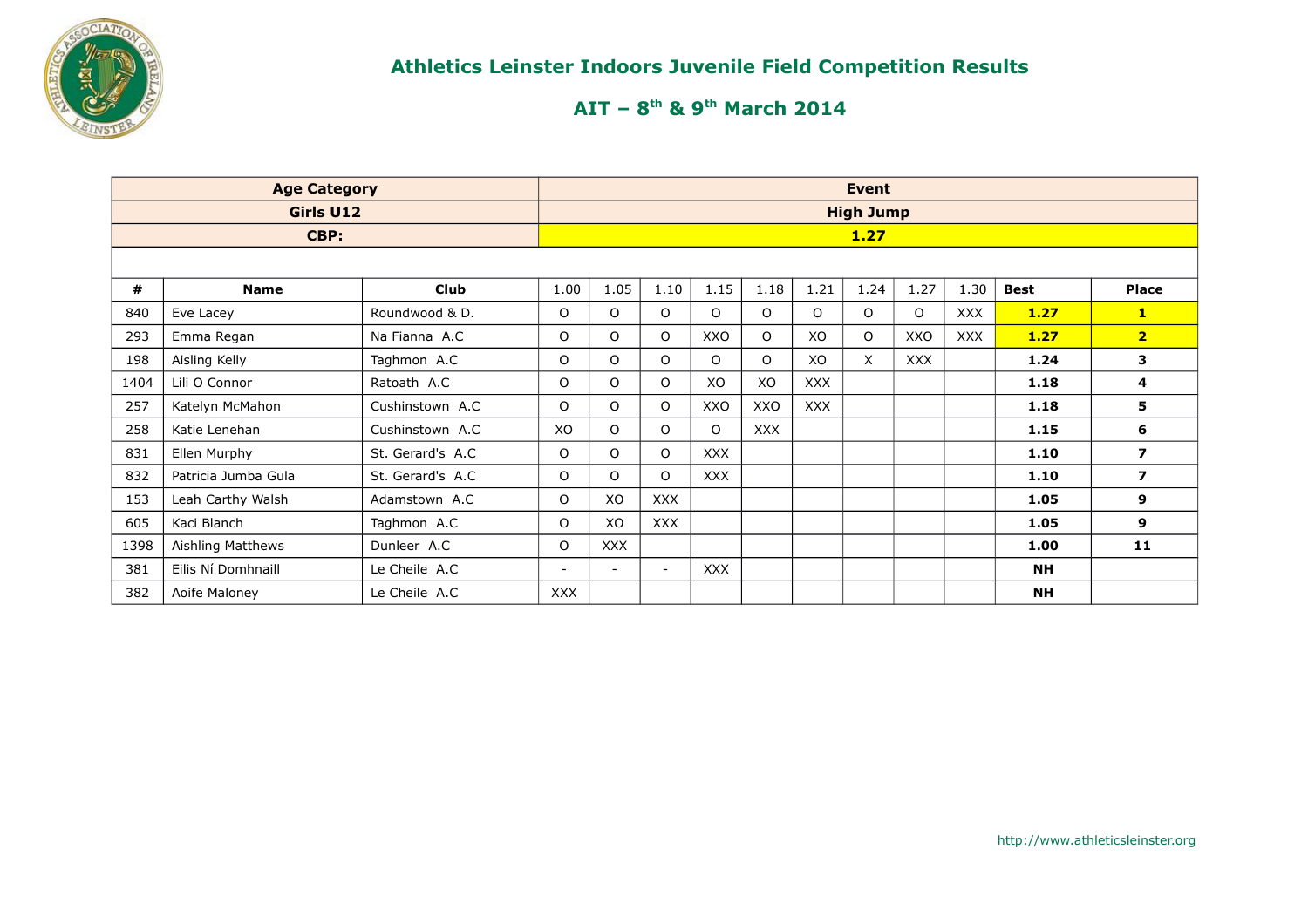

|      |                        | <b>Age Category</b>       |             |              |            |              |            | <b>Event</b>     |            |             |                |
|------|------------------------|---------------------------|-------------|--------------|------------|--------------|------------|------------------|------------|-------------|----------------|
|      |                        | Girls U13                 |             |              |            |              |            | <b>High Jump</b> |            |             |                |
|      |                        | CBP:                      |             |              |            |              |            | 1.42             |            |             |                |
|      |                        |                           |             |              |            |              |            |                  |            |             |                |
| #    | <b>Name</b>            | Club                      | 1.05        | 1.10         | 1.15       | 1.20         | 1.25       | 1.28             | 1.31       | <b>Best</b> | <b>Place</b>   |
| 844  | Rebecca Molloy         | Roundwood & District A.C. | O           | $\circ$      | $\Omega$   | $\mathsf{O}$ | $\circ$    | XO               | $\circ$    | 1.31        | $\mathbf{1}$   |
| 210  | Eve Rafter             | Inbhear Dee A.C           | $\mathsf O$ | $\circ$      | XXO        | $\Omega$     | XXO        | <b>XXO</b>       | <b>XXX</b> | 1.28        | $\overline{2}$ |
| 1330 | Nicola Groneward       | <b>Mullingar Harriers</b> | O           | $\circ$      | $\Omega$   | $\Omega$     | $\circ$    | <b>XXX</b>       |            | 1.25        | 3              |
| 1457 | Sarah Rose Merrick     | Celbridge A.C             | $\mathsf O$ | $\circ$      | O          | $\circ$      | $\circ$    | <b>XXX</b>       |            | 1.25        | $\mathbf{3}$   |
| 238  | Victoria Knox          | Dunboyne A.C              | O           | $\circ$      | $\Omega$   | XO           | $\Omega$   | <b>XXX</b>       |            | 1.25        | 5              |
| 1407 | Rachel McPartlin       | Ratoath A.C               | $\mathsf O$ | $\circ$      | $\Omega$   | XO           | <b>XXX</b> |                  |            | 1.20        | 6              |
| 1467 | Hannah Kearns          | Celbridge A.C             | $\mathsf O$ | $\circ$      | $\circ$    | XO           | <b>XXX</b> |                  |            | 1.20        | 6              |
| 728  | Bevan McCaffrey        | Annalee                   | $\circ$     | XO           | $\circ$    | XXO          | <b>XXX</b> |                  |            | 1.20        | 8              |
| 1082 | Kirsten Monaghan       | St. Coca's A.C            | XO          | $\circ$      | XO         | XXO          | <b>XXX</b> |                  |            | 1.20        | 9              |
| 148  | Rachel Power           | Adamstown A.C             | O           | $\mathsf{O}$ | $\Omega$   | <b>XXX</b>   |            |                  |            | 1.15        | 10             |
| 431  | <b>Tara Meier</b>      | Boyne A.C                 | $\mathsf O$ | $\circ$      | $\Omega$   | <b>XXX</b>   |            |                  |            | 1.15        | 10             |
| 988  | Róisin O'Reilly        | Menapians A.C             | $\mathsf O$ | $\mathsf{O}$ | $\circ$    | <b>XXX</b>   |            |                  |            | 1.15        | 10             |
| 1406 | Emma Coroner           | Ratoath A.C               | $\mathsf O$ | $\mathsf O$  | $\Omega$   | <b>XXX</b>   |            |                  |            | 1.15        | 10             |
| 1388 | Jasmin Brennan Dowling | St. L. O'Toole A.C        | $\mathsf O$ | $\Omega$     | XXO        | <b>XXX</b>   |            |                  |            | 1.15        | 14             |
| 1228 | Maeve Hayes            | St. Paul's A.C            | O           | $\Omega$     | <b>XXX</b> |              |            |                  |            | 1.10        | 15             |
| 1102 | Alanna O'Neill         | Kilkenny City Harriers    | $\mathsf O$ | XO           | <b>XXX</b> |              |            |                  |            | 1.10        | 16             |
| 204  | Jessica Hewitt         | Oughaval A.C              | $\circ$     | <b>XXO</b>   | <b>XXX</b> |              |            |                  |            | 1.10        | 17             |
| 698  | Jenny O Connor Murphy  | Oughaval A.C              | XXO         | $\circ$      | <b>XXX</b> |              |            |                  |            | 1.10        | 17             |
| 297  | Eimer Clarke           | Na Fianna A.C             | O           | <b>XXX</b>   |            |              |            |                  |            | 1.05        | 19             |
| 1103 | Emma Poyntz            | Kilkenny City Harriers    | O           | <b>XXX</b>   |            |              |            |                  |            | 1.05        | 19             |
| 1458 | Sophie Tynan           | Celbridge A.C             | XO          | <b>XXX</b>   |            |              |            |                  |            | 1.05        | 21             |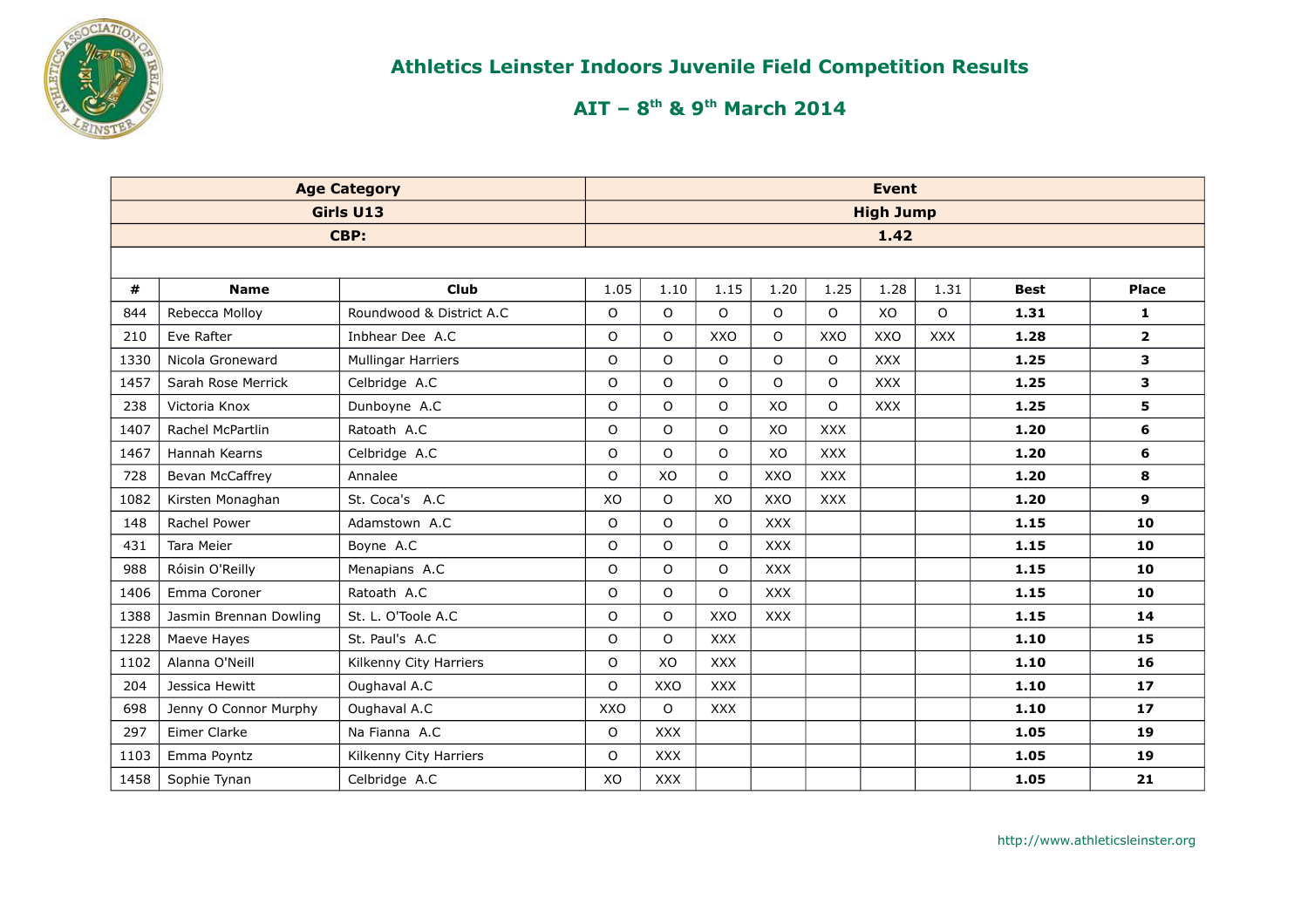

| 1465 | Olivia Rowland | Celbridge A.C          | XO         | <b>XXX</b> |  |  | 1.05      | 21 |
|------|----------------|------------------------|------------|------------|--|--|-----------|----|
| 149  | Sarah O'Gorman | Adamstown A.C          | <b>XXX</b> |            |  |  | NΗ        |    |
| 211  | Zara Hitchen   | Inbhear Dee A.C        | <b>XXX</b> |            |  |  | <b>NH</b> |    |
| 1101 | Lizzie McGee   | Kilkenny City Harriers | <b>XXX</b> |            |  |  | <b>NH</b> |    |

|      | <b>Age Category</b>  |                        |                          |         |         |            |            |            | Event            |            |          |            |             |                  |
|------|----------------------|------------------------|--------------------------|---------|---------|------------|------------|------------|------------------|------------|----------|------------|-------------|------------------|
|      | Girls U14            |                        |                          |         |         |            |            |            | <b>High Jump</b> |            |          |            |             |                  |
|      | CBP:                 |                        |                          |         |         |            |            |            | 1.62             |            |          |            |             |                  |
|      |                      |                        |                          |         |         |            |            |            |                  |            |          |            |             |                  |
| #    | <b>Name</b>          | <b>Club</b>            | 1.10                     | 1.15    | 1.20    | 1.25       | 1.30       | 1.35       | 1.38             | 1.41       | 1.44     | 1.47       | <b>Best</b> | <b>Place</b>     |
| 1098 | Sarah Wall           | Dunboyne A.C           | $\circ$                  | $\circ$ | $\circ$ | $\circ$    | $\Omega$   | $\Omega$   | $\circ$          | XXO        | $\Omega$ | <b>XXX</b> | 1.44        | 1                |
| 1372 | Chloe Hayden         | St. L. O'Toole A.C.    | $\circ$                  | $\circ$ | $\circ$ | $\Omega$   | $\circ$    | $\Omega$   | $\circ$          | <b>XXX</b> |          |            | 1.38        | $\overline{2}$   |
| 1114 | Rachel Kelly         | Kilkenny City Harriers | XO                       | XO      | $\circ$ | XO         | $\circ$    | $\circ$    | <b>XXX</b>       |            |          |            | 1.35        | 3                |
| 404  | Ciara Matthews       | Dunleer A.C            | $\circ$                  | $\circ$ | $\circ$ | $\Omega$   | $\Omega$   | <b>XXX</b> |                  |            |          |            | 1.30        | 4                |
| 267  | Aoife Lenehan        | Cushinstown A.C        | $\overline{\phantom{a}}$ | $\circ$ | $\circ$ | $\Omega$   | XO         | <b>XXX</b> |                  |            |          |            | 1.30        | 5                |
| 873  | Orla Davis           | St. Abban's A.C        | $\circ$                  | $\circ$ | $\circ$ | $\Omega$   | XO         | <b>XXX</b> |                  |            |          |            | 1.30        | 5                |
| 497  | Aoife Clancy         | St. Andrew's A.C       | $\circ$                  | $\circ$ | XO      | XO         | XO         | <b>XXX</b> |                  |            |          |            | 1.30        | $\boldsymbol{7}$ |
| 122  | Megan Troy           | Suncroft A.C           | $\circ$                  | $\circ$ | $\circ$ | XO         | <b>XXX</b> |            |                  |            |          |            | 1.25        | 8                |
| 1112 | Kate Dempsey         | Kilkenny City Harriers | $\Omega$                 | $\circ$ | $\circ$ | XO         | <b>XXX</b> |            |                  |            |          |            | 1.25        | 8                |
| 123  | Eve Kehoe            | Suncroft A.C           | $\circ$                  | $\circ$ | $\circ$ | <b>XXX</b> |            |            |                  |            |          |            | 1.20        | 10               |
| 207  | Kate McDonald        | Oughaval A.C           | $\Omega$                 | XO      | O       | <b>XXX</b> |            |            |                  |            |          |            | 1.20        | 11               |
| 252  | Janet Williams Oshun | St. Benedict's A.C     | <b>XXX</b>               |         |         |            |            |            |                  |            |          |            | <b>NH</b>   |                  |
| 253  | Aimee Bodell         | St. Benedict's A.C     | <b>XXX</b>               |         |         |            |            |            |                  |            |          |            | <b>NH</b>   |                  |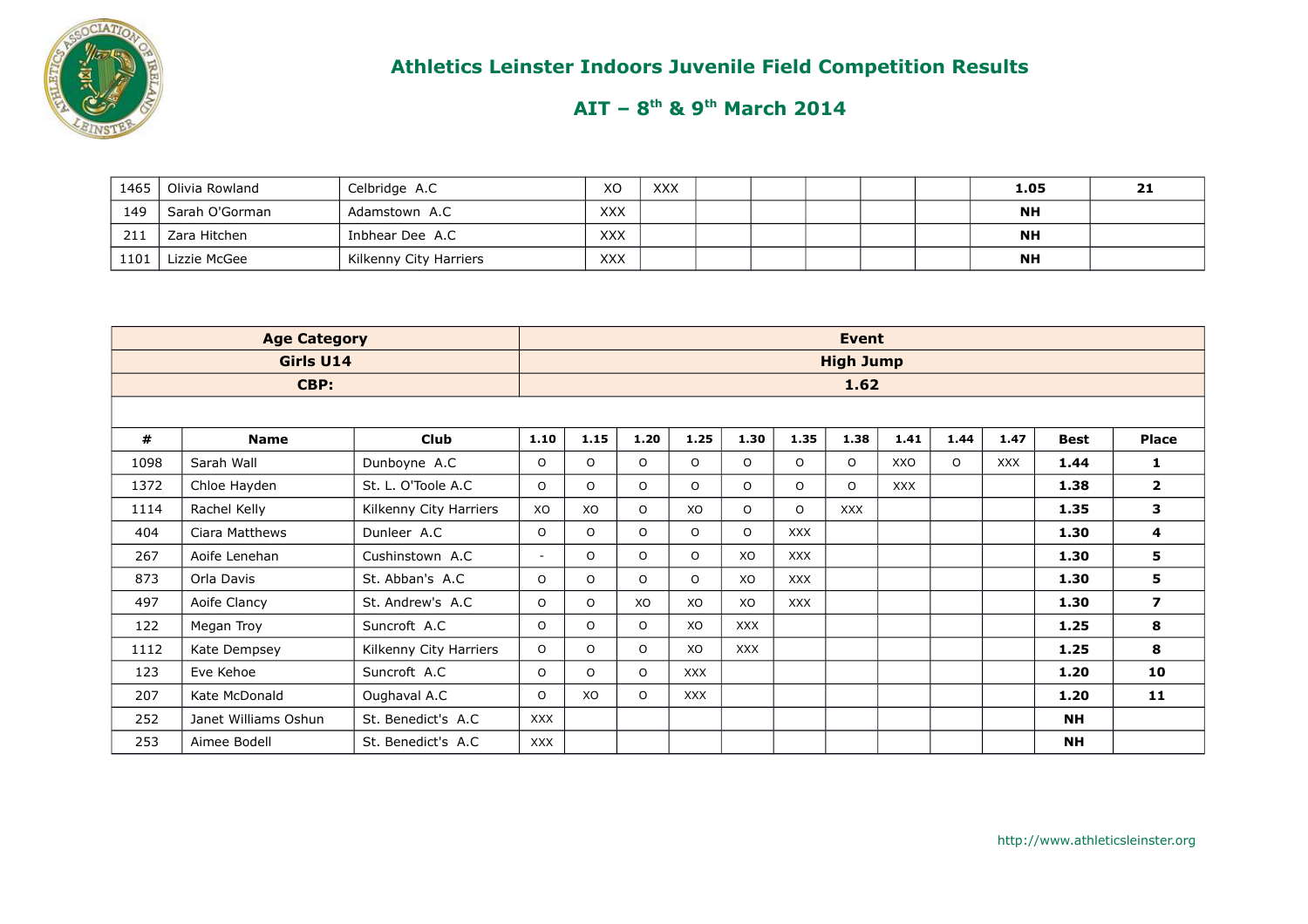

|      | <b>Age Category</b>   |                              |                          |                          |                          |                          |                          |                |            | <b>Event</b>     |          |                |      |            |             |                         |
|------|-----------------------|------------------------------|--------------------------|--------------------------|--------------------------|--------------------------|--------------------------|----------------|------------|------------------|----------|----------------|------|------------|-------------|-------------------------|
|      | Girls U15             |                              |                          |                          |                          |                          |                          |                |            | <b>High Jump</b> |          |                |      |            |             |                         |
|      | CBP:                  |                              |                          |                          |                          |                          |                          |                |            | 1.58             |          |                |      |            |             |                         |
|      |                       |                              |                          |                          |                          |                          |                          |                |            |                  |          |                |      |            |             |                         |
| #    | <b>Name</b>           | <b>Club</b>                  | 1.15                     | 1.20                     | 1.25                     | 1.30                     | 1.35                     | 1.40           | 1.45       | 1.50             | 1.55     | 1.58           | 1.61 | 1.64       | <b>Best</b> | <b>Place</b>            |
| 400  | Ciara Deely           | Kilkenny City Harriers       | $\sim$                   | $\overline{\phantom{a}}$ | $\overline{\phantom{a}}$ | $\overline{\phantom{a}}$ | $\overline{\phantom{a}}$ | $\circ$        | $\circ$    | $\circ$          | $\Omega$ | X <sub>0</sub> | XO   | <b>XXX</b> | 1.61        | $\mathbf{1}$            |
| 407  | Emma Cheshire         | Dunleer A.C                  | $\sim$                   | $\overline{\phantom{a}}$ | $\overline{\phantom{a}}$ | $\overline{\phantom{0}}$ | $\circ$                  | $\circ$        | O          | O                | $\circ$  | XXO            | XO   | <b>XXX</b> | 1.61        | 2 <sup>1</sup>          |
| 863  | Daena Kealy           | St. Abban's A.C              | $\sim$                   | $\overline{\phantom{a}}$ | $\overline{\phantom{a}}$ | $\overline{\phantom{a}}$ | $\overline{\phantom{a}}$ | $\blacksquare$ | O          | XO               | XXO      | XO             | XO   | <b>XXX</b> | 1.61        | 3                       |
| 272  | Catherine<br>O'Connor | St. Gerard's A.C             | $\overline{\phantom{a}}$ | $\overline{\phantom{a}}$ |                          | $\overline{\phantom{a}}$ | $\circ$                  | XO             | $\Omega$   | $\Omega$         | O        | <b>XXX</b>     |      |            | 1.55        | 4                       |
| 695  | Laura Stapleton       | Oughaval A.C                 | $\overline{\phantom{a}}$ | $\overline{\phantom{a}}$ | $\mathbf{0}$             | O                        | $\circ$                  | XO             | <b>XXX</b> |                  |          |                |      |            | 1.40        | 5                       |
| 805  | Sarah Ennis           | Na Fianna A.C                | $\sim$                   | $\overline{\phantom{a}}$ | $\overline{\phantom{a}}$ | $\circ$                  | XO                       | <b>XXX</b>     |            |                  |          |                |      |            | 1.35        | 6                       |
| 268  | Zoe Mohan             | Cushinstown                  | $\sim$                   | O                        | $\circ$                  | XO                       | $\circ$                  | <b>XXX</b>     |            |                  |          |                |      |            | 1.35        | $\overline{\mathbf{z}}$ |
| 696  | Dervla Scully         | Oughaval A.C                 | $\overline{\phantom{a}}$ | $\overline{\phantom{a}}$ | $\circ$                  | O                        | <b>XXX</b>               |                |            |                  |          |                |      |            | 1.30        | 8                       |
| 1151 | Rachel Purcell        | Greystones & District        | O                        | XO                       | $\circ$                  | O                        | <b>XXX</b>               |                |            |                  |          |                |      |            | 1.30        | 9                       |
| 341  | Molly O'Shea          | St. Senans                   | O                        | O                        | $\circ$                  | XO                       | <b>XXX</b>               |                |            |                  |          |                |      |            | 1.30        | 10                      |
| 880  | Aoife Moore           | Gowran A.C                   | $\sim$                   | $\overline{\phantom{a}}$ | O                        | XO                       | XXX                      |                |            |                  |          |                |      |            | 1.30        | 10                      |
| 1149 | Catherine<br>Casey    | Greystones & District<br>A.C | O                        | O                        | XO                       | <b>XXX</b>               |                          |                |            |                  |          |                |      |            | 1.25        | 12                      |
| 1104 | Jade Maher            | Kilkenny City Harriers       | O                        | XXO                      | XXO                      | <b>XXX</b>               |                          |                |            |                  |          |                |      |            | 1.25        | 13                      |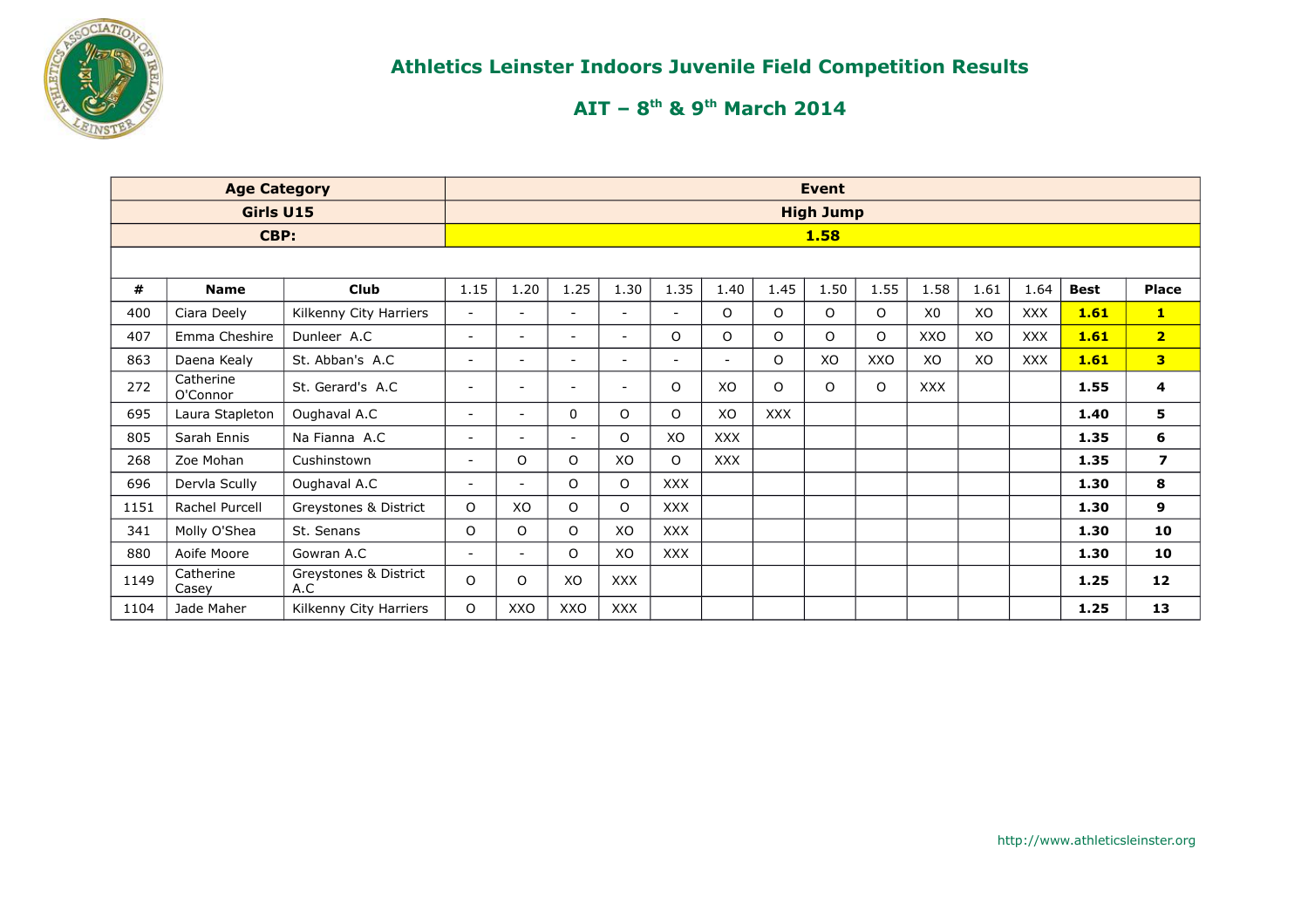

|      | <b>Age Category</b>   |                           |            |            |            | Event            |            |           |                         |
|------|-----------------------|---------------------------|------------|------------|------------|------------------|------------|-----------|-------------------------|
|      | Girls U16             |                           |            |            |            | <b>High Jump</b> |            |           |                         |
|      | CBP:                  |                           |            |            |            | 1.67             |            |           |                         |
|      |                       |                           |            |            |            |                  |            |           |                         |
| #    | <b>Name</b>           | <b>Club</b>               | 1.25       | 1.30       | 1.35       | 1.40             | 1.45       | Best      | <b>Place</b>            |
| 1122 | Shauna Millea         | Kilkenny City Harriers    | O          | O          | O          | O                | <b>XXX</b> | 1.40      |                         |
| 1171 | <b>Richael Browne</b> | Greystones & District A.C | $\circ$    | O          | O          | <b>XXX</b>       |            | 1.35      | $\overline{\mathbf{2}}$ |
| 918  | Nicole Furlong        | Bree A.C                  | O          | $\circ$    | <b>XXX</b> |                  |            | 1.30      | 3                       |
| 151  | Clodagh Walsh         | Adamstown A.C             | $\Omega$   | <b>XXX</b> |            |                  |            | 1.25      | 4                       |
| 874  | Maeve Maher           | St. Abban's A.C           | <b>XXX</b> |            |            |                  |            | <b>NH</b> |                         |
| 1106 | <b>Emily McGee</b>    | Kilkenny City Harriers    | <b>XXX</b> |            |            |                  |            | <b>NH</b> |                         |

|      |                   | <b>Age Category</b>       |                          |            |            |                          |                          |            | Event            |            |            |             |                |
|------|-------------------|---------------------------|--------------------------|------------|------------|--------------------------|--------------------------|------------|------------------|------------|------------|-------------|----------------|
|      |                   | <b>Girls U17</b>          |                          |            |            |                          |                          |            | <b>High Jump</b> |            |            |             |                |
|      |                   | CBP:                      |                          |            |            |                          |                          |            | 1.70             |            |            |             |                |
|      |                   |                           |                          |            |            |                          |                          |            |                  |            |            |             |                |
| #    | <b>Name</b>       | <b>Club</b>               | 1.25                     | 1.30       | 1.3<br>5   | 1.40                     | 1.45                     | 1.50       | 1.55             | 1.60       | 1.6<br>5   | <b>Best</b> | Place          |
| 273  | Elizabeth Morland | Cushinstown A.C           | $\overline{\phantom{0}}$ | ۰.         | $\sim$     | $\overline{\phantom{a}}$ | $\overline{\phantom{a}}$ | O          | XO               | O          | <b>XXX</b> | 1.60        | 1              |
| 436  | Niamh Kelly       | Boyne A.C                 | $\overline{\phantom{a}}$ | -          | $\sim$     | $\Omega$                 | $\circ$                  | $\circ$    | <b>XXO</b>       | <b>XXX</b> |            | 1.55        | $\overline{2}$ |
| 1474 | Laura Quigley     | Celbridge A.C             | $\overline{\phantom{0}}$ | ۰.         | O          | $\Omega$                 | O                        | <b>XXX</b> |                  |            |            | 1.45        | 3              |
| 1143 | Rosa Kirwan       | Greystones & District A.C | $\overline{\phantom{0}}$ | O          | $\circ$    | XO                       | <b>XXX</b>               |            |                  |            |            | 1.40        | 4              |
| 1109 | Alanagh Counihan  | Kilkenny City Harriers    | $\circ$                  | O          | <b>XXX</b> |                          |                          |            |                  |            |            | 1.30        | 5              |
| 1442 | Alanna Gonsalves  | Trim A.C                  | $\overline{\phantom{a}}$ | <b>XXX</b> |            |                          |                          |            |                  |            |            | <b>NH</b>   |                |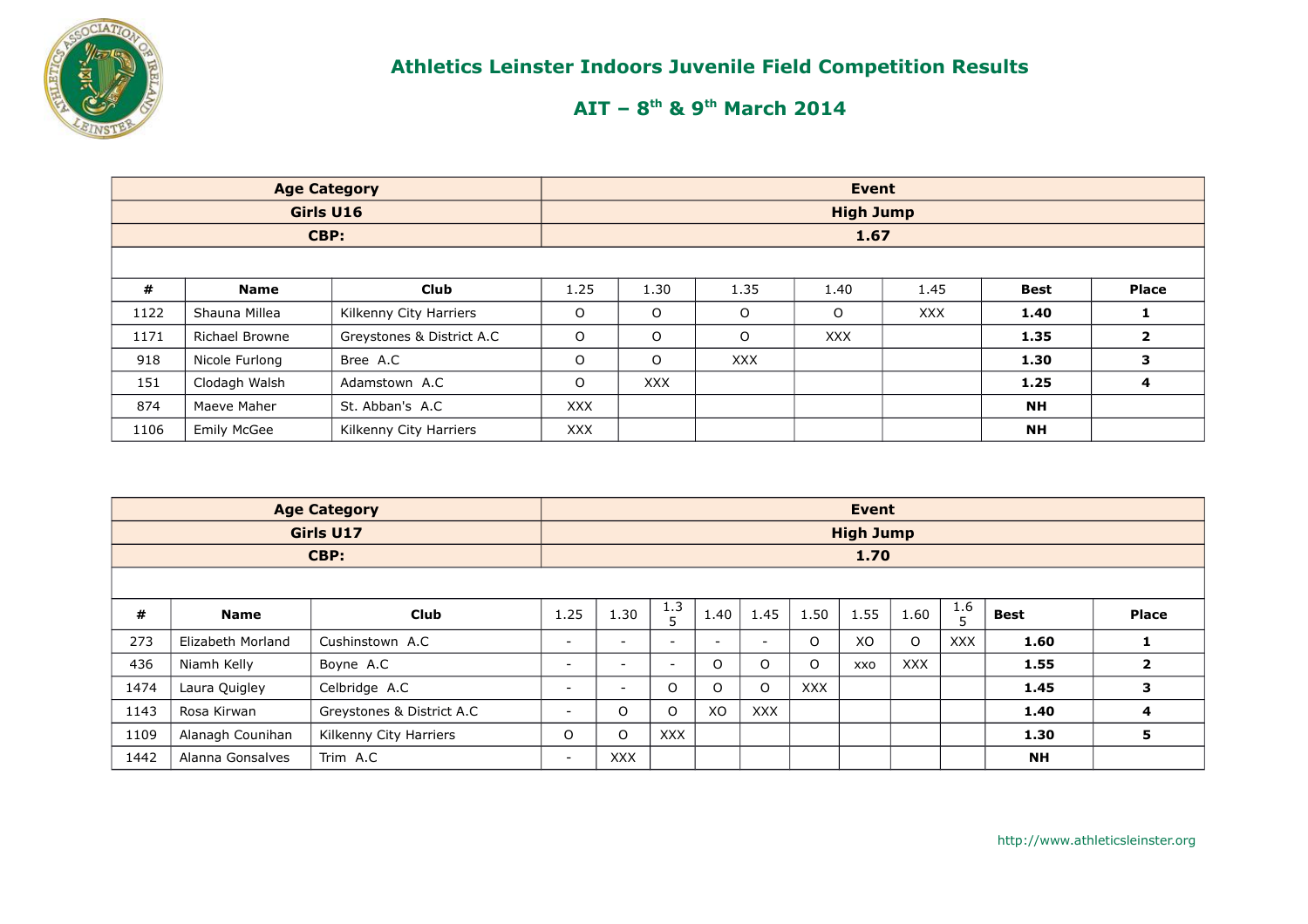

|      | <b>Age Category</b> |                      |                          |                          |                          |      |          | Event            |          |            |             |              |
|------|---------------------|----------------------|--------------------------|--------------------------|--------------------------|------|----------|------------------|----------|------------|-------------|--------------|
|      | Girls U18           |                      |                          |                          |                          |      |          | <b>High Jump</b> |          |            |             |              |
|      | CBP:                |                      |                          |                          |                          |      |          | 1.69             |          |            |             |              |
|      |                     |                      |                          |                          |                          |      |          |                  |          |            |             |              |
| #    | <b>Name</b>         | <b>Club</b>          | 1.25                     | 1.30                     | 1.35                     | 1.40 | 1.45     | 1.50             | 1.55     | 160        | <b>Best</b> | <b>Place</b> |
| 1213 | Anabelle Morris     | Blackrock A.C. Louth | $\overline{\phantom{0}}$ | $\overline{\phantom{0}}$ | $\overline{\phantom{0}}$ | O    | $\Omega$ | XXO              | $\Omega$ | <b>XXX</b> | 1.55        |              |
| 625  | Eimear O'Doherty    | D.M.P. A.C           | $\Omega$                 | $\circ$                  | O                        | O    | O        | <b>XXX</b>       |          |            | 1.45        |              |

|     | <b>Age Category</b> |             |         |      |          | Event            |            |             |              |
|-----|---------------------|-------------|---------|------|----------|------------------|------------|-------------|--------------|
|     | Girls U19           |             |         |      |          | <b>High Jump</b> |            |             |              |
|     | CBP:                |             |         |      |          | 1.72             |            |             |              |
|     |                     |             |         |      |          |                  |            |             |              |
| #   | <b>Name</b>         | <b>Club</b> | 1.45    | 1.50 | 4.55     | 1.60             | 1.65       | <b>Best</b> | <b>Place</b> |
| 437 | Amy McTeggart       | Boyne A.C   | $\circ$ | O    | $\Omega$ | XXO              | <b>XXX</b> | 1.60        |              |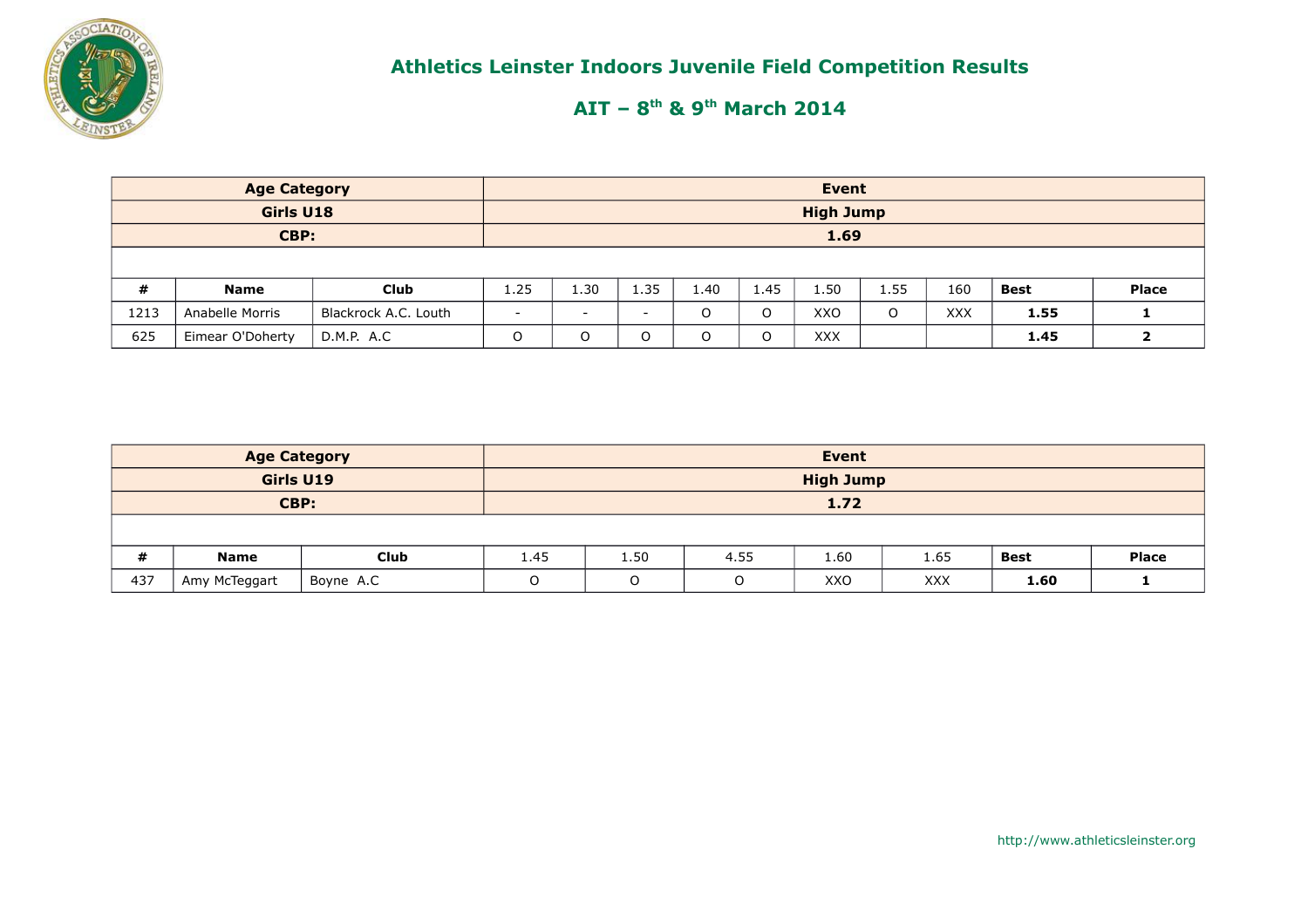

|          | <b>Age Category</b>    |                     |            |         |            |            |         |            | Event            |                    |         |            |             |                         |
|----------|------------------------|---------------------|------------|---------|------------|------------|---------|------------|------------------|--------------------|---------|------------|-------------|-------------------------|
|          | <b>Boys U12</b>        |                     |            |         |            |            |         |            | <b>High Jump</b> |                    |         |            |             |                         |
|          | CBP:                   |                     |            |         |            |            |         |            | 1.46             |                    |         |            |             |                         |
|          |                        |                     |            |         |            |            |         |            |                  |                    |         |            |             |                         |
| #        | <b>Name</b>            | <b>Club</b>         | 1.0<br>5   | 1.1     | 1.15       | 1.18       | 1.21    | 1.24       | 1.27             | ı.<br>$\mathbf{3}$ | 1.33    | 1.36       | <b>Best</b> | <b>Place</b>            |
| 222      | Tadhg O'Muircheartaigh | Dunboyne A.C        | O          | O       | $\circ$    | O          | $\circ$ | $\Omega$   | $\circ$          | XO.                | $\circ$ | <b>XXX</b> | 1.33        | 1                       |
| 977      | Jack Forde             | St. Killian's A.C.  | O          | 0       | $\circ$    | O          | $\circ$ | $\Omega$   | <b>XXX</b>       |                    |         |            | 1.24        | $\overline{\mathbf{2}}$ |
| 145<br>5 | <b>Oliver McNamee</b>  | Robertstown & Allen | $\circ$    | O       | $\circ$    | $\Omega$   | $\circ$ | <b>XXX</b> |                  |                    |         |            | 1.21        | 3                       |
| 120      | Conn Kehoe             | Suncroft A.C        | $\Omega$   | O       | $\circ$    | <b>XXX</b> |         |            |                  |                    |         |            | 1.15        | 4                       |
| 264      | Killian Cahill         | Cushinstown A.C     | XO         | 0       | XO         | <b>XXX</b> |         |            |                  |                    |         |            | 1.15        | 5                       |
| 115      | Sam Prendergast        | Suncroft A.C        | O          | XO      | XO         | <b>XXX</b> |         |            |                  |                    |         |            | 1.15        | 6                       |
| 285      | Aiden Gill             | Na Fianna A.C       | O          | $\circ$ | <b>XXX</b> |            |         |            |                  |                    |         |            | 1.10        | $\overline{\mathbf{z}}$ |
| 349      | George O'Shea          | St. Senans A.C.     | $\circ$    | O       | <b>XXX</b> |            |         |            |                  |                    |         |            | 1.10        | $\overline{\mathbf{z}}$ |
| 424      | Jack Carolan           | Boyne A.C           | $\Omega$   | XXX     |            |            |         |            |                  |                    |         |            | 1.05        | 9                       |
| 256      | Killian Cahill         | Cushinstown A.C     | <b>XXX</b> |         |            |            |         |            |                  |                    |         |            | <b>NH</b>   |                         |
| 857      | Sean O' Driscoll       | St. Abban's A.C     | <b>XXX</b> |         |            |            |         |            |                  |                    |         |            | <b>NH</b>   |                         |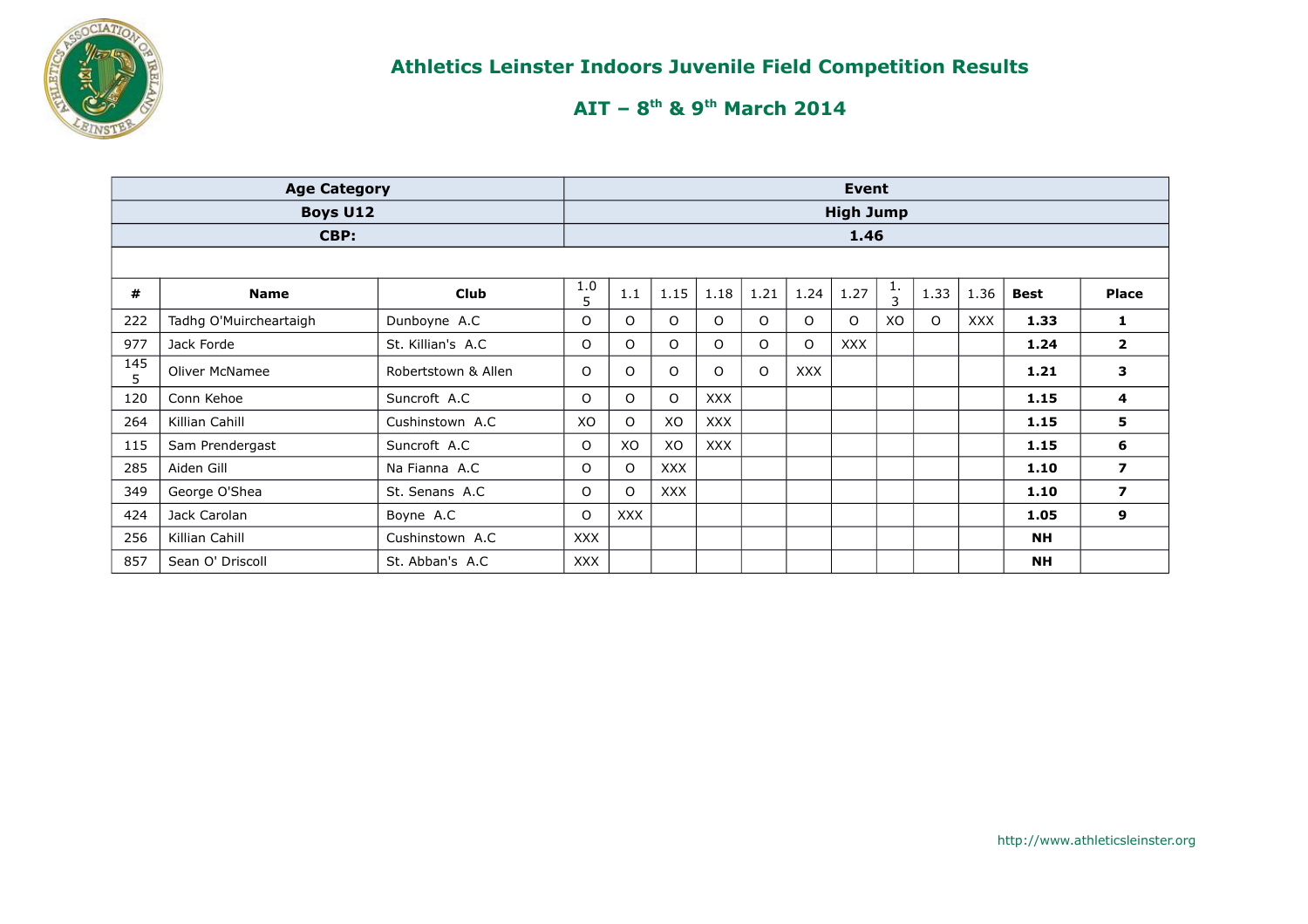

# **AIT – 8th & 9th March 2014**

|      | <b>Age Category</b> |                       |                          |                          |            |         |            |            | Event            |      |            |             |                         |
|------|---------------------|-----------------------|--------------------------|--------------------------|------------|---------|------------|------------|------------------|------|------------|-------------|-------------------------|
|      | <b>Boys U13</b>     |                       |                          |                          |            |         |            |            | <b>High Jump</b> |      |            |             |                         |
|      | CBP:                |                       |                          |                          |            |         |            |            | 1.44             |      |            |             |                         |
|      |                     |                       |                          |                          |            |         |            |            |                  |      |            |             |                         |
| #    | <b>Name</b>         | <b>Club</b>           | 1.00                     | 1.05                     | 1.10       | 1.15    | 1.18       | 1.21       | 1.24             | 1.27 | 1.30       | <b>Best</b> | <b>Place</b>            |
| 694  | Canice Whearty      | Oughaval A.C          | $\overline{\phantom{0}}$ | $\overline{\phantom{0}}$ | $\sim$     | 0       | $\circ$    | $\Omega$   | $\Omega$         | O    | O          | 1.30        | 1                       |
| 848  | Sean Leacy          | Roundwood & District  | $\overline{\phantom{0}}$ | $\circ$                  | XO         | $\circ$ | $\circ$    | $\Omega$   | $\Omega$         | O    | <b>XXX</b> | 1.27        | $\overline{\mathbf{2}}$ |
| 1159 | Alan Gordon         | Greystones & District | ۰.                       | 0                        | $\circ$    | O       | $\circ$    | <b>XXX</b> |                  |      |            | 1.18        | з                       |
| 287  | Harry McGrath       | Na Fianna A.C         | O                        | 0                        | $\circ$    | $\circ$ | <b>XXX</b> |            |                  |      |            | 1.15        | 4                       |
| 864  | T.J Burke           | St. Abban's A.C.      | O                        | XO                       | $\circ$    | XXX     |            |            |                  |      |            | 1.10        | 5                       |
| 600  | James Hanlon        | Taghmon A.C           | 0                        | $\circ$                  | <b>XXX</b> |         |            |            |                  |      |            | 1.05        | 6                       |
| 226  | Jack Hayes          | Dunboyne A.C          | <b>XXX</b>               |                          |            |         |            |            |                  |      |            | <b>NH</b>   |                         |

|      | <b>Age Category</b> |                        |                          |                          |         |          |            |          | <b>Event</b>     |            |            |      |            |             |                         |
|------|---------------------|------------------------|--------------------------|--------------------------|---------|----------|------------|----------|------------------|------------|------------|------|------------|-------------|-------------------------|
|      | Boys U14            |                        |                          |                          |         |          |            |          | <b>High Jump</b> |            |            |      |            |             |                         |
|      | CBP:                |                        |                          |                          |         |          |            |          | 1.58             |            |            |      |            |             |                         |
|      |                     |                        |                          |                          |         |          |            |          |                  |            |            |      |            |             |                         |
| #    | <b>Name</b>         | <b>Club</b>            | 1.15                     | 1.20                     | 1.25    | 1.30     | 1.35       | 1.38     | 1.41             | 1.44       | 1.47       | 1.51 | 1.54       | <b>Best</b> | Place                   |
| 187  | Gabriel Bell        | St. Peter's A.C.       | $\overline{\phantom{a}}$ | $\sim$                   | O       | $\Omega$ | O          | O        | $\Omega$         | $\circ$    | $\circ$    | XXO  | <b>XXX</b> | 1.51        | 1                       |
| 907  | Cian McBride        | Bohermeen A.C          | $\overline{\phantom{a}}$ | O                        | O       | $\Omega$ | XO         | $\circ$  | $\Omega$         | XO         | <b>XXX</b> |      |            | 1.44        | $\mathbf{2}$            |
| 109  | Lucas Moylan        | Suncroft A.C           | O                        | O                        | XO      | XXO      | O          | $\circ$  | XO               | XO         | <b>XXX</b> |      |            | 1.44        | 3                       |
| 1126 | Rory Mac Gabhann    | Kilkenny City Harriers | $\overline{\phantom{a}}$ | $\sim$                   | $\circ$ | XO       | O          | $\Omega$ | $\Omega$         | <b>XXX</b> |            |      |            | 1.41        | 4                       |
| 343  | Lee Tracey          | St. Senans A.C.        | O                        | O                        | XO      | $\Omega$ | XXO        | XO       | <b>XXX</b>       |            |            |      |            | 1.38        | 5                       |
| 705  | Jonathan Cummins    | Ardee & District A.C.  | $\overline{\phantom{a}}$ | $\overline{\phantom{0}}$ | O       | $\Omega$ | <b>XXX</b> |          |                  |            |            |      |            | 1.30        | 6                       |
| 1414 | Daragh Casey        | Ratoath A.C            | O                        | O                        | O       | XXO      | <b>XXX</b> |          |                  |            |            |      |            | 1.30        | $\overline{\mathbf{z}}$ |

http://www.athleticsleinster.org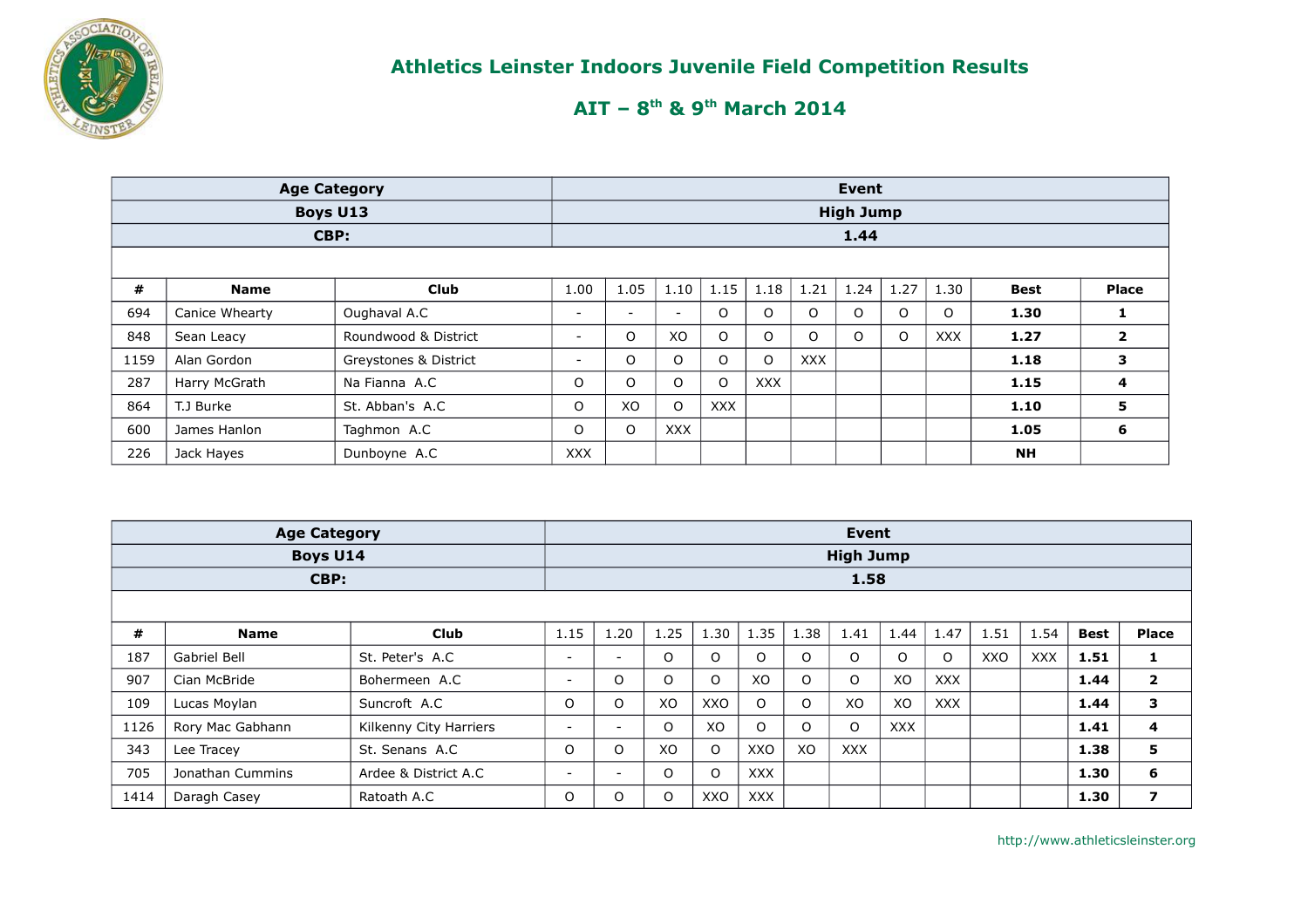

|      | . Nathan Parameswaran | Celbridge A.C             |            |            | XO | XXO        | XXX |  |  |  | 1.30      | o  |
|------|-----------------------|---------------------------|------------|------------|----|------------|-----|--|--|--|-----------|----|
| 932  | Darragh McDonald      | St. Joseph's A.C.         |            |            |    | <b>XXX</b> |     |  |  |  | 1.25      |    |
| 1484 | John Grant            | Celbridge A.C             |            |            | XO | <b>XXX</b> |     |  |  |  | 1.25      | 10 |
| 142  | Padraig Lacey         | Kilmore A.C               | XC         | <b>XXX</b> |    |            |     |  |  |  | 1.15      | 11 |
| 1179 | John O' Connor        | Greystones & District A.C | <b>XXX</b> |            |    |            |     |  |  |  | <b>NH</b> |    |

|      | <b>Age Category</b> |                        |                          |                          |            |            |         |            |            | <b>Event</b>     |         |      |            |            |             |                |
|------|---------------------|------------------------|--------------------------|--------------------------|------------|------------|---------|------------|------------|------------------|---------|------|------------|------------|-------------|----------------|
|      | <b>Boys U15</b>     |                        |                          |                          |            |            |         |            |            | <b>High Jump</b> |         |      |            |            |             |                |
|      | CBP:                |                        |                          |                          |            |            |         |            |            | 1.76             |         |      |            |            |             |                |
|      |                     |                        |                          |                          |            |            |         |            |            |                  |         |      |            |            |             |                |
| #    | <b>Name</b>         | <b>Club</b>            | 1.20                     | 1.25                     | 1.30       | 1.35       | 1.40    | 1.45       | 1.48       | 1.51             | 1.54    | 1.57 | 1.60       | 1.62       | <b>Best</b> | Place          |
| 342  | Thomas Sheridan     | St. Senans A.C.        | $\overline{\phantom{a}}$ | $\overline{\phantom{a}}$ | O          | $\Omega$   | O       | $\circ$    | O          | $\circ$          | $\circ$ | O    | XO         | <b>XXX</b> | 1.60        | 1              |
| 1391 | Ayomide Oke         | St. L O'Toole A.C      | $\overline{\phantom{a}}$ | ۰                        | 0          | $\circ$    | $\circ$ | XO         | $\sim$     | XO               | $\circ$ | XXO  | <b>XXX</b> |            | 1.57        | $\mathbf{2}$   |
| 706  | Conor McMahon       | Ardee & District A.C   | $\overline{\phantom{a}}$ | $\overline{\phantom{0}}$ | $\circ$    | $\sim$     | O       | $\circ$    | XO         | <b>XXX</b>       |         |      |            |            | 1.48        | 3              |
| 979  | Eoin Keenan         | Emo/Rath A.C           | $\overline{\phantom{a}}$ | $\overline{\phantom{a}}$ | $\circ$    | $\Omega$   | $\circ$ | $\Omega$   | <b>XXX</b> |                  |         |      |            |            | 1.45        | 4              |
| 604  | Padraig Hore        | Taghmon A.C            | O                        | $\Omega$                 | 0          | 0          | XO      | <b>XXX</b> |            |                  |         |      |            |            | 1.40        | 5              |
| 370  | Ciaran Connolly     | Le Cheile A.C          | $\overline{\phantom{a}}$ | $\circ$                  | O          | 0          | XXO     | <b>XXX</b> |            |                  |         |      |            |            | 1.40        | 6              |
| 495  | Liam Byrne          | St. Andrew's A.C       | $\circ$                  | $\Omega$                 | XXO        | <b>XXX</b> |         |            |            |                  |         |      |            |            | 1.30        | $\overline{ }$ |
| 1139 | Rory Bergin         | Kilkenny City Harriers | $\circ$                  | $\circ$                  | $\sim$     | <b>XXX</b> |         |            |            |                  |         |      |            |            | 1.25        | 8              |
| 369  | Thomas Davis        | Le Cheile A.C          | XX0                      | XX <sub>0</sub>          | <b>XXX</b> |            |         |            |            |                  |         |      |            |            | 1.25        | 9              |
| 603  | Joseph Hanlon       | Taghmon A.C            | XXO                      | <b>XXX</b>               |            |            |         |            |            |                  |         |      |            |            | 1.20        | 10             |
| 726  | Cian Brady          | <b>GUEST</b>           | $\overline{\phantom{a}}$ | $\overline{\phantom{0}}$ | XO         | $\sim$     | $\circ$ | $\circ$    | XO         | <b>XXX</b>       |         |      |            |            | 1.48        | <b>GUEST</b>   |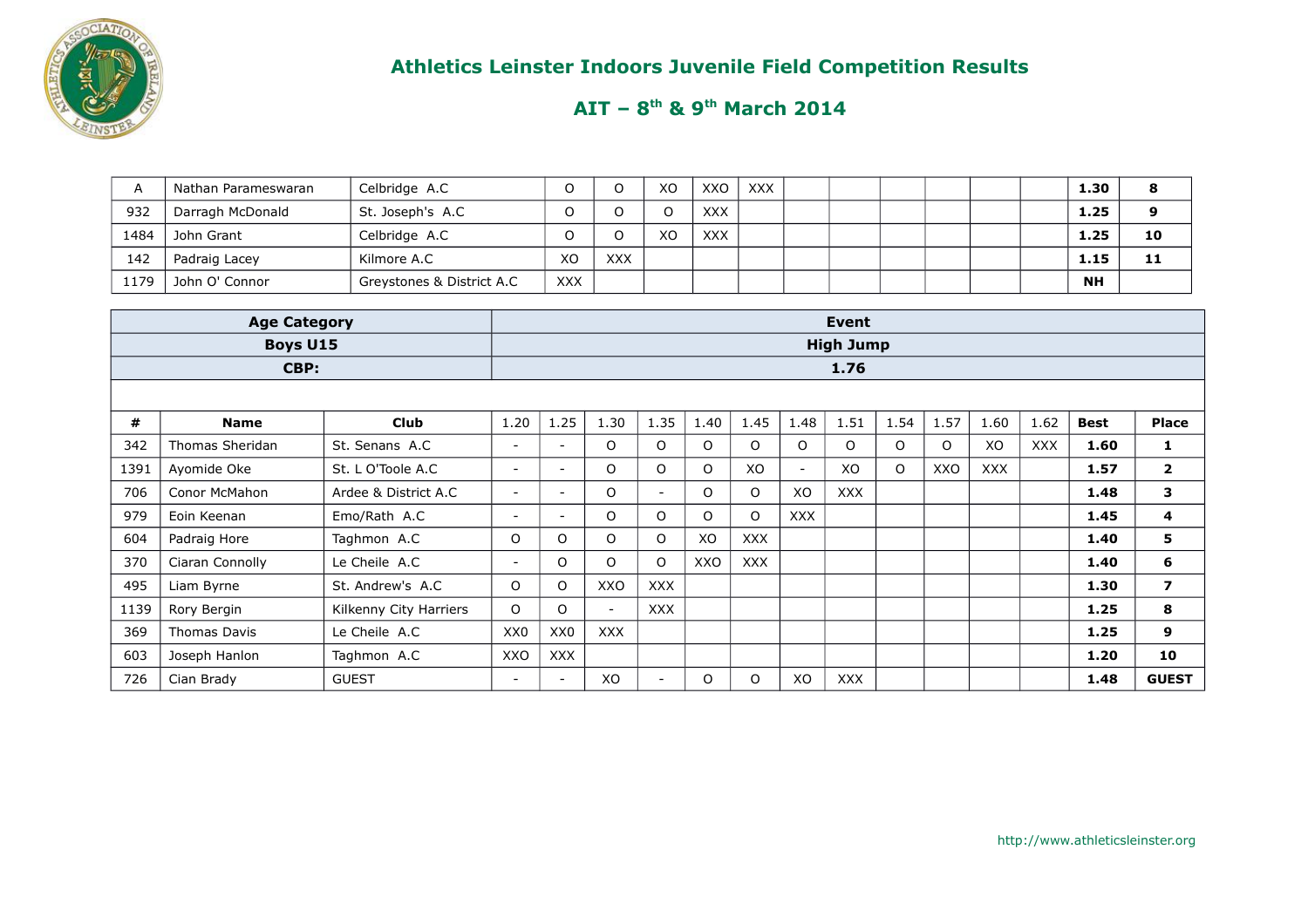

|      | <b>Age Category</b>                   |                        |                                                                                                                         |                          |          |                          |     |    |            | Event            |         |              |         |            |      |                |
|------|---------------------------------------|------------------------|-------------------------------------------------------------------------------------------------------------------------|--------------------------|----------|--------------------------|-----|----|------------|------------------|---------|--------------|---------|------------|------|----------------|
|      | <b>Boys U16</b>                       |                        |                                                                                                                         |                          |          |                          |     |    |            | <b>High Jump</b> |         |              |         |            |      |                |
|      | CBP:                                  |                        |                                                                                                                         |                          |          |                          |     |    |            | 1.80             |         |              |         |            |      |                |
|      |                                       |                        |                                                                                                                         |                          |          |                          |     |    |            |                  |         |              |         |            |      |                |
| #    | <b>Name</b>                           | <b>Club</b>            | 1.8<br>$1.4^{\circ}$<br>1.4<br>1.75<br>1.55<br>1.70<br>1.50<br>1.60<br>1.66<br>1.86<br>1.63<br>1.90<br><b>Best</b><br>0 |                          |          |                          |     |    |            |                  |         | <b>Place</b> |         |            |      |                |
| 154  | Ryan Carthy Walsh                     | Adamstown A.C          | -                                                                                                                       | $\overline{\phantom{0}}$ | -        | $\overline{\phantom{0}}$ | O   | O  | O          | XO               | $\circ$ | XO           | $\circ$ | <b>XXX</b> | 1.86 | $\mathbf{1}$   |
| 1132 | Daragh Roberts                        | Kilkenny City Harriers | O                                                                                                                       | O                        | O        | $\circ$                  | XXO | XO | <b>XXX</b> |                  |         |              |         |            | 1.63 | $\overline{2}$ |
| 1490 | <b>Andrew Carroll</b>                 | Celbridge A.C          | 0                                                                                                                       | $\circ$                  | $\Omega$ | $\circ$                  | XXX |    |            |                  |         |              |         |            | 1.55 | 3              |
| 1094 | Kilkenny City Harriers<br>Ryan Poyntz |                        |                                                                                                                         |                          | $\circ$  | <b>XXX</b>               |     |    |            |                  |         |              |         |            | 1.50 | 4              |
| 870  | Oisin Ryan                            | St. Abban's A.C        | XXO                                                                                                                     | <b>XXX</b>               |          |                          |     |    |            |                  |         |              |         |            | 1.40 | 5              |

|      | <b>Age Category</b>            |                 |            |                    |          |          |            |          | <b>Event</b>     |     |          |            |             |                |
|------|--------------------------------|-----------------|------------|--------------------|----------|----------|------------|----------|------------------|-----|----------|------------|-------------|----------------|
|      | <b>Boys U17</b>                |                 |            |                    |          |          |            |          | <b>High Jump</b> |     |          |            |             |                |
|      | CBP:                           |                 |            |                    |          |          |            |          | 1.90             |     |          |            |             |                |
|      |                                |                 |            |                    |          |          |            |          |                  |     |          |            |             |                |
| #    | <b>Name</b>                    | <b>Club</b>     | 1.4<br>0   | $1.4^{\circ}$<br>5 | 1.5<br>0 | 1.5<br>5 | 1.6        | 1.6<br>3 | 1.66             | 1.7 | 1.7<br>3 | 1.75       | <b>Best</b> | <b>Place</b>   |
| 203  | Fergal Scully                  | Oughaval A.C    | O          | O                  | O        | XO       | $\Omega$   | $\circ$  | O                | XO  | XXO      | <b>XXX</b> | 1.73        | 1              |
| 1421 | Eoin Clayton                   | Ratoath A.C     | $\Omega$   | $\Omega$           | $\Omega$ | $\circ$  | XXX        |          |                  |     |          |            | 1.55        | $\overline{2}$ |
| 1065 | Peter O'Connor                 | Enniscorthy A.C | $\circ$    | O                  | O        | XO       | <b>XXX</b> |          |                  |     |          |            | 1.55        | 3              |
| 962  | <b>Danial Collins</b>          | Tara A.C        | XO         | O                  | XO       | XO       | <b>XXX</b> |          |                  |     |          |            | 1.55        | 4              |
| 378  | Anthony Njoku<br>Le Cheile A.C |                 |            |                    |          |          |            |          |                  |     |          |            | 1.40        | 5              |
| 371  | <b>Thomas Connolly</b>         | Le Cheile A.C   | <b>XXX</b> |                    |          |          |            |          |                  |     |          |            | <b>NH</b>   | 6              |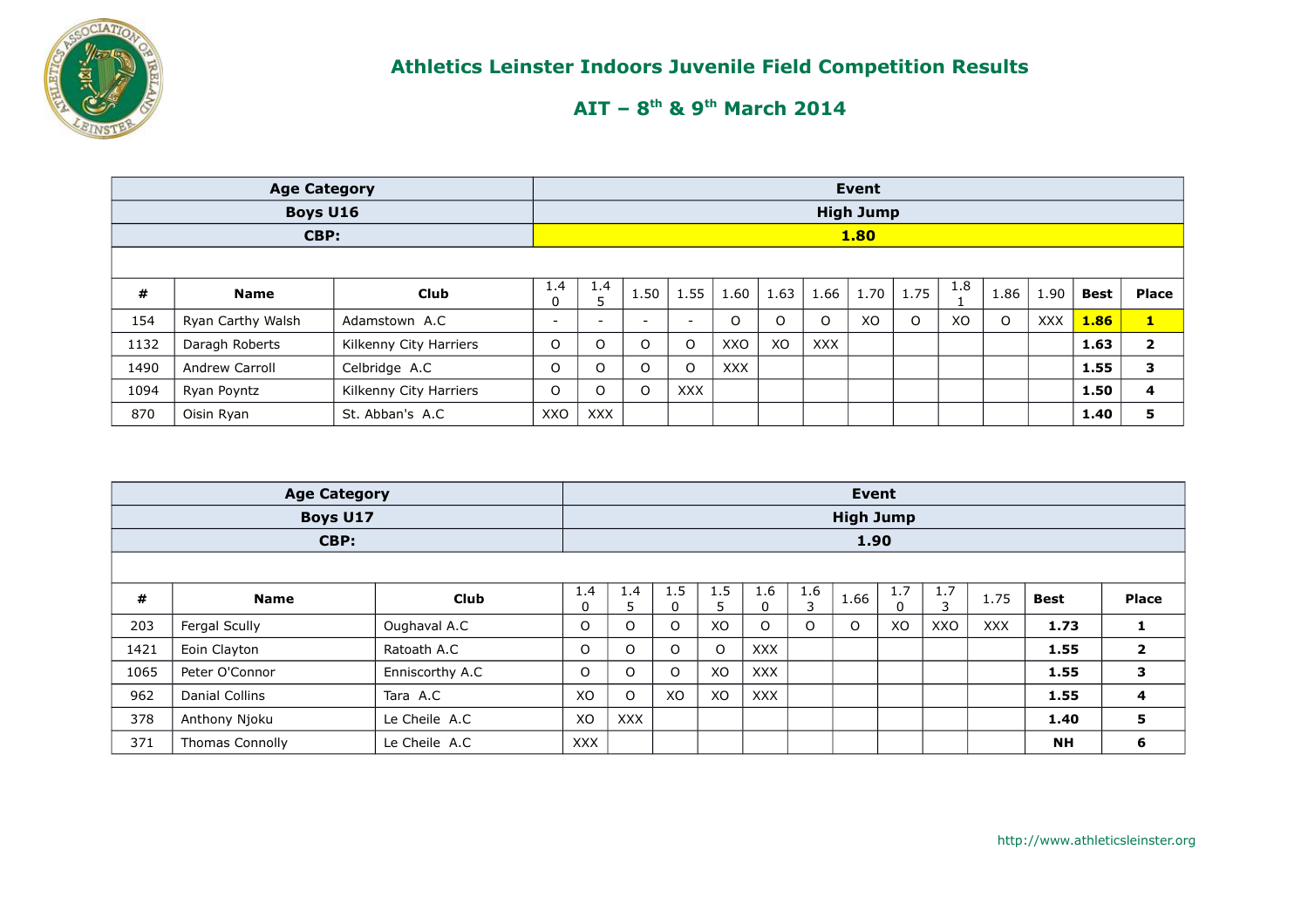

|     | <b>Age Category</b> |                  |                                                                                             |                          |                          |                          |                          |                          | Event            |          |             |              |            |      |                |
|-----|---------------------|------------------|---------------------------------------------------------------------------------------------|--------------------------|--------------------------|--------------------------|--------------------------|--------------------------|------------------|----------|-------------|--------------|------------|------|----------------|
|     | <b>Boys U18</b>     |                  |                                                                                             |                          |                          |                          |                          |                          | <b>High Jump</b> |          |             |              |            |      |                |
|     | CBP:                |                  |                                                                                             |                          |                          |                          |                          |                          | 2.05             |          |             |              |            |      |                |
|     |                     |                  |                                                                                             |                          |                          |                          |                          |                          |                  |          |             |              |            |      |                |
| #   | <b>Name</b>         | Club             | 1.6<br>1.7<br>2.0<br>1.70<br>1.95<br>1.66<br>1.90<br>1.80<br>1.86<br>2.06<br>2.10<br>n<br>0 |                          |                          |                          |                          |                          |                  |          | <b>Best</b> | <b>Place</b> |            |      |                |
| 889 | Donagh Mahon        | Gowran A.C       | -                                                                                           | $\overline{\phantom{a}}$ |                          | $\overline{\phantom{a}}$ | $\overline{\phantom{0}}$ | $\overline{\phantom{a}}$ | $\circ$          | $\Omega$ | O           | $\circ$      | <b>XXX</b> | 2.06 | $\mathbf{1}$   |
| 276 | Keith Marks         | Cushinstown A.C  | $\overline{\phantom{0}}$                                                                    | $\overline{\phantom{0}}$ | $\overline{\phantom{0}}$ | $\overline{\phantom{a}}$ | XO                       | XO                       | O                | $\Omega$ | XO          | <b>XXX</b>   |            | 1.95 | $\overline{2}$ |
| 223 | Darragh Costigan    | Dunboyne A.C     | $\overline{\phantom{a}}$                                                                    | $\circ$                  | XO                       | O                        | <b>XXX</b>               |                          |                  |          |             |              |            | 1.75 | 3              |
| 865 | Kevin Wilson        | St. Abban's A.C. | $\Omega$                                                                                    | $\circ$                  | XO                       | XXO                      | <b>XXX</b>               |                          |                  |          |             |              |            | 1.75 | 4              |

|     |               | <b>Age Category</b> |      |                          |                          |      | Event            |      |            |             |              |
|-----|---------------|---------------------|------|--------------------------|--------------------------|------|------------------|------|------------|-------------|--------------|
|     |               | Boys U19            |      |                          |                          |      | <b>High Jump</b> |      |            |             |              |
|     |               | CBP:                |      |                          |                          |      | 2.10             |      |            |             |              |
|     |               |                     |      |                          |                          |      |                  |      |            |             |              |
| #   | <b>Name</b>   | <b>Club</b>         | 1.50 | 1.60                     | 1.65                     | 1.70 | 1.75             | 1.85 | 1.90       | <b>Best</b> | <b>Place</b> |
| 189 | Mark Rogers   | St. Peter's A.C     | -    | $\overline{\phantom{a}}$ | O                        |      | XO               | XXO  | <b>XXX</b> | 1.85        |              |
| 279 | Donal Kearns  | Cushinstown A.C     |      | O                        | O                        | O    | <b>XXX</b>       |      |            | 1.70        |              |
| 188 | Daniel Finley | St. Peter's A.C     | O    | O                        | $\overline{\phantom{0}}$ | XXO  | <b>XXX</b>       |      |            | 1.70        |              |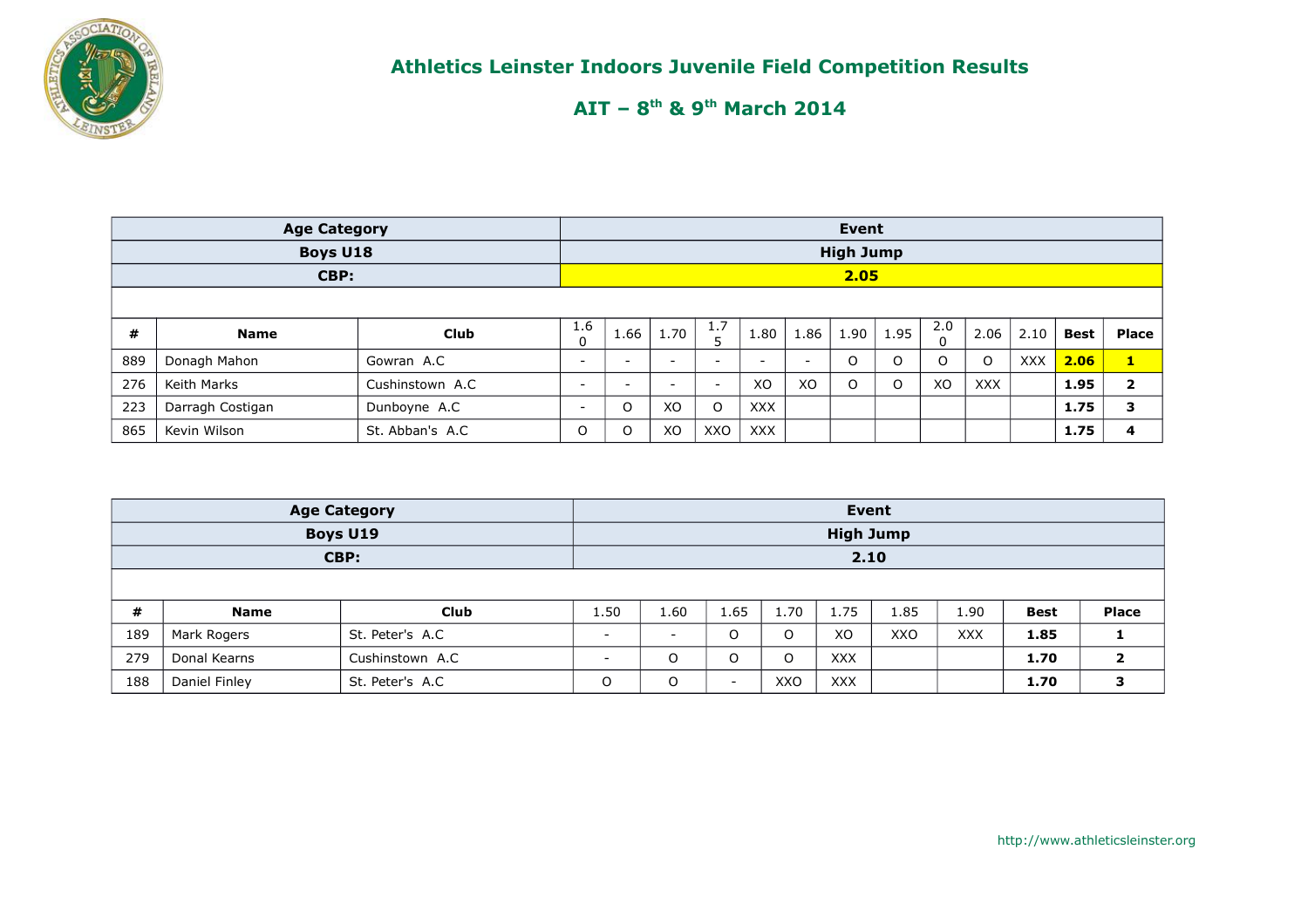

|      | <b>Age Category</b>    |                           |                          |                          | <b>Event</b>   |                  |                          |        |             |                |
|------|------------------------|---------------------------|--------------------------|--------------------------|----------------|------------------|--------------------------|--------|-------------|----------------|
|      | Girls U12              |                           |                          |                          |                | <b>Long Jump</b> |                          |        |             |                |
|      | CBP:                   |                           |                          |                          |                | 4.29             |                          |        |             |                |
|      |                        |                           |                          |                          |                |                  |                          |        |             |                |
| #    | <b>Name</b>            | <b>Club</b>               | Jump 1                   | Jump 2                   | Jump 3         | Jump 4           | Jump 5                   | Jump 6 | <b>Best</b> | <b>Place</b>   |
| 1404 | Lili O Connor          | Ratoath A.C               | 3.60                     | 3.82                     | 3.83           | 3.98             | 3.93                     | 4.01   | 4.01        | 1              |
| 916  | Katie Whelan           | Bree A.C                  | 3.85                     | 3.73                     | 3.59           | 3.90             | 4.00                     | 3.86   | 4.00        | $\mathbf{2}$   |
| 198  | Aisling Kelly          | Taghmon A.C               | 3.04                     | 3.49                     | 3.83           | 3.61             | 3.69                     | 3.93   | 3.93        | 3              |
| 608  | Aine Kirwan            | Thomastown A.C            | $\blacksquare$           | 3.56                     | 3.53           | 3.75             | $\overline{\phantom{a}}$ | 3.83   | 3.83        | 4              |
| 165  | Jill O'Toole           | Crookstown Millview A.C   | 3.82                     | 3.78                     | 3.64           | 3.54             | $\overline{\phantom{a}}$ | 3.78   | 3.82        | 5              |
| 1161 | Emma Quirk             | Greystones & District A.C | 3.70                     | 3.53                     | 3.80           | 3.59             | 3.43                     | 3.66   | 3.80        | 6              |
| 1183 | Ellen McNally          | Greystones & District A.C | 3.69                     | 3.30                     | 3.16           | 3.44             | 3.41                     | 3.41   | 3.69        | $\overline{z}$ |
| 832  | Patricia Jumba Gula    | St. Gerard's A.C          | 3.43                     | 3.43                     | 3.55           | 3.47             | 3.47                     | 3.59   | 3.59        | 8              |
| 818  | Ava Lawlor             | Mountmellick A.C          | $\blacksquare$           | 3.51                     | 3.25           |                  |                          |        | 3.51        | $\mathbf{9}$   |
| 257  | Katelyn McMahon        | Cushinstown A.C           | 3.15                     | 3.28                     | 3.47           |                  |                          |        | 3.47        | 10             |
| 293  | Emma Regan             | Na Fianna A.C             | 3.42                     | 3.03                     | $\blacksquare$ |                  |                          |        | 3.42        | 11             |
| 1481 | Caoimhe May            | Celbridge A.C             | 2.98                     | 3.29                     | 3.37           |                  |                          |        | 3.37        | 12             |
| 1232 | Katelyn Farrelly       | <b>Tullamore Harriers</b> | $\blacksquare$           | 3.34                     | 3.20           |                  |                          |        | 3.34        | 13             |
| 427  | Roisin Kane            | Boyne A.C                 | 3.06                     | 3.17                     | 3.29           |                  |                          |        | 3.29        | 14             |
| 1165 | Erin O'Brien Howard    | Greystones & District A.C | $\overline{\phantom{a}}$ | $\overline{\phantom{a}}$ | 3.27           |                  |                          |        | 3.27        | 15             |
| 355  | Florence Adebambo      | Le Cheile A.C             | 3.21                     | 2.91                     | 3.13           |                  |                          |        | 3.21        | 16             |
| 229  | Doireann Ní Fhlatharta | Dunboyne A.C              | 3.20                     | 3.08                     | 3.02           |                  |                          |        | 3.20        | 17             |
| 428  | Kate Kelly             | Boyne A.C                 | 2.87                     | 3.17                     | 3.19           |                  |                          |        | 3.19        | 18             |
| 1053 | Precious Kluczenko     | Celbridge A.C             | 3.16                     | 2.86                     | 2.96           |                  |                          |        | 3.16        | 19             |
| 199  | Dearbhla O'Hanlon      | Taghmon A.C               | $\blacksquare$           | 2.78                     | 3.12           |                  |                          |        | 3.12        | 20             |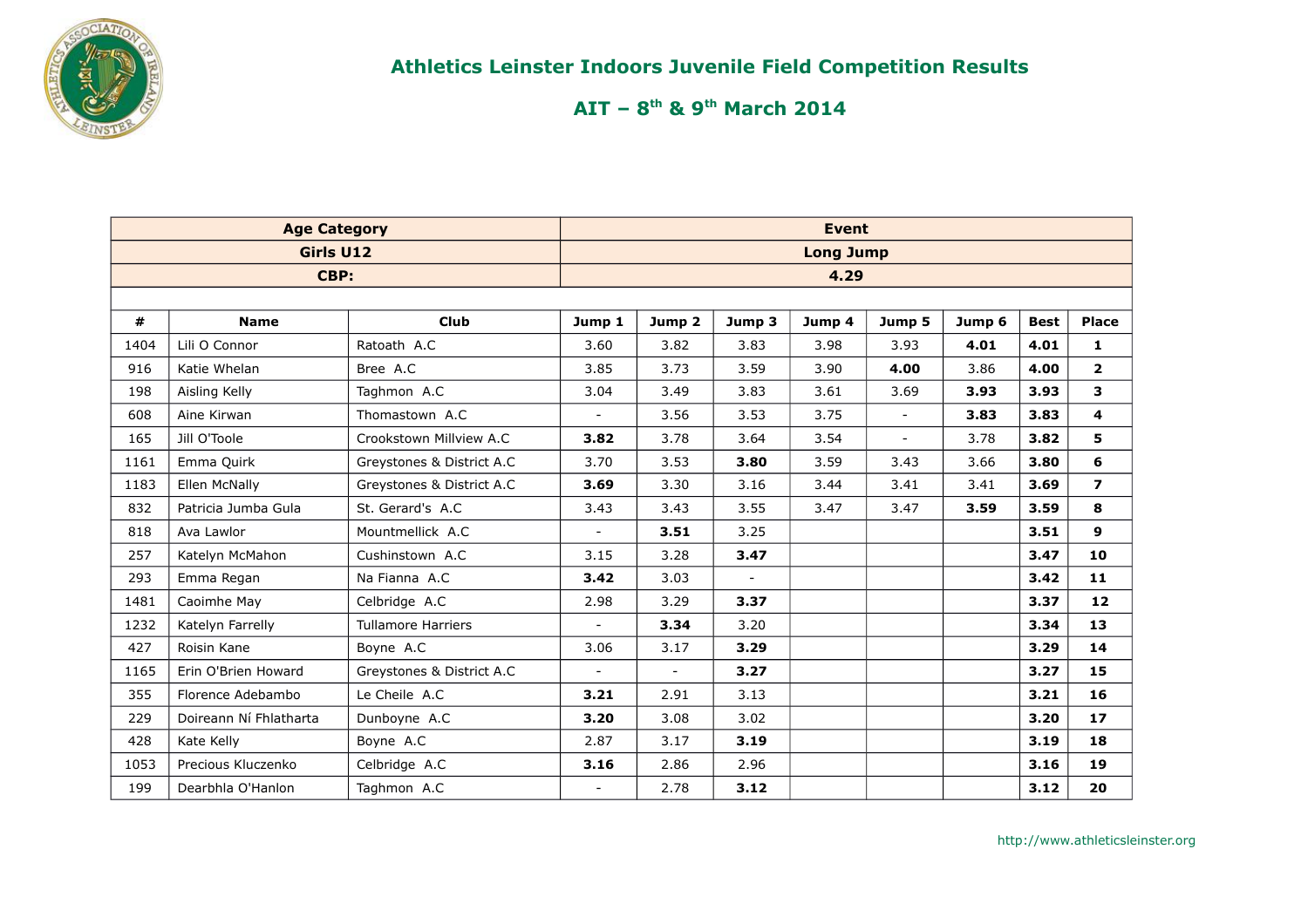

| 353  | Hannah Davis   | Le Cheile A.C             | 2.91                     | 3.05                     | 2.76           |  | 3.05 | 21 |
|------|----------------|---------------------------|--------------------------|--------------------------|----------------|--|------|----|
| 212  | Layla Hitchen  | Inbhear Dee A.C           | 2.98                     | 2.49                     | 2.63           |  | 2.98 | 22 |
| 985  | Ava O'Connor   | Emo/Rath A.C              | 2.94                     | 2.90                     | 2.74           |  | 2.94 | 23 |
| 1167 | Ella Shanley   | Greystones & District A.C | 2.57                     | 2.91                     | 2.80           |  | 2.91 | 24 |
| 1479 | Eleanor Clancy | Celbridge A.C             | 2.69                     | 2.88                     | 2.88           |  | 2.88 | 25 |
| 841  | Zoe Herman     | Roundwood & D.            | $\overline{\phantom{a}}$ | 2.87                     | $\sim$         |  | 2.87 | 26 |
| 1477 | Leah Murphy    | Celbridge A.C             | $\overline{\phantom{a}}$ | 2.80                     | 2.85           |  | 2.85 | 27 |
| 239  | Abigail Knox   | Dunboyne A.C              | 2.82                     | $\overline{\phantom{0}}$ | 2.83           |  | 2.83 | 28 |
| 920  | Jessica Sutton | St. Joseph's A.C          | 2.45                     | 2.61                     | 2.82           |  | 2.82 | 29 |
| 917  | Kaci O'Connor  | Bree A.C                  | 2.78                     | $\sim$                   |                |  | 2.78 | 30 |
| 1060 | Ciara O'Connor | Enniscorthy A.C           | 2.71                     | 2.36                     | 2.72           |  | 2.72 | 31 |
| 627  | Saoirse Lalor  | Ballyskenach A.C          | 2.42                     | 2.67                     | 2.51           |  | 2.67 | 32 |
| 1480 | Ellen Gannon   | Celbridge A.C             |                          | 2.50                     |                |  | 2.50 | 33 |
| 921  | Aine McDonald  | St. Joseph's A.C          | 2.41                     | 2.12                     | 2.43           |  | 2.43 | 34 |
| 126  | Maeve Byrne    | Kilmore A.C               | 2.43                     | 2.02                     | 1.92           |  | 2.43 | 35 |
| 380  | Fainche Grimes | Le Cheile A.C             | $\blacksquare$           | 2.43                     | $\blacksquare$ |  | 2.43 | 36 |
| 1399 | Saoirse Holmes | Dunleer A.C               | 2.16                     | 2.34                     | 2.39           |  | 2.39 | 37 |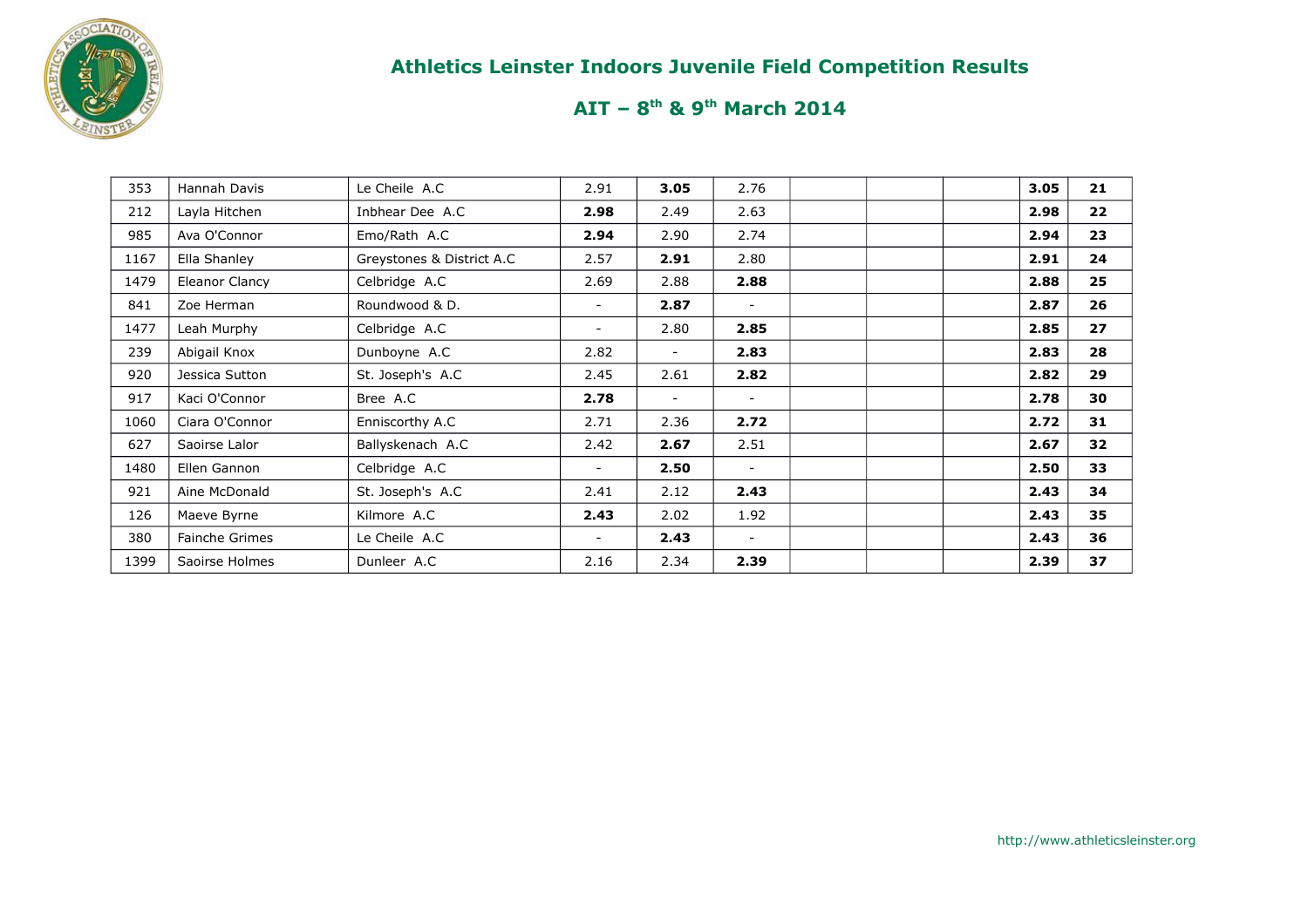

|      | <b>Age Category</b> |                           |             |                   | <b>Event</b> |                  |              |          |             |                         |
|------|---------------------|---------------------------|-------------|-------------------|--------------|------------------|--------------|----------|-------------|-------------------------|
|      |                     | Girls U13                 |             |                   |              | <b>Long Jump</b> |              |          |             |                         |
|      |                     | CBP:                      |             |                   |              | 4.80             |              |          |             |                         |
|      |                     |                           |             |                   |              |                  |              |          |             |                         |
| #    | <b>Name</b>         | <b>Club</b>               | Jump 1      | Jump <sub>2</sub> | Jump 3       | Jump 4           | Jump 5       | Jump 6   | <b>Best</b> | <b>Place</b>            |
| 431  | <b>Tara Meier</b>   | Boyne A.C                 | 4.06        | 4.17              | 4.15         | 4.24             | 4.41         | 4.42     | 4.42        | 1                       |
| 1330 | Nicola Groneward    | <b>Mullingar Harriers</b> | 4.13        | 4.06              | 4.13         | 4.14             | 4.28         | 4.30     | 4.30        | $\mathbf{2}$            |
| 1406 | Emma Coroner        | Ratoath A.C               | 4.09        | 4.01              | 3.76         | $\mathsf{X}$     | 4.07         | 4.28     | 4.28        | 3                       |
| 1340 | Shauna Leydon       | <b>Mullingar Harriers</b> | 3.79        | 3.75              | 3.69         | 3.81             | 4.08         | 3.70     | 4.08        | 4                       |
| 648  | Abigail Dunne       | Naas A.C                  | 3.79        | 3.82              | 3.89         | 3.86             | 4.07         | $\times$ | 4.07        | 5                       |
| 304  | April Keelin        | Menapians A.C             | 4.02        | 3.63              | 3.76         | 3.84             | $\mathsf{X}$ | 3.65     | 4.02        | 6                       |
| 127  | Sophie Boxwell      | Kilmore A.C               | 3.74        | 3.73              | $\times$     | 3.85             | $\mathsf{X}$ | 3.87     | 3.87        | $\overline{\mathbf{z}}$ |
| 1361 | Rhiann Kidd         | St. L. O'Toole A.C        | 3.68        | 3.76              | 3.70         | 3.74             | 3.72         | 3.87     | 3.87        | 8                       |
| 844  | Rebecca Molloy      | Roundwood & District A.C. | 3.65        | 3.50              | 3.57         |                  |              |          | 3.65        | 9                       |
| 753  | Sasha Kemmy         | Oughaval A.C              | 3.62        | 3.43              | 3.52         |                  |              |          | 3.62        | 10                      |
| 1463 | Hannah Aspell       | Celbridge A.C             | 3.61        | 3.52              | 2.59         |                  |              |          | 3.61        | 11                      |
| 259  | Morgan Swan         | Cushinstown A.C           | 3.60        | 3.23              | 3.35         |                  |              |          | 3.60        | 12                      |
| 913  | Sophie Codd         | Bree A.C                  | 3.52        | 3.58              | 3.56         |                  |              |          | 3.58        | 13                      |
| 1208 | Sarah Clarke        | Blackrock A.C. Louth      | X           | 3.49              | 3.54         |                  |              |          | 3.54        | 14                      |
| 683  | Sally Murphy        | Naas A.C                  | $\mathsf X$ | X                 | 3.54         |                  |              |          | 3.54        | 15                      |
| 851  | Isabella Dunne      | Naas A.C                  | 3.38        | 3.44              | 3.49         |                  |              |          | 3.49        | 16                      |
| 148  | Rachel Power        | Adamstown A.C             | 3.49        | 3.31              | $\mathsf{X}$ |                  |              |          | 3.49        | 17                      |
| 601  | Hannah Roche-kelly  | Taghmon A.C               | 3.47        | 3.20              | 3.21         |                  |              |          | 3.47        | 18                      |
| 430  | Liene Kaugare       | Boyne A.C                 | X           | $\times$          | 3.45         |                  |              |          | 3.45        | 19                      |
| 1464 | Rebecca Carroll     | Celbridge A.C             | $\times$    | $\mathsf{X}$      | 3.41         |                  |              |          | 3.41        | 20                      |
| 210  | Eve Rafter          | Inbhear Dee A.C           | 3.40        | 3.26              | 3.15         |                  |              |          | 3.40        | 21                      |
| 1228 | Maeve Hayes         | St. Paul's A.C            | 3.35        | 2.79              | 2.95         |                  |              |          | 3.35        | 22                      |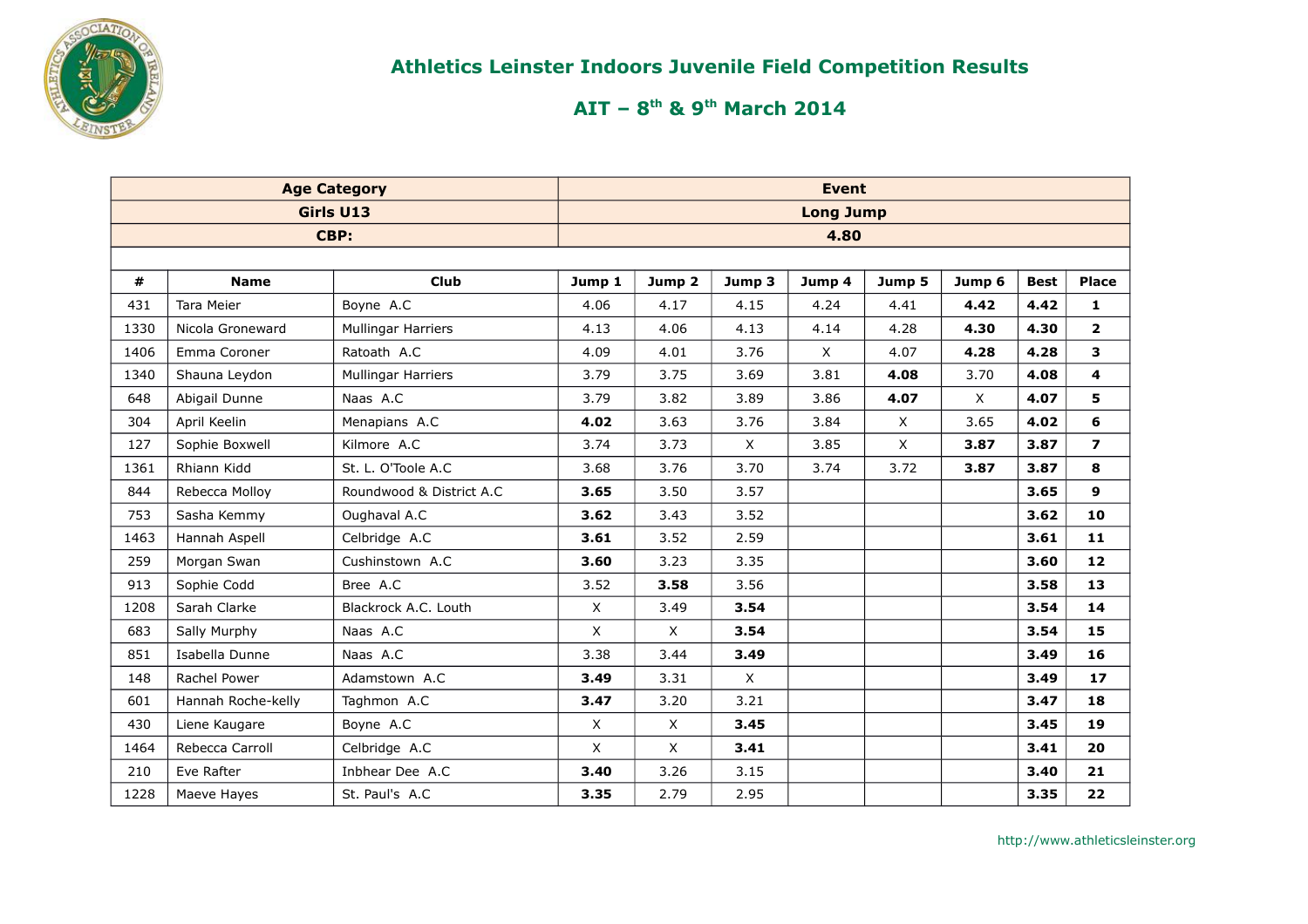

| 649  | Eabha Stewart        | Naas A.C                  | 3.29     | 3.28 | 3.22 |  | 3.29 | 23 |
|------|----------------------|---------------------------|----------|------|------|--|------|----|
| 654  | Kate Kenneally       | Naas A.C                  | $\times$ | 3.21 | 3.28 |  | 3.28 | 24 |
| 365  | Caoimhe Cronin       | Le Cheile A.C             | 2.85     | 3.25 | 2.82 |  | 3.25 | 25 |
| 1207 | Hannah Reilly        | Blackrock A.C. Louth      | 3.18     | 3.20 | 3.17 |  | 3.20 | 26 |
| 399  | Jennifer Leahv       | Kilkenny City Harriers    | 2.99     | 3.20 | 2.94 |  | 3.20 | 27 |
| 686  | Hannah Doyle         | Naas A.C                  | 3.15     | 3.15 | 3.05 |  | 3.15 | 28 |
| 684  | Zoe Kirkman          | Naas A.C                  | 2.99     | 2.73 | 3.15 |  | 3.15 | 29 |
| 144  | Ama Creevy Gough     | Kilmore A.C               | X        | 3.07 | 3.14 |  | 3.14 | 30 |
| 143  | Amiee McDonald       | Kilmore A.C               | 3.06     | 3.13 | 2.27 |  | 3.13 | 31 |
| 146  | Claire Brauneisen    | Kilmore A.C               | 3.08     | 3.09 | 3.09 |  | 3.09 | 32 |
| 297  | Eimer Clarke         | Na Fianna A.C             | 2.75     | 2.98 | 2.78 |  | 2.98 | 33 |
| 1430 | Lorna Fortune        | Sliabh Buidhe Rovers A.C. | 2.96     | 2.79 | 2.69 |  | 2.96 | 34 |
| 1428 | Joely Gibney Elliott | Sliabh Buidhe Rovers A.C  | 2.88     | 2.85 | 2.75 |  | 2.88 | 35 |
| 893  | Miriam Brennan       | Gowran A.C                | X        | 2.54 | 2.87 |  | 2.87 | 36 |
| 1454 | Hannah O'Grady       | Robertstown & Allen A.C   | 2.83     | 2.77 | 2.64 |  | 2.83 | 37 |
| 250  | Aida Urbanavacuite   | St. Benedict's A.C.       | 2.81     | 2.64 | 2.53 |  | 2.81 | 38 |
| 1429 | Emily Forristal      | Sliabh Buidhe Rovers A.C. | 2.46     | 2.53 | 2.70 |  | 2.70 | 39 |
| 1056 | Precious Obasohan    | Enniscorthy A.C           | 2.60     | 2.45 | 2.35 |  | 2.60 | 40 |
| 842  | Roisin Ní Thuathail  | Roundwood & D.            | 2.41     | 2.51 | 2.42 |  | 2.51 | 41 |
| 606  | Muireann Hore        | Taghmon A.C               | 2.37     | 1.98 | 2.17 |  | 2.37 | 42 |
| 305  | Jade Nolan           | Menapians A.C             | 2.29     | 2.27 | 2.21 |  | 2.29 | 43 |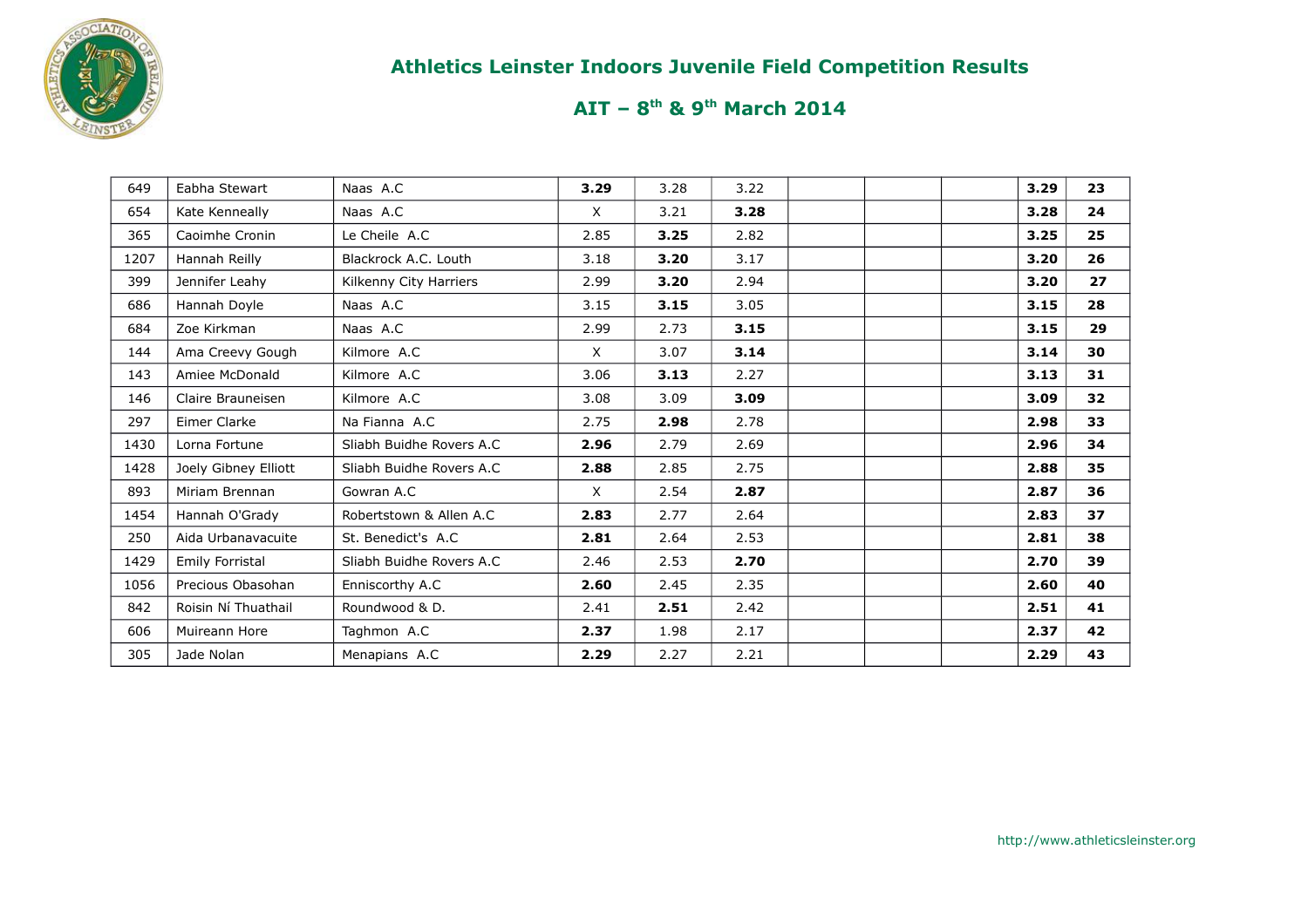

|      | <b>Age Category</b> |                           |                          |                |                          | <b>Event</b>     |                          |        |             |                |
|------|---------------------|---------------------------|--------------------------|----------------|--------------------------|------------------|--------------------------|--------|-------------|----------------|
|      | Girls U14           |                           |                          |                |                          | <b>Long Jump</b> |                          |        |             |                |
|      | CBP:                |                           |                          |                |                          | 5.13             |                          |        |             |                |
|      |                     |                           |                          |                |                          |                  |                          |        |             |                |
| #    | <b>Name</b>         | <b>Club</b>               | Jump 1                   | Jump 2         | Jump 3                   | Jump 4           | Jump 5                   | Jump 6 | <b>Best</b> | <b>Place</b>   |
| 833  | Patience Jumba Gula | St. Gerard's A.C          | 4.77                     | 4.74           | 4.40                     | 4.32             | 4.50                     | 4.42   | 4.77        | 1              |
| 1059 | Lystus Ebolsele     | Enniscorthy A.C           | 4.76                     |                | 4.47                     | 4.65             | 3.58                     | 4.09   | 4.76        | $\overline{2}$ |
| 861  | Ruby Millet         | St. Abban's A.C           | 4.13                     | 4.09           | 4.45                     | 4.39             |                          | 4.09   | 4.45        | 3              |
| 323  | Grace O'Toole       | Newbridge A.C             | 4.42                     | 4.29           | 4.23                     | 4.38             | 4.37                     | 4.30   | 4.42        | 4              |
| 1372 | Chloe Hayden        | St. L. O'Toole A.C        | $\overline{\phantom{a}}$ | 4.26           | 4.05                     | 4.28             | 4.19                     | 4.41   | 4.41        | 5              |
| 405  | Erin Orr            | Dunleer A.C               | 3.82                     | 4.13           | 4.12                     | 4.31             | 4.28                     | 4.21   | 4.31        | 6              |
| 659  | Keela Magee         | Naas A.C                  | 4.13                     | 3.86           | 3.92                     | 3.91             | 4.02                     | 4.04   | 4.13        | $\overline{ }$ |
| 717  | Patryca Szlufik     | Clane A.c                 | 3.66                     | 3.88           | 3.40                     | 3.40             | $\overline{\phantom{a}}$ | 3.54   | 3.88        | 8              |
| 1054 | Karyn Murphy        | Enniscorthy A.C           | 3.53                     | 3.53           | 3.87                     |                  |                          |        | 3.87        | 9              |
| 983  | Rebecca Balfe       | Emo/Rath A.C              | 3.69                     | 3.75           | 3.80                     |                  |                          |        | 3.80        | 10             |
| 337  | Nikki O'Neill       | Newbridge A.C             | 3.58                     | 3.55           | 3.80                     |                  |                          |        | 3.80        | 11             |
| 168  | <b>Inez Duane</b>   | Crookstown Millview A.C   | 3.77                     | $\mathbf{L}$   | $\overline{\phantom{a}}$ |                  |                          |        | 3.77        | 12             |
| 602  | Brónagh O'Hanlon    | Taghmon A.C               | 3.40                     | 3.29           | 3.76                     |                  |                          |        | 3.76        | 13             |
| 1155 | Katie Lawless       | Greystones & District A.C | 3.64                     | 3.57           | 3.66                     |                  |                          |        | 3.66        | 14             |
| 197  | Ava Brennan         | St. Peter's A.C           | 3.58                     | 3.65           | 3.63                     |                  |                          |        | 3.65        | 15             |
| 1247 | Aine Mooney         | <b>Tullamore Harriers</b> | 3.26                     | 3.63           | 3.53                     |                  |                          |        | 3.63        | 16             |
| 104  | Maebh Hanrahan      | Navan A.C                 | 3.59                     | 3.36           | 3.50                     |                  |                          |        | 3.59        | 17             |
| 617  | Rebecca Bateman     | Ashford A.C               | 3.56                     | 3.42           | 3.41                     |                  |                          |        | 3.56        | 18             |
| 300  | Niamh Griffin       | Na Fianna A.C             | 2.52                     | $\blacksquare$ | 3.54                     |                  |                          |        | 3.54        | 19             |
| 1441 | Emma Rennick        | Trim A.C                  | 3.18                     | 3.47           | 3.28                     |                  |                          |        | 3.47        | 20             |
| 406  | Ruth Flanagan       | Dunleer A.C               | 2.69                     | 3.46           | 3.43                     |                  |                          |        | 3.46        | 21             |
| 1443 | Olivia Gonsalves    | Trim A.C                  | 3.32                     | 3.42           | 3.28                     |                  |                          |        | 3.42        | 22             |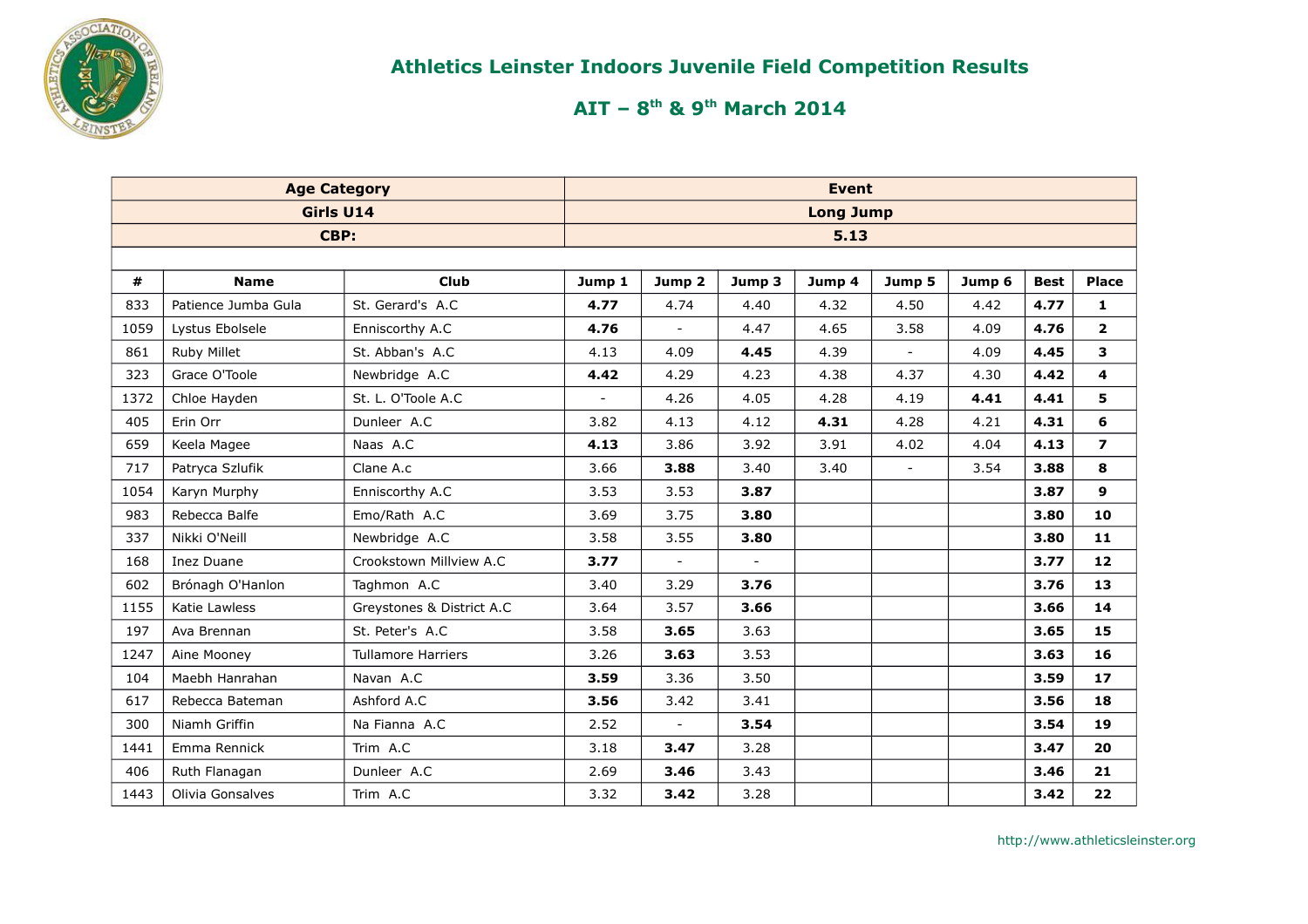

| 1470 | Amy Gallagher   | Celbridge A.C             | 3.17   | 3.28 | 3.41 |  | 3.41 | 23 |
|------|-----------------|---------------------------|--------|------|------|--|------|----|
| 965  | Katie Walsh     | Portlaoise A.C            | 3.40   | 3.18 | 3.34 |  | 3.40 | 24 |
| 1439 | Caoimhe Rowe    | Trim A.C                  | 3.23   | 2.95 | 3.37 |  | 3.37 | 25 |
| 716  | Robyn O Donovan | Clane A.c                 | $\sim$ | 3.16 | 3.33 |  | 3.33 | 26 |
| 1249 | Tara Joyce      | <b>Tullamore Harriers</b> | 3.31   | 3.10 | 2.97 |  | 3.31 | 27 |
| 367  | Carragh Hayes   | Le Cheile A.C             | 3.16   | 3.30 | 3.03 |  | 3.30 | 28 |
| 132  | Megan Doyle     | Kilmore A.C               | 3.28   | 3.12 | 3.22 |  | 3.28 | 29 |
| 1248 | Aideen Harte    | <b>Tullamore Harriers</b> | 2.55   | 2.34 | 2.74 |  | 2.74 | 30 |

| <b>Age Category</b> | <b>Event</b>     |
|---------------------|------------------|
| Girls U15           | <b>Long Jump</b> |
| CBP:                | 5.30             |

| #    | <b>Name</b>          | <b>Club</b>              | Jump 1 | Jump <sub>2</sub> | Jump 3 | Jump 4 | Jump 5 | Jump 6 | <b>Best</b> | <b>Place</b>             |
|------|----------------------|--------------------------|--------|-------------------|--------|--------|--------|--------|-------------|--------------------------|
| 272  | Katherine O'Connor   | St Gerards AC            | 5.02   | 4.96              | 4.91   | 4.83   | 4.78   | 4.97   | 5.02        | 1                        |
| 407  | Emma Cheshire        | Dunleer A.C              | 4.56   | 4.23              | 4.39   | 4.50   | 4.64   | 4.67   | 4.67        | $\mathbf{2}$             |
| 1116 | Leah Raggett         | Kilkenny City Harriers   | Ξ.     | 4.29              | 4.24   | 4.51   | 4.36   | 4.43   | 4.51        | 3                        |
| 1115 | Martyna Balcer       | Kilkenny City Harriers   | 4.01   | 4.13              | 4.44   | 4.22   | 4.19   | 4.22   | 4.44        | 4                        |
| 394  | Aislinn Ní Domhnaill | Le Cheile A.C            | 4.12   | 4.16              | 4.18   | 4.22   | 4.42   | 4.22   | 4.42        | 5                        |
| 269  | Shauna White         | Cushinstown A.C          | 4.19   | 4.15              | 4.35   | 4.20   | 4.35   | 4.30   | 4.35        | 6                        |
| 268  | Zoe Mohan            | Cushinstown A.C          | 3.99   | 4.00              | 4.35   | 4.13   | 1.99   | 4.05   | 4.35        | $\overline{\phantom{a}}$ |
| 171  | Aoife Kelly          | Crookstown Millview A.C. | 4.01   | 4.05              | 4.33   | 3.92   | X      | 4.10   | 4.33        | 8                        |
| 631  | Kate Bergin          | Ballyskenach A.C         | 3.98   | 3.68              | 4.09   |        |        |        | 4.09        | 9                        |
| 721  | Keelin White         | Clane AC                 | 4.04   | 4.03              | 3.95   |        |        |        | 4.04        | 10                       |
| 806  | Deirdre Murray       | Na Fianna A.C            | 3.86   | 3.94              | 3.97   |        |        |        | 3.97        | 11                       |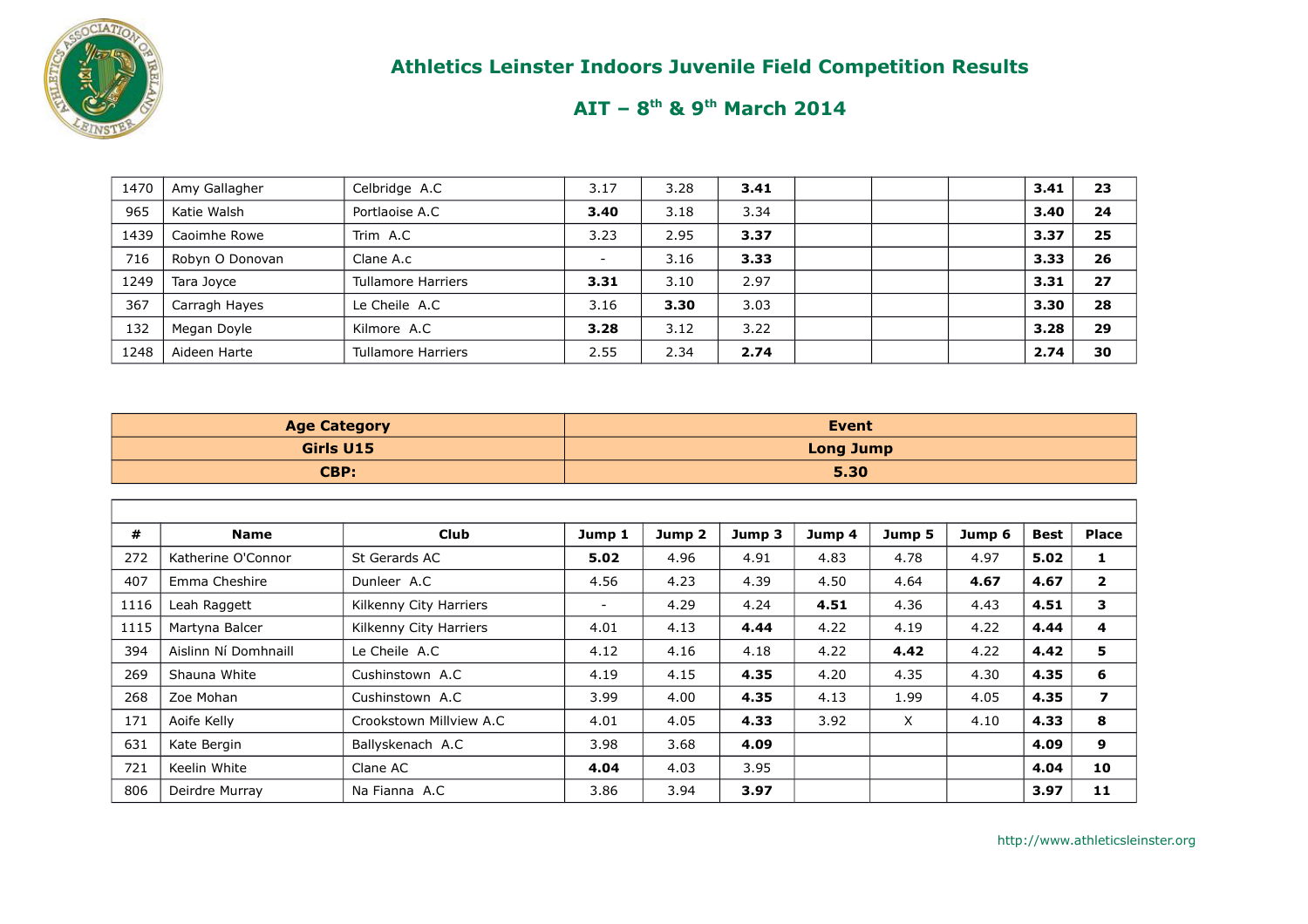

# **AIT – 8th & 9th March 2014**

| 805  | Sarah Ennis          | Na Fianna A.C             |      | 3.94                     | 3.92                     |  | 3.92 | 12 |
|------|----------------------|---------------------------|------|--------------------------|--------------------------|--|------|----|
| 1278 | Lauren Gorry         | <b>Tullamore Harriers</b> | 3.74 | 3.63                     | 3.86                     |  | 3.86 | 13 |
| 161  | Aoife Muldoon        | Adamstown A.C             | 3.86 | 3.19                     | 3.51                     |  | 3.86 | 14 |
| 736  | Eaibhin Grimes       | Le Cheile A.C             | 3.85 | $\overline{\phantom{a}}$ | $\overline{\phantom{a}}$ |  | 3.85 | 15 |
| 640  | Lara Curran          | Kildare A.C               | 3.84 | 3.81                     | 3.72                     |  | 3.84 | 16 |
| 968  | Aoife Daly           | Portlaoise A.C            | 3.62 | 3.77                     | 3.69                     |  | 3.77 | 17 |
| 723  | Aideen McGinn        | Clane AC                  | 3.41 | 2.52                     | 3.74                     |  | 3.74 | 18 |
| 1149 | Catherine Casey      | Greystones & District A.C | 3.70 | 3.57                     | 3.56                     |  | 3.70 | 19 |
| 459  | Aoibhín Daly-O'Brien | Parnell A.C               | 3.27 | 3.18                     | 3.47                     |  | 3.47 | 20 |
| 821  | Kiahara Dempsey      | Mountmellick A.C          | 3.34 | 3.40                     | 3.39                     |  | 3.40 | 21 |
| 1150 | Rachel Casey         | Greystones & District A.C | 3.30 | 3.20                     | 3.33                     |  | 3.33 | 22 |
| 1176 | Ellen Prendergast    | Greystones & District A.C | 3.09 | 2.94                     | 3.29                     |  | 3.29 | 23 |

|      |                 | <b>Age Category</b>    |        |                   |        | <b>Event</b>     |          |        |             |                         |
|------|-----------------|------------------------|--------|-------------------|--------|------------------|----------|--------|-------------|-------------------------|
|      |                 | Girls U16              |        |                   |        | <b>Long Jump</b> |          |        |             |                         |
|      |                 | CBP:                   |        |                   |        | 5.40             |          |        |             |                         |
|      |                 |                        |        |                   |        |                  |          |        |             |                         |
| #    | <b>Name</b>     | <b>Club</b>            | Jump 1 | Jump <sub>2</sub> | Jump 3 | Jump 4           | Jump 5   | Jump 6 | <b>Best</b> | <b>Place</b>            |
| 1078 | Gina Apke Moses | Blackrock A.C. Louth   | 5.39   | 5.30              | 5.02   | 5.35             | $\times$ | 5.75   | 5.75        | $\mathbf{1}$            |
| 935  | Sarah Lawlor    | St. Joseph's A.C       | 4.14   | 4.09              | 4.18   | 4.16             | 4.10     | 4.45   | 4.45        | $\overline{2}$          |
| 1107 | Keeva O' Brien  | Kilkenny City Harriers | 4.32   | 4.30              | 4.37   | X                | 4.32     | 4.37   | 4.37        | 3                       |
| 1472 | Elaine Wilson   | Celbridge A.C          | 3.88   | 4.19              | 4.23   | 4.02             | $\times$ | 4.29   | 4.29        | $\overline{\mathbf{4}}$ |
| 129  | Katie Daly      | Kilmore A.C            | 4.13   | 3.27              | 4.16   | 4.26             | 4.19     | 3.95   | 4.26        | 5                       |
| 647  | Nicole Dunne    | Naas A.C               | 4.20   | 4.23              | 4.01   | 4.03             | 4.15     | 4.08   | 4.23        | 6                       |

http://www.athleticsleinster.org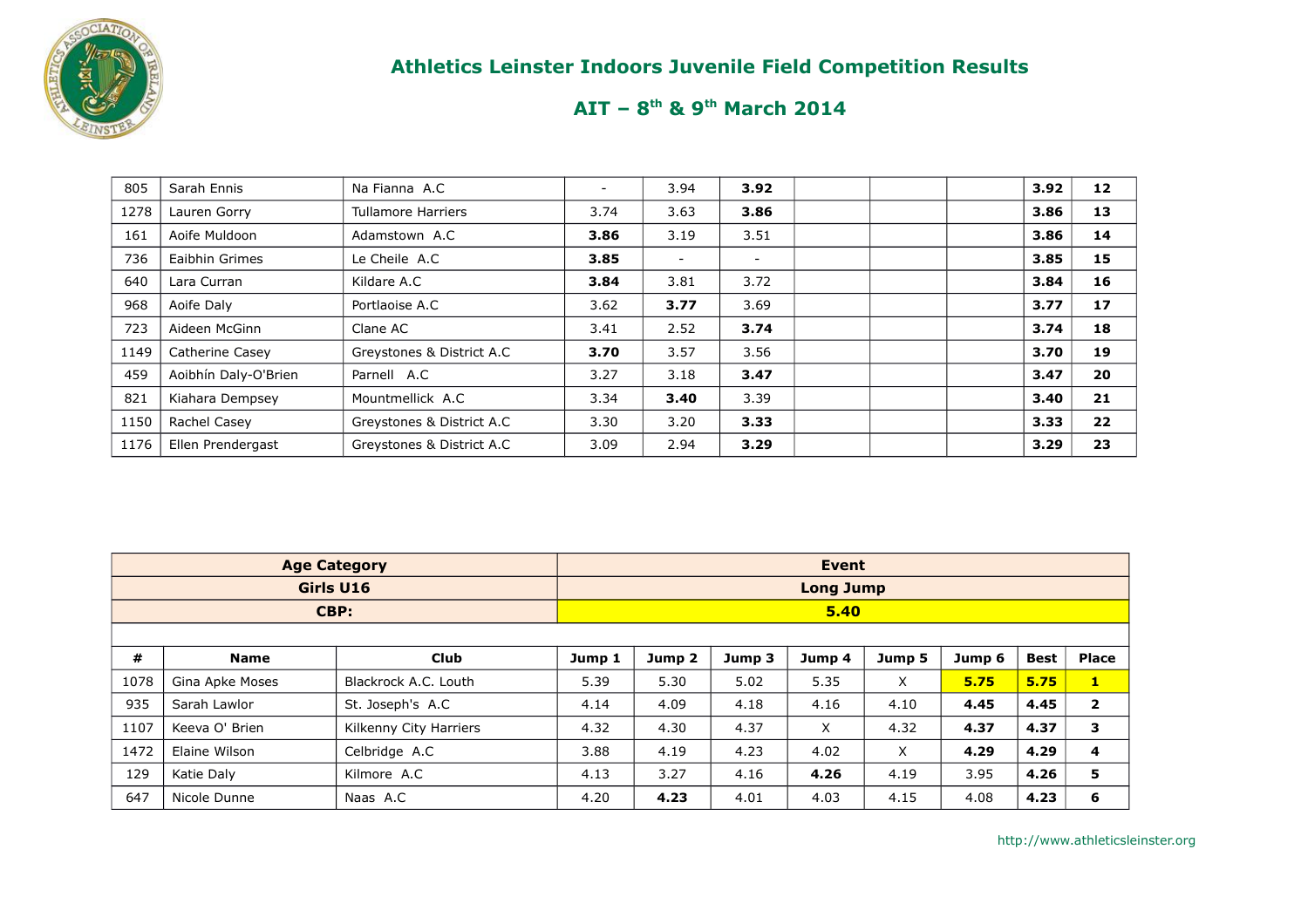

| 157  | Shannon Wall       | Adamstown A.C          | 3.48 | 3.60             | 3.72 | 4.26 | 4.19 | 3.90 | 3.90 |    |
|------|--------------------|------------------------|------|------------------|------|------|------|------|------|----|
| 460  | Caoimhe Ward       | Parnell A.C            | 3.73 | 3.81             | 3.76 | 3.68 | 3.71 | 3.59 | 3.81 | 8  |
| 808  | Michaela Forde     | Na Fianna A.C          | 3.63 | $\check{ }$<br>⋏ | 3.46 |      |      |      | 3.63 | 9  |
| 1106 | <b>Emily McGee</b> | Kilkenny City Harriers | 3.49 | 3.39             | 2.70 |      |      |      | 3.49 | 10 |
| 809  | Grainne Clarke     | Na Fianna A.C          | 3.14 | X                | 3.43 |      |      |      | 3.43 | 11 |
| 151  | Clodagh Walsh      | Adamstown A.C          | 3.34 | 3.40             | 3.27 |      |      |      | 3.40 | 12 |
| 827  | Kate Smyth         | St. Gerard's A.C       | 3.39 | $\check{ }$<br>⋏ | 2.99 |      |      |      | 3.39 | 13 |

|      | <b>Age Category</b> |                           |        |          |          | <b>Event</b>     |          |                          |             |                |
|------|---------------------|---------------------------|--------|----------|----------|------------------|----------|--------------------------|-------------|----------------|
|      | Girls U17           |                           |        |          |          | <b>Long Jump</b> |          |                          |             |                |
|      | CBP:                |                           |        |          |          | 5.58             |          |                          |             |                |
|      |                     |                           |        |          |          |                  |          |                          |             |                |
| #    | <b>Name</b>         | <b>Club</b>               | Jump 1 | Jump 2   | Jump 3   | Jump 4           | Jump 5   | Jump 6                   | <b>Best</b> | <b>Place</b>   |
| 273  | Elizabeth Morland   | Cushinstown A.C           | 5.64   | 5.62     | $\times$ | 5.43             | 5.72     | X                        | 5.72        | $\mathbf{1}$   |
| 436  | Niamh Kelly         | Boyne A.C                 | 4.62   | 4.69     | 4.77     | 4.85             | 4.83     | 4.85                     | 4.85        | $\overline{2}$ |
| 1473 | Katie Quigley       | Celbridge A.C             | 4.65   | $\times$ | 4.70     | 4.56             | 4.65     | 4.70                     | 4.70        | 3              |
| 1442 | Alanna Gonsalves    | Trim A.C                  | 4.40   | 4.40     | 4.63     | 4.50             | 4.67     | 4.60                     | 4.67        | 4              |
| 919  | Sophie McCabe       | Bree A.C                  | 4.41   | 4.29     | 4.46     | 4.53             | $\times$ | 4.66                     | 4.66        | 5              |
| 191  | Chloe Finley        | St. Peter's A.C           | 4.65   | 4.53     | 4.46     | 4.65             | 4.64     | $\overline{\phantom{a}}$ | 4.65        | 6              |
| 1052 | Aoibhinn Lenehan    | Celbridge A.C             | 4.23   | 4.41     | 4.01     | 4.41             | 4.47     | 4.20                     | 4.47        | $\overline{ }$ |
| 1474 | Laura Quigley       | Celbridge A.C             | 4.35   | 4.46     | 4.34     | 4.39             | 4.44     | 4.35                     | 4.46        | 8              |
| 1264 | Ciara Galvin        | <b>Tullamore Harriers</b> | 4.04   | 4.16     | 4.33     |                  |          |                          | 4.33        | 9              |
| 700  | Aisling O'Flynn     | Navan A.C                 | 4.17   | 4.09     | 4.31     |                  |          |                          | 4.31        | 10             |
| 1262 | Ann Marie Molloy    | <b>Tullamore Harriers</b> | 4.08   | 4.25     | $\times$ |                  |          |                          | 4.25        | 11             |
| 192  | Orlaith McMahon     | St. Peter's A.C           | 4.22   | 4.22     | 4.11     |                  |          |                          | 4.22        | 12             |
| 872  | Lucy O'Neil         | St. Abban's A.C           | 3.39   | 3.73     | 3.55     |                  |          |                          | 3.73        | 13             |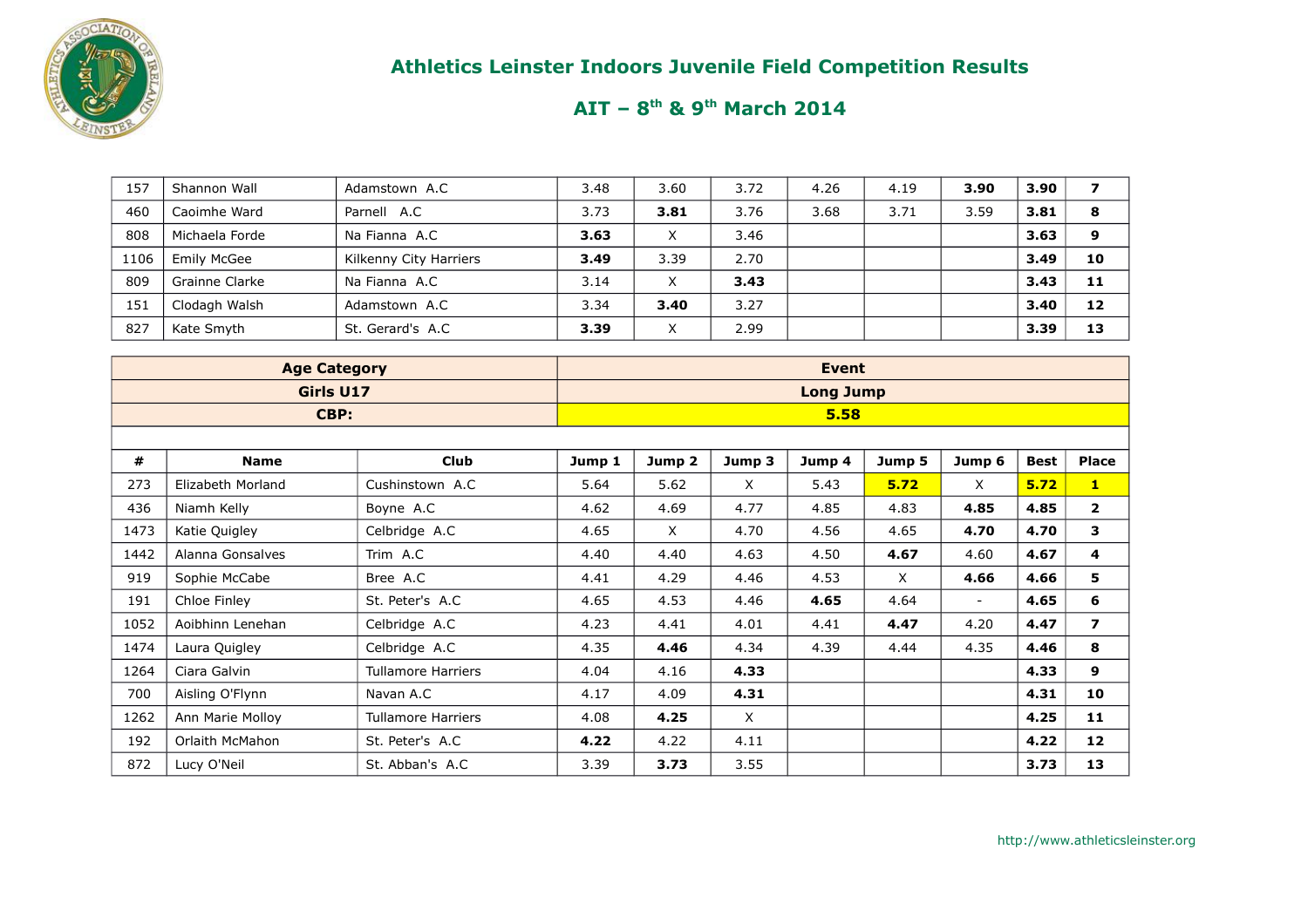

|      | <b>Age Category</b> |               |        |                          |        | <b>Event</b>             |                          |                          | <b>Best</b><br>5.36<br>$\overline{\phantom{a}}$<br>4.76<br>4.65 |                         |  |
|------|---------------------|---------------|--------|--------------------------|--------|--------------------------|--------------------------|--------------------------|-----------------------------------------------------------------|-------------------------|--|
|      | Girls U18           |               |        |                          |        | <b>Long Jump</b>         |                          |                          |                                                                 |                         |  |
|      | CBP:                |               |        |                          |        | 5.64                     |                          |                          |                                                                 |                         |  |
|      |                     |               |        |                          |        |                          |                          |                          |                                                                 |                         |  |
| #    | <b>Name</b>         | <b>Club</b>   | Jump 1 | Jump 2                   | Jump 3 | Jump 4                   | Jump 5                   | Jump 6                   |                                                                 | <b>Place</b>            |  |
| 995  | Annie Stafford      | Menapians A.C | 5.20   | 5.35                     | 5.36   | $\overline{\phantom{a}}$ | $\overline{\phantom{a}}$ |                          |                                                                 |                         |  |
| 996  | Jane Shovlin        | Menapians A.C | 4.57   | 4.47                     | 4.75   | 4.76                     | 4.66                     |                          |                                                                 | $\overline{\mathbf{2}}$ |  |
| 1475 | Michelle O'Dea      | Celbridge A.C | 4.54   | $\overline{\phantom{0}}$ | -      | $\overline{\phantom{0}}$ | 4.30                     | $\overline{\phantom{a}}$ | 4.54                                                            | 3                       |  |
| 814  | Elizabeth Clarke    | Na Fianna A.C | 4.06   | 4.08                     | 4.00   | 4.08                     | 4.05                     | 3.94                     | 4.08                                                            | 4                       |  |

|      |              | <b>Age Category</b>  |        |        |        | Event            |        |        |             |                |
|------|--------------|----------------------|--------|--------|--------|------------------|--------|--------|-------------|----------------|
|      |              | Girls U19            |        |        |        | <b>Long Jump</b> |        |        |             |                |
|      |              | CBP:                 | 5.57   |        |        |                  |        |        |             |                |
|      |              |                      |        |        |        |                  |        |        |             |                |
| #    | Name         | <b>Club</b>          | Jump 1 | Jump 2 | Jump 3 | Jump 4           | Jump 5 | Jump 6 | <b>Best</b> | <b>Place</b>   |
| 667  | Emer McCabe  | Naas A.C             | 4.95   | 4.73   | X      | 5.11             | X      | 5.34   | 5.34        |                |
| 1214 | Rebecca Carr | Blackrock A.C. Louth | X      | X      | 4.92   | 5.05             | 5.15   | X      | 5.15        | $\overline{2}$ |
| 1363 | Lisa O'Toole | St. L. O'Toole A.C   | 4.23   | 4.68   | 4.73   | X                | 4.78   | 4.83   | 4.83        | 3              |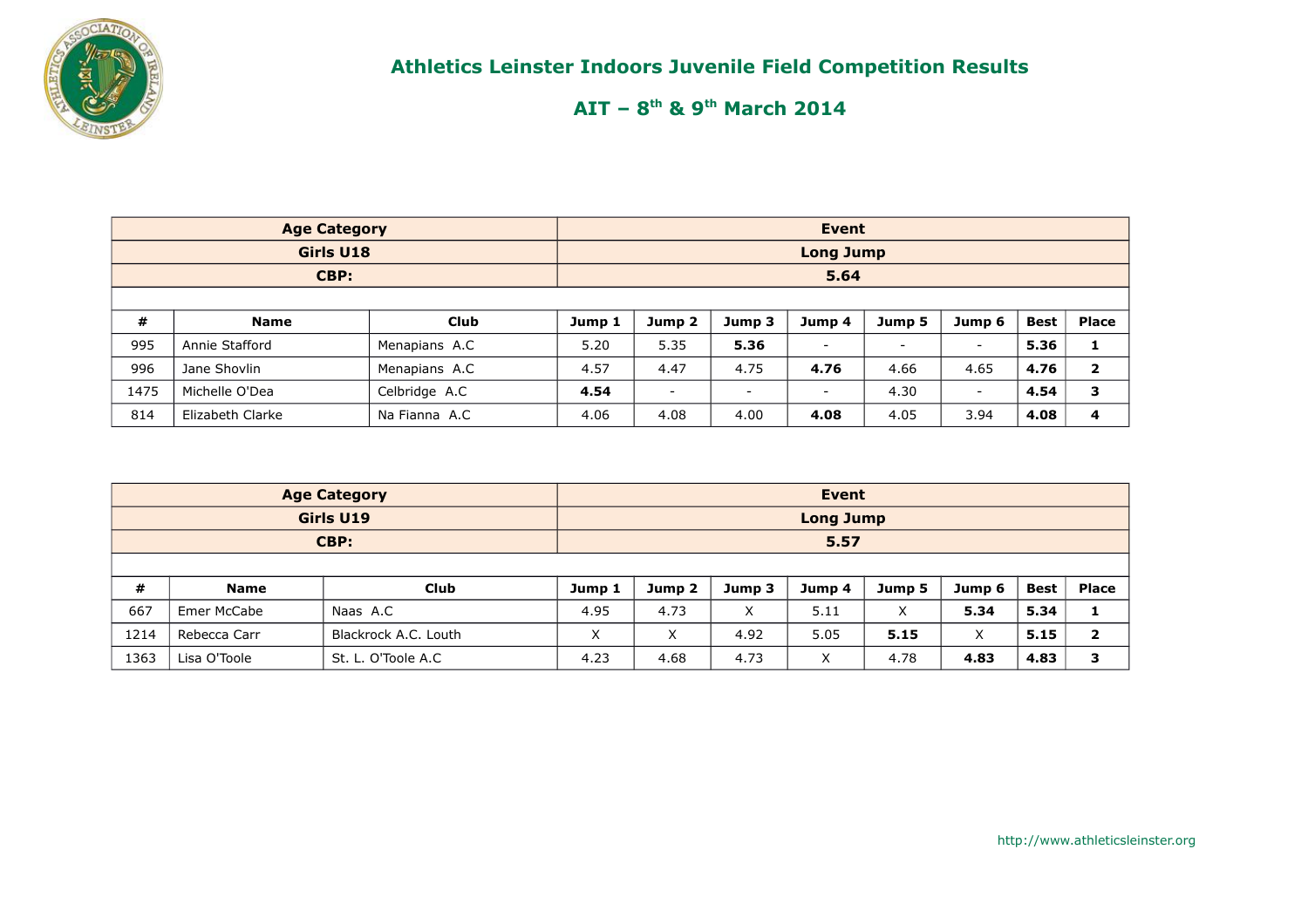

|      | <b>Age Category</b>    |                       |                |                          |                | <b>Event</b>             |        |        |             |                         |
|------|------------------------|-----------------------|----------------|--------------------------|----------------|--------------------------|--------|--------|-------------|-------------------------|
|      | <b>Boys U12</b>        |                       |                |                          |                | <b>Long Jump</b>         |        |        |             |                         |
|      | CBP:                   |                       |                |                          |                | 4.60                     |        |        |             |                         |
|      |                        |                       |                |                          |                |                          |        |        |             |                         |
| #    | <b>Name</b>            | Club                  | Jump 1         | Jump <sub>2</sub>        | Jump 3         | Jump 4                   | Jump 5 | Jump 6 | <b>Best</b> | <b>Place</b>            |
| 613  | Jordan Knight          | Thomastown A.C        |                | 3.82                     |                | 3.66                     | 4.11   | 4.19   | 4.19        | 1                       |
| 264  | Killian Cahill         | Cushinstown A.C       | 3.78           | 3.75                     | 3.72           | $\overline{\phantom{a}}$ | 3.62   | 3.95   | 3.95        | $\mathbf{2}$            |
| 1219 | Junior Rahman          | Edenderry A.C         | $\overline{a}$ | 3.95                     | $\blacksquare$ | 3.57                     | 3.78   | $\sim$ | 3.95        | 3                       |
| 1181 | Joseph Prendergast     | Greystones & District | 3.57           | 3.60                     | 3.25           | 3.59                     | 3.43   | 3.95   | 3.95        | $\overline{\mathbf{4}}$ |
| 619  | Noah Sheridan          | Ashford A.C           | 3.53           | 3.73                     | $\blacksquare$ | 3.53                     | 3.57   | 3.61   | 3.73        | 5                       |
| 1455 | <b>Oliver McNamee</b>  | Robertstown & Allen   | 3.71           | 3.50                     | 3.64           | 3.54                     | 3.59   | 3.68   | 3.71        | 6                       |
| 977  | Jack Forde             | St. Killian's A.C     | 3.61           | 3.49                     | 3.24           | 3.41                     | 3.63   | 3.64   | 3.64        | $\overline{\mathbf{z}}$ |
| 1166 | James Nicholson        | Greystones & District | 3.22           | 3.64                     | 3.50           | 3.24                     | 2.48   | 3.61   | 3.64        | 8                       |
| 1097 | Maxwell Shoyeju        | Enniscorthy A.C       | 3.38           | 3.37                     | 3.54           |                          |        |        | 3.54        | 9                       |
| 361  | <b>Brian Grimes</b>    | Le Cheile A.C         | 3.03           | 3.50                     | 3.38           |                          |        |        | 3.50        | 10                      |
| 424  | Jack Carolan           | Boyne A.C             | 3.33           | 3.29                     | 3.48           |                          |        |        | 3.48        | 11                      |
| 358  | Zach Costello          | Le Cheile A.C         | 3.15           | 3.46                     | 3.47           |                          |        |        | 3.47        | $12$                    |
| 491  | Dylan Ellis            | St. Andrew's A.C      | 3.46           | 3.37                     | $\blacksquare$ |                          |        |        | 3.46        | 13                      |
| 359  | Killian Keogan         | Le Cheile A.C         | 3.45           | 3.39                     | 3.39           |                          |        |        | 3.45        | 14                      |
| 222  | Tadhg O'Muircheartaigh | Dunboyne A.C          | 3.35           | $\overline{a}$           | 3.43           |                          |        |        | 3.43        | 15                      |
| 819  | Gearoid Dempsey        | Mountmellick A.C      |                | 3.35                     | 3.42           |                          |        |        | 3.42        | 16                      |
| 1319 | Colin Smith            | Mullingar Harriers    | 3.00           | 3.36                     | 2.96           |                          |        |        | 3.36        | 17                      |
| 101  | Tadgh Hanrahan         | Navan A.C             | 3.31           | 3.26                     | 3.34           |                          |        |        | 3.34        | 18                      |
| 1075 | Michael Webster        | Enniscorthy A.C       | 2.82           | 3.34                     |                |                          |        |        | 3.34        | 19                      |
| 426  | Callum Sheddy          | Boyne A.C             | 3.18           | 3.28                     | 3.25           |                          |        |        | 3.28        | 20                      |
| 357  | Adam Nason             | Le Cheile A.C         | 3.27           | $\blacksquare$           | $\blacksquare$ |                          |        |        | 3.27        | 21                      |
| 618  | Samuel Bishop          | Ashford A.C           | 3.24           | $\overline{\phantom{a}}$ | $\blacksquare$ |                          |        |        | 3.24        | 22                      |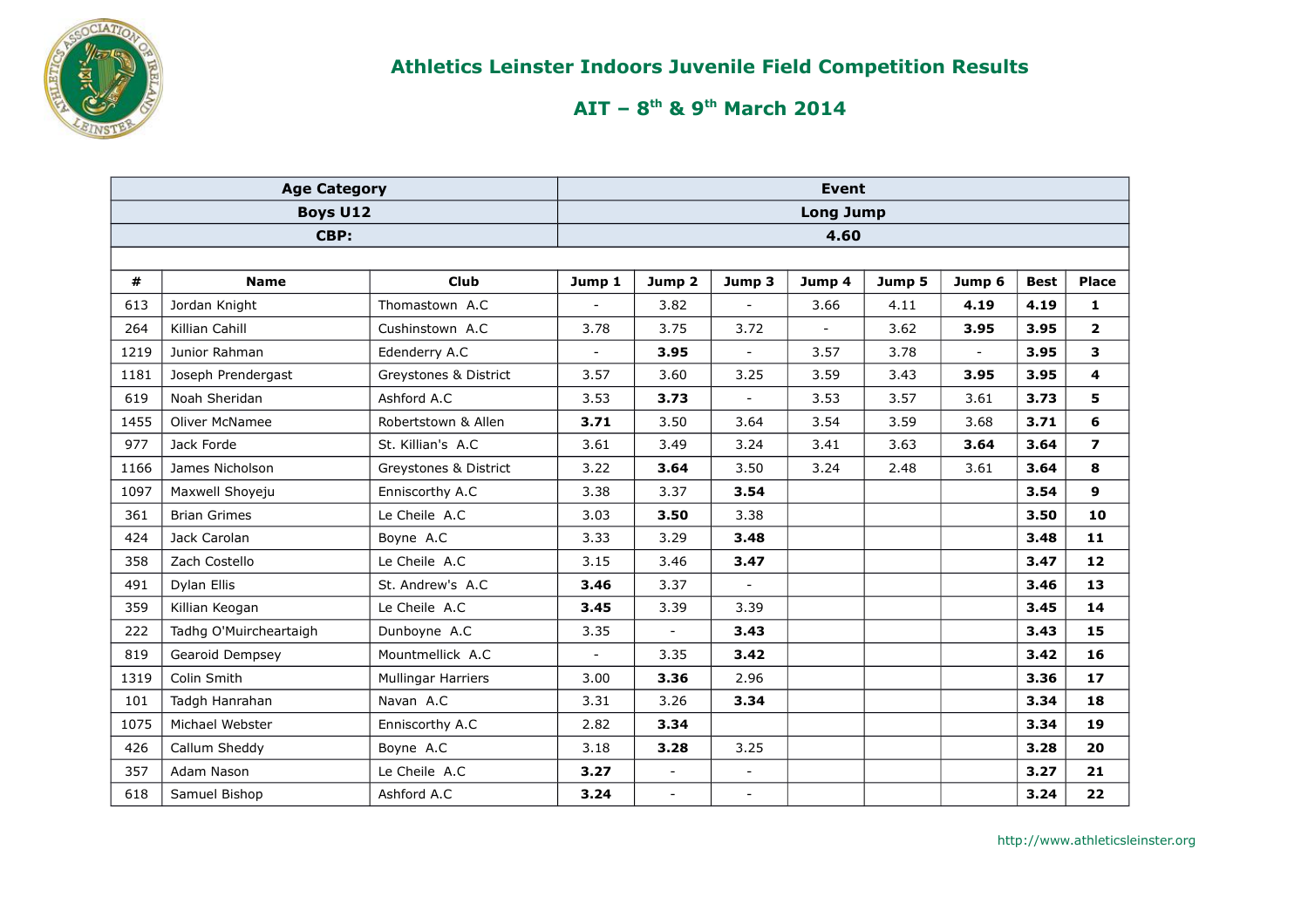

| 1496 | Sam McElligiot      | Celbridge A.C         | 3.17                     | 2.87                     | 3.23                     | 3.23 | 23 |
|------|---------------------|-----------------------|--------------------------|--------------------------|--------------------------|------|----|
| 423  | Euan Canniffe       | Boyne A.C             | 3.22                     |                          |                          | 3.22 | 24 |
| 1182 | Michael O'Shea      | Greystones & District | $\overline{\phantom{a}}$ | 3.18                     | 3.12                     | 3.18 | 25 |
| 422  | Killian McLoughlin  | Boyne A.C             | 3.09                     | 3.18                     | 3.04                     | 3.18 | 26 |
| 285  | Aiden Gill          | Na Fianna A.C         | 3.11                     | 3.12                     | $\sim$                   | 3.12 | 27 |
| 445  | John Hughes         | Rosenallis A.C        | 3.09                     | 2.93                     | 2.61                     | 3.09 | 28 |
| 425  | Eoghan Brennan      | Boyne A.C             | 3.08                     | $\overline{\phantom{0}}$ | $\overline{\phantom{0}}$ | 3.08 | 29 |
| 1423 | Dean Gibney Elliott | Sliabh Buidhe Rovers  | 2.91                     | 2.96                     | 2.97                     | 2.97 | 30 |
| 286  | Gavin Halton        | Na Fianna A.C         | -                        | 2.89                     | 2.67                     | 2.89 | 31 |
| 1424 | Conor Holloway      | Sliabh Buidhe Rovers  | 2.88                     | 2.60                     | 2.71                     | 2.88 | 32 |
| 1164 | Liam Phibbs         | Greystones & District | 2.36                     | 2.76                     | 2.80                     | 2.80 | 33 |
| 628  | Stephen Lown        | Ballyskenach A.C      | 2.59                     | 2.47                     | 2.41                     | 2.59 | 34 |

|      | <b>Age Category</b> |                           |                          |                          |        | Event                    |                          |                          |             |                |
|------|---------------------|---------------------------|--------------------------|--------------------------|--------|--------------------------|--------------------------|--------------------------|-------------|----------------|
|      | <b>Boys U13</b>     |                           |                          |                          |        | <b>Long Jump</b>         |                          |                          |             |                |
|      | CBP:                |                           |                          |                          |        | 4.84                     |                          |                          |             |                |
|      |                     |                           |                          |                          |        |                          |                          |                          |             |                |
| #    | <b>Name</b>         | <b>Club</b>               | Jump 1                   | Jump <sub>2</sub>        | Jump 3 | Jump 4                   | Jump 5                   | Jump 6                   | <b>Best</b> | <b>Place</b>   |
| 991  | Shane O'Neill       | Menapians A.C             | 3.69                     | 3.90                     | 3.89   | 4.23                     | 4.53                     | 4.52                     | 4.53        | 1              |
| 1280 | James Coughlan      | <b>Tullamore Harriers</b> | 3.55                     | 2.84                     | 3.98   | 4.15                     | 4.23                     | 4.08                     | 4.23        | $\mathbf{2}$   |
| 1220 | Lee Pearson         | Edenderry A.C             | $\overline{\phantom{a}}$ | 4.15                     | 3.69   | $\sim$                   | $\overline{\phantom{a}}$ | $\overline{\phantom{a}}$ | 4.15        | 3              |
| 261  | Niall Morland       | Cushinstown A.C           | 3.92                     | 3.97                     | 3.76   | 3.88                     | 4.13                     | 4.02                     | 4.13        | 4              |
| 1185 | Aodhan Daly         | Greystones & District     | 3.88                     | 3.56                     | 3.57   | 4.08                     | 4.08                     | 4.01                     | 4.08        | 5              |
| 1217 | Liam Farrell        | Edenderry A.C             | 3.88                     | 4.07                     | 3.68   | 3.92                     | 3.89                     | $\overline{\phantom{a}}$ | 4.07        | 6              |
| 429  | Tom Cummins         | Boyne AC                  | 3.72                     | 3.63                     | 3.76   | 3.77                     | 3.55                     | 3.81                     | 3.81        | $\overline{ }$ |
| 164  | Colm McMahon        | Crookstown Millview       | 3.79                     | $\overline{\phantom{a}}$ | 3.74   | $\overline{\phantom{a}}$ | 3.72                     | 3.65                     | 3.79        | 8              |
| 263  | James Mc Cann       | Cushinstown A.C           | 3.69                     | 3.61                     | 3.65   |                          |                          |                          | 3.69        | 9              |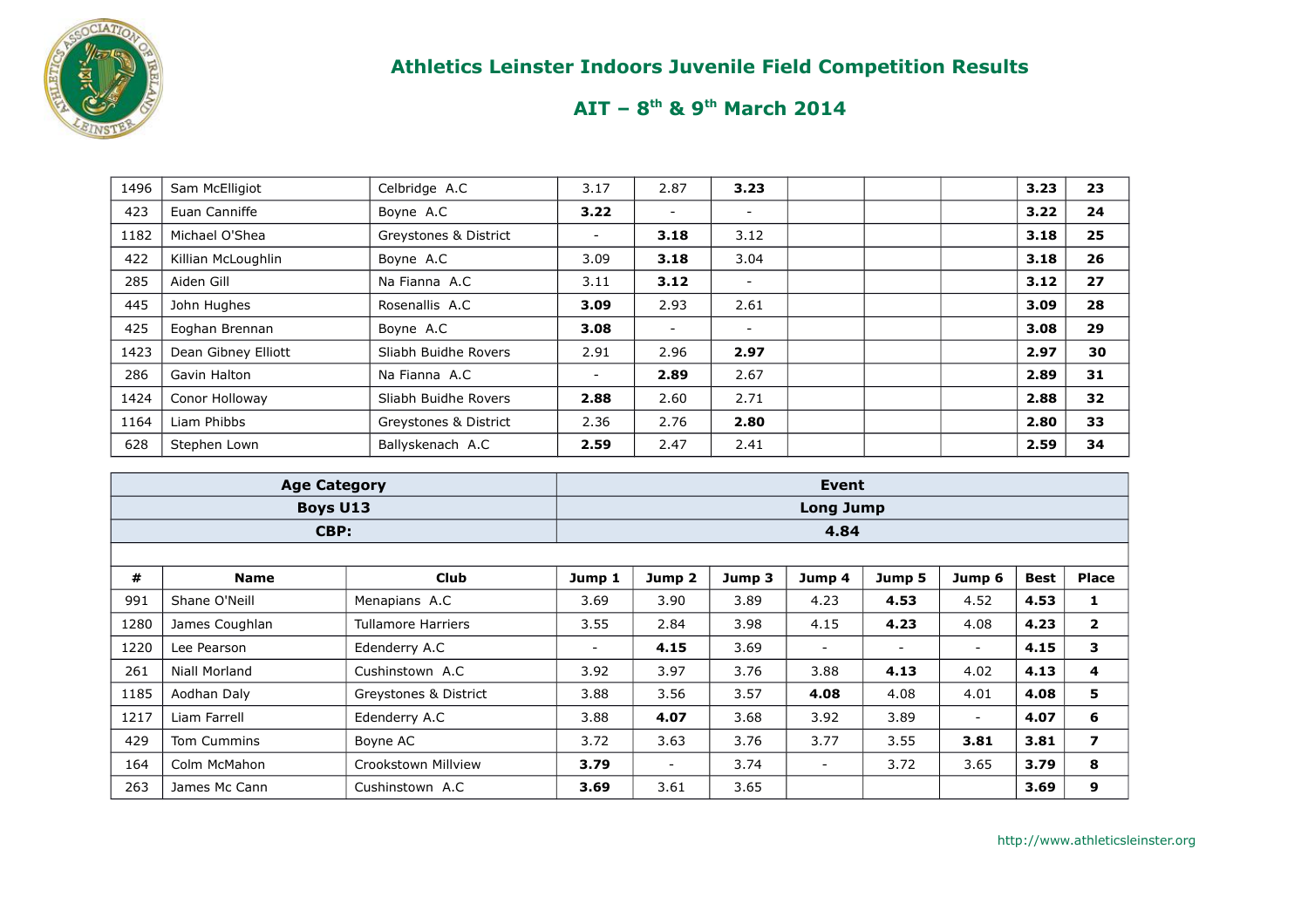

| 1158 | Joe Dowd          | Greystones & District | $\overline{\phantom{0}}$ | 3.45 | 3.64   |  | 3.64 | 10 |
|------|-------------------|-----------------------|--------------------------|------|--------|--|------|----|
| 846  | Sam Herman        | Roundwood & District  | 3.51                     | 3.62 | 3.35   |  | 3.62 | 11 |
| 314  | Tim Gillhooley    | Menapians A.C         | $\overline{\phantom{a}}$ | 3.62 | 3.48   |  | 3.62 | 12 |
| 155  | Luke Byrne        | Adamstown A.C         | 3.47                     | 3.48 | 3.59   |  | 3.59 | 13 |
| 262  | Shane Smyth       | Cushinstown A.C       | 3.58                     | 3.47 | 3.55   |  | 3.58 | 14 |
| 1487 | Korbyn Flannagan  | Celbridge A.C         | $\overline{a}$           | 3.53 | 3.58   |  | 3.58 | 15 |
| 1427 | Gavin Cousins     | Sliabh Buidhe Rovers  | 3.55                     | 3.45 | 3.54   |  | 3.55 | 16 |
| 156  | Craig Wall        | Adamstown A.C         | 3.52                     | 3.54 | 3.52   |  | 3.54 | 17 |
| 629  | Michael Lown      | Ballyskenach A.C      | 3.42                     | 3.51 | $\sim$ |  | 3.51 | 18 |
| 287  | Harry McGrath     | Na Fianna A.C         | 3.33                     | 3.51 | $\sim$ |  | 3.51 | 19 |
| 835  | Jamie Wynne       | St. Gerard's A.C      | 3.41                     | 3.49 | 3.45   |  | 3.49 | 20 |
| 114  | Sam McGuirk       | Suncroft A.C          | 3.20                     | 3.44 | 3.46   |  | 3.46 | 21 |
| 471  | Oisin Woolmington | Craanford Harriers    | 3.35                     | 3.46 | 3.43   |  | 3.46 | 22 |
| 847  | Louis Oram        | Roundwood & District  | 3.34                     | 3.32 | 3.39   |  | 3.39 | 23 |
| 1068 | Raphael Abidoye   | Enniscorthy A.C       | 3.21                     | 2.81 | 3.29   |  | 3.29 | 24 |
| 112  | Eoghan McGrath    | Suncroft A.C          | 3.21                     | 3.16 | 3.18   |  | 3.21 | 25 |
| 1160 | Ronan Dempsey     | Greystones & District | 3.18                     | 3.20 | 3.13   |  | 3.20 | 26 |
| 386  | Luke McDonald     | Le Cheile A.C         | $\overline{\phantom{a}}$ | 3.11 | $\sim$ |  | 3.11 | 27 |
| 848  | Sean Leacy        | Roundwood & District  | 2.74                     | 3.07 | 2.65   |  | 3.07 | 28 |
| 850  | Jordan Brady      | Roundwood & District  | 3.04                     | 2.78 | 2.71   |  | 3.04 | 29 |
| 1488 | Cillian Devlin    | Celbridge A.C         | 2.94                     | 3.03 | 2.93   |  | 3.03 | 30 |
| 447  | Gavin Molloy      | Rosenallis A.C        | 2.85                     | 2.94 | 2.96   |  | 2.96 | 31 |
| 1452 | Benjamin Watson   | Robertstown & Allen   | 2.79                     | 2.72 | 2.74   |  | 2.79 | 32 |
| 1157 | Jay Cafolla       | Greystones & District | 2.76                     | 2.66 | 2.60   |  | 2.76 | 33 |
| 1410 | Kevin Dat Conway  | Ratoath A.C           | 2.56                     | 2.59 | 2.46   |  | 2.59 | 34 |
| 754  | Sean McDonnell    | Oughaval A.C          | 1.45                     | 1.82 | 1.42   |  | 1.82 | 35 |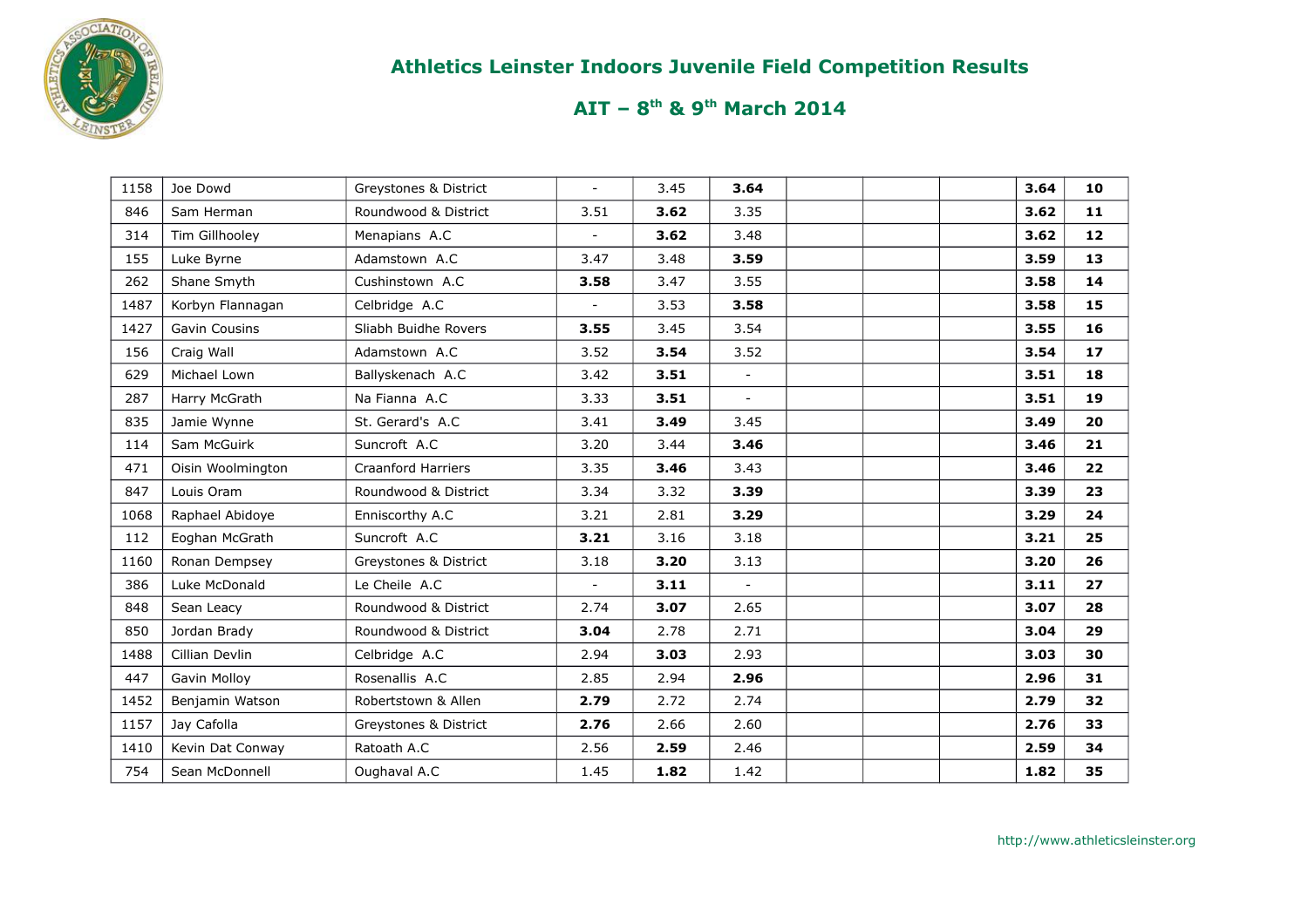

|      | <b>Age Category</b> |                           |        |                   |                | <b>Event</b>     |        |                |             |                         |
|------|---------------------|---------------------------|--------|-------------------|----------------|------------------|--------|----------------|-------------|-------------------------|
|      |                     | <b>Boys U14</b>           |        |                   |                | <b>Long Jump</b> |        |                |             |                         |
|      |                     | CBP:                      |        |                   |                | 5.46             |        |                |             |                         |
|      |                     |                           |        |                   |                |                  |        |                |             |                         |
| #    | <b>Name</b>         | <b>Club</b>               | Jump 1 | Jump <sub>2</sub> | Jump 3         | Jump 4           | Jump 5 | Jump 6         | <b>Best</b> | <b>Place</b>            |
| 187  | <b>Gabriel Bell</b> | St. Peter's A.C           | 4.69   | 4.74              | 4.72           | 4.68             | 4.83   | 4.75           | 4.83        | 1                       |
| 438  | Harry Carolan       | Boyne A.C                 | 4.49   | 4.35              | 4.12           | 4.06             | 4.29   | 4.37           | 4.49        | $\overline{2}$          |
| 1077 | Dylan O'Sullivan    | Enniscorthy A.C           | 4.13   | 4.02              | 4.24           | 3.84             | 4.31   | 4.49           | 4.49        | 3                       |
| 283  | Killian Hogan       | Cushinstown A.C           | 3.92   | 3.04              | 4.01           | 3.99             | 4.08   | 4.21           | 4.21        | $\overline{\mathbf{4}}$ |
| 343  | Lee Tracey          | St. Senans A.C            | 4.00   | 4.03              | 3.98           | 3.95             | 4.05   | 4.08           | 4.08        | 5                       |
| 265  | Mark Joyce          | Cushinstown A.C           | 4.01   | 3.99              | 3.97           | 3.81             | 4.00   | 4.01           | 4.01        | 6                       |
| 1091 | Sean O'Connor       | Naas A.C                  | 3.97   | 3.79              | 3.79           | 3.71             | 3.90   | 3.81           | 3.97        | $\overline{ }$          |
| 1154 | Ben Jones           | Greystones & District     | 3.78   | 3.79              | 3.95           | 3.57             | 3.50   | $\overline{a}$ | 3.95        | 8                       |
| 1450 | Fintan Howard       | Robertstown & Allen       | 3.28   | 3.74              | 3.89           |                  |        |                | 3.89        | 9                       |
| 1066 | Jamie Foley         | Enniscorthy A.C           | 3.72   | 3.58              | 3.63           |                  |        |                | 3.72        | 10                      |
| 710  | Scott Laycott       | Bagenalstown A.C          | 3.57   | 3.71              | 3.56           |                  |        |                | 3.71        | 11                      |
| 1067 | David Obasohan      | Enniscorthy A.C           | 3.71   | 3.55              | $\blacksquare$ |                  |        |                | 3.71        | 12                      |
| 1253 | Cathal Donoghue     | <b>Tullamore Harriers</b> | 3.64   | $\blacksquare$    | 3.52           |                  |        |                | 3.64        | 13                      |
| 852  | Oisin Cullen        | Roundwood & District      | 3.48   | 2.49              | 3.19           |                  |        |                | 3.48        | 14                      |
| 853  | Ciaran Byrne        | Roundwood & District      | 3.27   | 3.08              | 2.33           |                  |        |                | 3.27        | 15                      |
| 1298 | Darragh Core        | East Westmeath            | 3.26   | 2.98              | 3.26           |                  |        |                | 3.26        | 16                      |
| 1258 | Connor Owens        | <b>Tullamore Harriers</b> | 2.89   | 3.13              | 3.00           |                  |        |                | 3.13        | 17                      |
| 1076 | Craig Turner        | Enniscorthy A.C           | 2.87   | 3.10              | 3.10           |                  |        |                | 3.10        | 18                      |
| 1254 | Cian Martin         | <b>Tullamore Harriers</b> | 2.26   | 2.23              | 1.65           |                  |        |                | 2.26        | 19                      |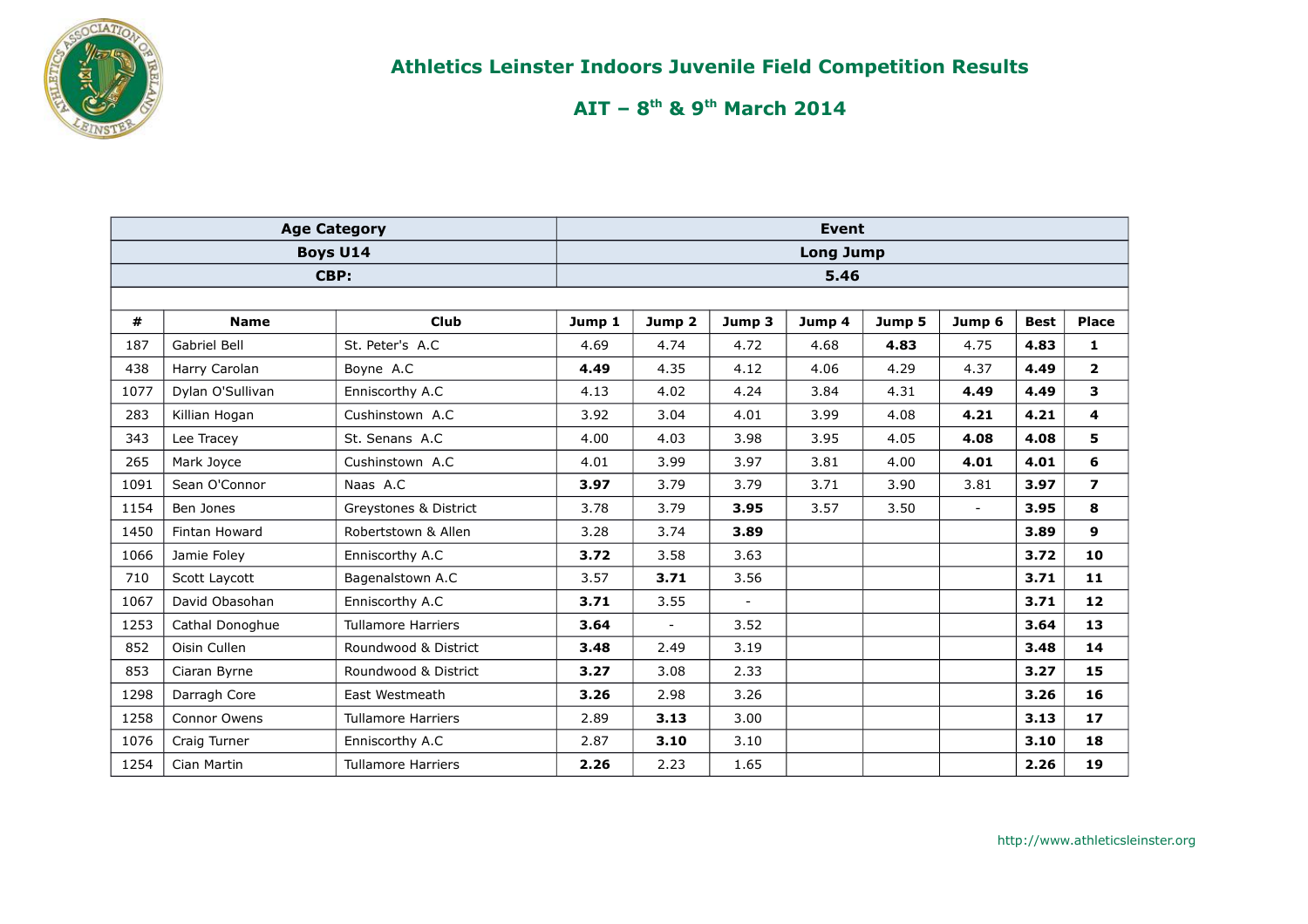

|      | <b>Age Category</b> |                           |                          |                          |                | <b>Event</b>             |                |                |             |                          |
|------|---------------------|---------------------------|--------------------------|--------------------------|----------------|--------------------------|----------------|----------------|-------------|--------------------------|
|      |                     | <b>Boys U15</b>           |                          |                          |                | <b>Long Jump</b>         |                |                |             |                          |
|      |                     | CBP:                      |                          |                          |                | 5.48                     |                |                |             |                          |
|      |                     |                           |                          |                          |                |                          |                |                |             |                          |
| #    | <b>Name</b>         | <b>Club</b>               | Jump 1                   | Jump 2                   | Jump 3         | Jump 4                   | Jump 5         | Jump 6         | <b>Best</b> | <b>Place</b>             |
| 706  | Conor McMahon       | Ardee & District          | 5.15                     | 5.10                     | 5.18           | 5.05                     | 5.08           | 4.30           | 5.18        | $\mathbf{1}$             |
| 1175 | Louis Lalor         | Greystones & District     | 4.53                     | 4.50                     | 4.24           | 4.38                     | 4.48           | 4.81           | 4.81        | $\mathbf{2}$             |
| 310  | Jack Hayden         | Menapians A.C             | 4.78                     | 4.65                     | $\blacksquare$ | 4.74                     | $\blacksquare$ | $\blacksquare$ | 4.78        | 3                        |
| 604  | Padraig Hore        | Taghmon A.C               |                          | 4.63                     | $\blacksquare$ | $\blacksquare$           | $\sim$         | 4.49           | 4.63        | $\overline{\mathbf{4}}$  |
| 635  | Eoin O'Connor       | Kildare A.C               | 4.48                     | 4.38                     | 4.54           | 4.61                     | 4.35           | 4.61           | 4.61        | 5                        |
| 839  | Joseph Peters       | St. Gerard's A.C          | 4.28                     | 4.37                     | $\blacksquare$ | 3.25                     | 4.52           | $\blacksquare$ | 4.52        | 6                        |
| 271  | Ciaran Kearns       | Cushinstown A.C           | 4.29                     | $\overline{\phantom{0}}$ | 4.43           | $\overline{\phantom{a}}$ | 4.15           | $\blacksquare$ | 4.43        | $\overline{\phantom{a}}$ |
| 370  | Ciaran Connolly     | Le Cheile A.C             | 4.32                     | 4.06                     | 4.42           | 4.23                     | 3.71           | 4.39           | 4.42        | 8                        |
| 822  | Adam Holden         | Mountmellick A.C          | 4.32                     | 4.15                     | 4.08           |                          |                |                | 4.32        | 9                        |
| 1222 | Aaron Mangan        | Edenderry A.C             | 4.23                     | 4.28                     | 4.20           |                          |                |                | 4.28        | 10                       |
| 1174 | Noah Daly           | Greystones & District     | 4.28                     | 4.14                     | 3.72           |                          |                |                | 4.28        | 11                       |
| 949  | Richie Murphy       | St. Joseph's A.C          | 3.77                     | 3.87                     | 4.08           |                          |                |                | 4.08        | 12                       |
| 1074 | Denis Shoyeju       | Enniscorthy A.C           | $\overline{\phantom{a}}$ | $\overline{\phantom{a}}$ | 4.01           |                          |                |                | 4.01        | 13                       |
| 603  | Joseph Hanlon       | Taghmon A.C               | 3.42                     | 3.31                     | 3.38           |                          |                |                | 3.42        | 14                       |
| 1223 | Sean Kavanagh       | Edenderry A.C             | 3.15                     | 3.39                     | 3.10           |                          |                |                | 3.39        | 15                       |
| 1451 | Shane Kiernan       | Robertstown & Allen       | 3.37                     | 3.28                     | 3.30           |                          |                |                | 3.37        | 16                       |
| 368  | Ronan Slattery      | Le Cheile A.C             | 3.28                     | 2.98                     | 3.10           |                          |                |                | 3.28        | $17$                     |
| 395  | Cormac Slattery     | Le Cheile A.C             | 2.43                     | 3.12                     | 2.96           |                          |                |                | 3.12        | 18                       |
| 869  | Niall Egan          | St. Abban's A.C           | 3.09                     | 2.92                     | 3.01           |                          |                |                | 3.09        | 19                       |
| 1285 | Anthony Malone      | <b>Tullamore Harriers</b> | 2.78                     | 2.51                     | 2.45           |                          |                |                | 2.78        | 20                       |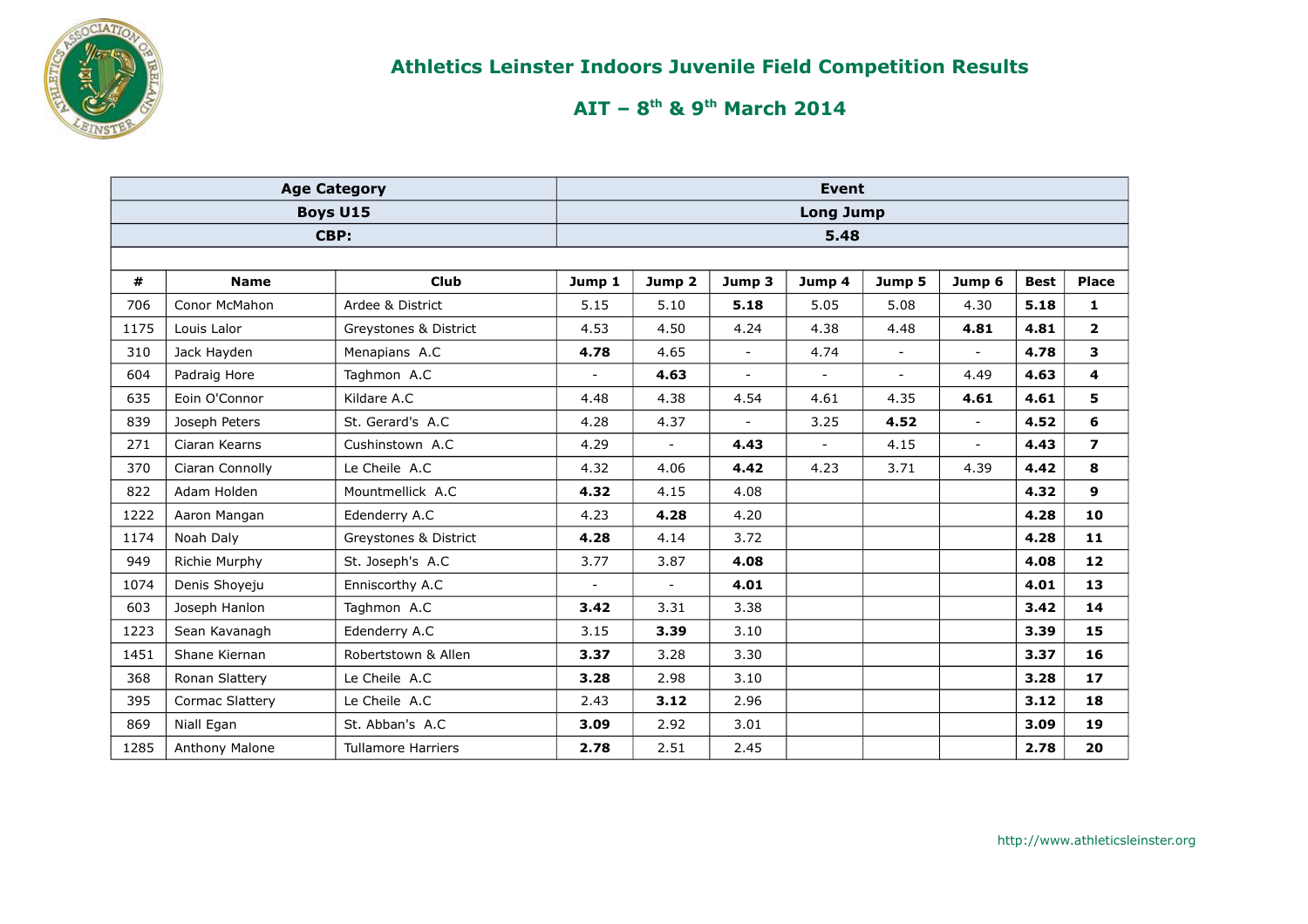

|      | <b>Age Category</b> |                   |        |                          |        | Event                    |        |                          |             |                          |
|------|---------------------|-------------------|--------|--------------------------|--------|--------------------------|--------|--------------------------|-------------|--------------------------|
|      | <b>Boys U16</b>     |                   |        |                          |        | <b>Long Jump</b>         |        |                          |             |                          |
|      | CBP:                |                   |        |                          |        | 6.04                     |        |                          |             |                          |
|      |                     |                   |        |                          |        |                          |        |                          |             |                          |
| #    | <b>Name</b>         | <b>Club</b>       | Jump 1 | Jump 2                   | Jump 3 | Jump 4                   | Jump 5 | Jump 6                   | <b>Best</b> | <b>Place</b>             |
| 992  | David McDonald      | Menapians A.C     | 6.29   | 6.37                     | $\sim$ | $\overline{\phantom{a}}$ | ۰.     | 6.26                     | 6.37        | $\mathbf{1}$             |
| 707  | Marc Shelly         | Fr. Murphy A.C    | 5.79   | $\overline{\phantom{a}}$ | 5.80   | 5.74                     | $\sim$ | $\overline{\phantom{a}}$ | 5.80        | $\mathbf{2}$             |
| 963  | Jack Fortune        | Portlaoise A.C    | 5.10   | 4.81                     | 5.15   | 5.00                     | 4.92   | 5.03                     | 5.15        | 3                        |
| 302  | John Murphy         | Menapians A.C     | 5.15   | 4.93                     | 4.72   | 5.05                     | 4.98   | 4.69                     | 5.15        | 4                        |
| 107  | Calum McGrath       | Suncroft A.C      | 4.88   | 5.00                     | 5.05   | 4.87                     | 4.79   | 4.94                     | 5.05        | 5                        |
| 128  | Paraic Reville      | Kilmore A.C       | 4.39   | 4.41                     | 4.45   | 4.18                     | 4.12   | $\overline{\phantom{a}}$ | 4.45        | 6                        |
| 961  | Sean Byrne          | Tara A.C          | 4.44   | 4.21                     | 4.36   | 4.21                     | 3.98   | 4.16                     | 4.44        | $\overline{\phantom{a}}$ |
| 1349 | Jack Brennan        | St. L O'Toole A.C | 4.36   | $\sim$                   | $\sim$ | $\overline{\phantom{a}}$ | 4.41   | 4.11                     | 4.41        | 8                        |
| 139  | Cristoir Reville    | Kilmore A.C       | 4.31   | 4.32                     | 4.35   |                          |        |                          | 4.35        | 9                        |
| 140  | Sam Boxwell         | Kilmore A.C       | 4.00   | 4.21                     | 3.61   |                          |        |                          | 4.21        | 10                       |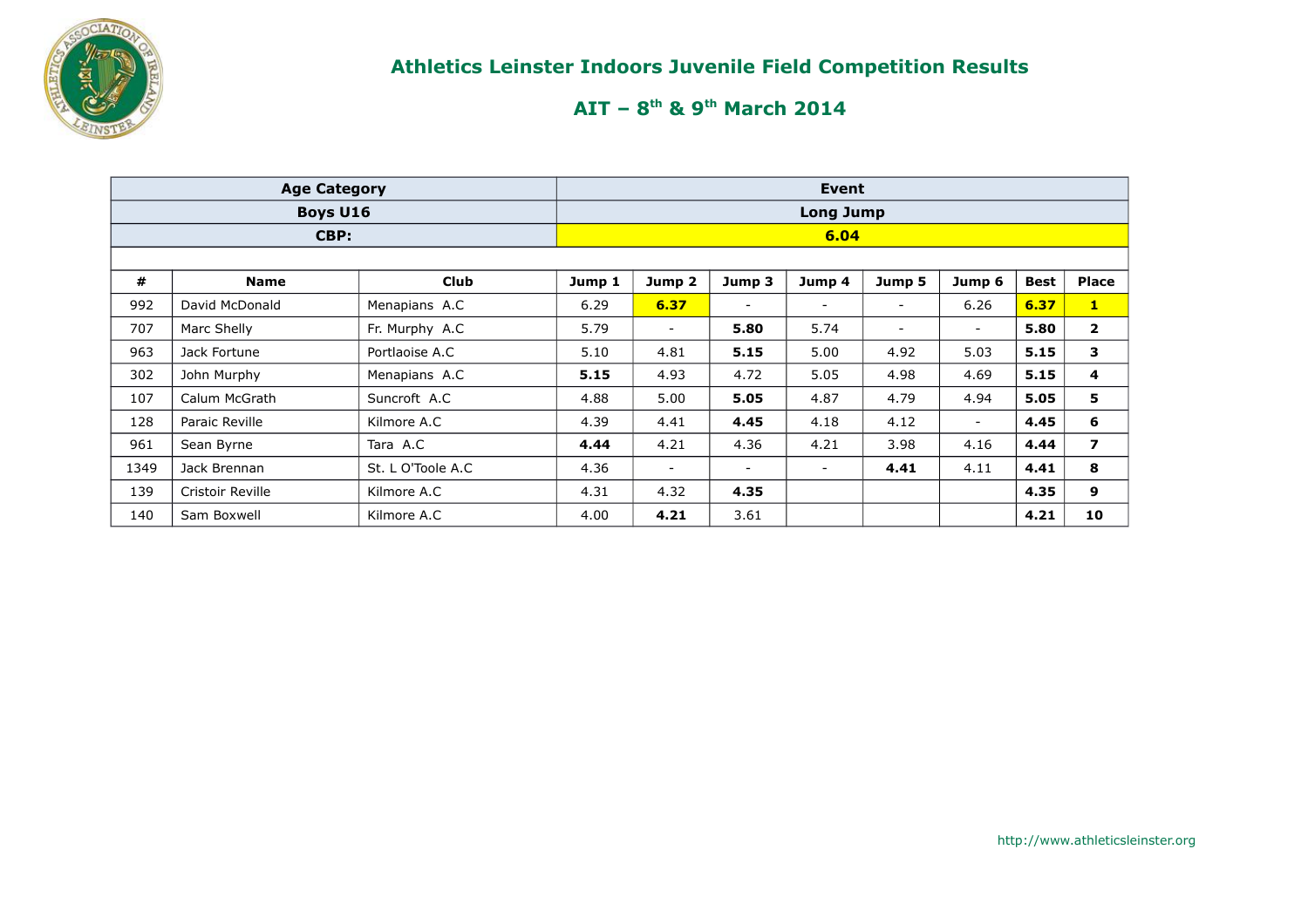

|      | <b>Age Category</b>    |                           |                          |                          |                          | Event            |                          |                          |             |                         |
|------|------------------------|---------------------------|--------------------------|--------------------------|--------------------------|------------------|--------------------------|--------------------------|-------------|-------------------------|
|      | Boys U17               |                           |                          |                          |                          | <b>Long Jump</b> |                          |                          |             |                         |
|      | CBP:                   |                           |                          |                          |                          | 6.36             |                          |                          |             |                         |
|      |                        |                           |                          |                          |                          |                  |                          |                          |             |                         |
| #    | <b>Name</b>            | <b>Club</b>               | Jump 1                   | Jump 2                   | Jump 3                   | Jump 4           | Jump 5                   | Jump 6                   | <b>Best</b> | <b>Place</b>            |
| 1148 | Conor Dempsey          | Greystones & District     | 5.79                     | $\overline{\phantom{a}}$ | $\overline{\phantom{a}}$ | $\sim$           | $\sim$                   | Ξ.                       | 5.79        | 1                       |
| 371  | <b>Thomas Connolly</b> | Le Cheile A.C             | 5.53                     | 5.61                     | 5.61                     | 5.59             | 5.57                     | 5.77                     | 5.77        | $\mathbf{2}$            |
| 308  | Jamie Doyle            | Menapians A.C             | 5.73                     | 5.54                     | 5.46                     | 5.54             | 5.50                     | 5.21                     | 5.73        | 3                       |
| 1292 | Jordan Hoan            | <b>Tullamore Harriers</b> |                          | 5.51                     | $\overline{\phantom{a}}$ | 5.42             | $\overline{\phantom{a}}$ | Ξ.                       | 5.51        | 4                       |
| 220  | Shadam Azeez           | Dundealgan A.C            | 5.49                     | 5.38                     | 5.49                     | 5.20             | 5.03                     | $\overline{\phantom{0}}$ | 5.49        | 5                       |
| 825  | Adam Coss              | Mountmellick A.C          | 5.29                     | 4.94                     | 4.80                     | $\sim$           | 4.97                     | 5.06                     | 5.29        | 6                       |
| 487  | Mateusz Pietrzykowski  | St. Kiernan's A.C         | 5.24                     | 4.77                     | 4.96                     | 4.82             | 4.99                     | 5.03                     | 5.24        | $\overline{\mathbf{z}}$ |
| 1065 | Peter O'Connor         | Enniscorthy A.C           | $\overline{\phantom{0}}$ | 5.13                     | 4.93                     | 4.90             | 5.00                     | 5.15                     | 5.15        | 8                       |
| 376  | Jamie Clifford         | Le Cheile A.C             | 4.87                     | 4.74                     | $\blacksquare$           |                  |                          |                          | 4.87        | 9                       |
| 674  | Conor Clune            | Naas A.C                  | 4.50                     | 4.80                     | 3.69                     |                  |                          |                          | 4.80        | 10                      |
| 292  | Paul Gill              | Na Fianna A.C             | 4.53                     | 4.58                     | 4.52                     |                  |                          |                          | 4.58        | 11                      |
| 1224 | Jordon Hoan            | <b>Tullamore Harriers</b> | 4.14                     | 4.55                     | 4.58                     |                  |                          |                          | 4.58        | 12                      |
| 724  | Jordan Ryan            | Sliabh Buidhe Rovers A.C  | 4.36                     | 4.38                     | 4.26                     |                  |                          |                          | 4.38        | 13                      |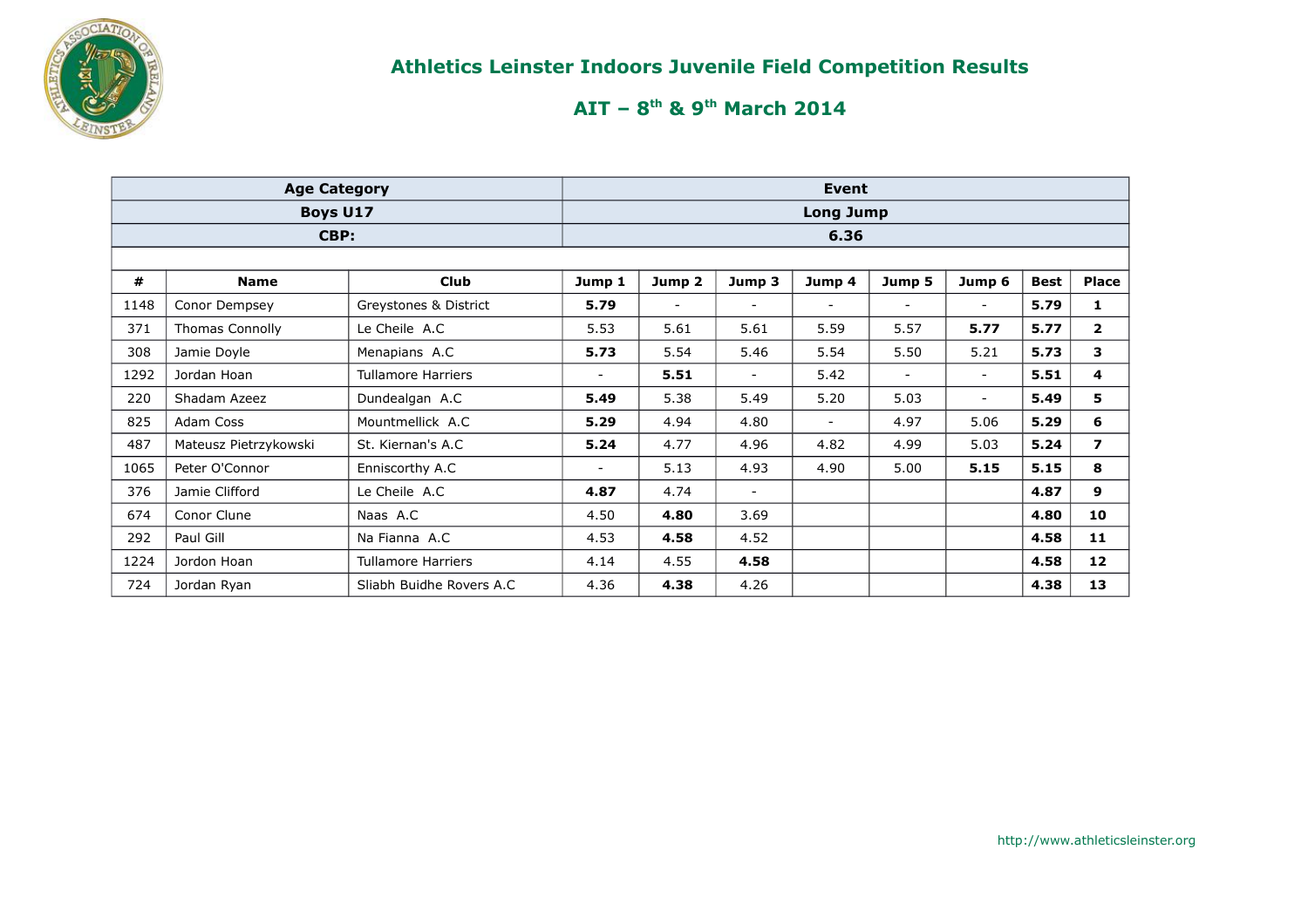

|      | <b>Age Category</b> |                   |                          |                          |        | Event            |        |                          |             |                         |
|------|---------------------|-------------------|--------------------------|--------------------------|--------|------------------|--------|--------------------------|-------------|-------------------------|
|      | <b>Boys U18</b>     |                   |                          |                          |        | <b>Long Jump</b> |        |                          |             |                         |
|      | CBP:                |                   |                          |                          |        | 6.62             |        |                          |             |                         |
|      |                     |                   |                          |                          |        |                  |        |                          |             |                         |
| #    | <b>Name</b>         | <b>Club</b>       | Jump 1                   | Jump <sub>2</sub>        | Jump 3 | Jump 4           | Jump 5 | Jump 6                   | <b>Best</b> | <b>Place</b>            |
| 278  | Shane Joyce         | Cushinstown A.C   | 6.18                     | 6.09                     | 6.28   | 4.53             | $\sim$ | 6.28                     | 6.28        | 1                       |
| 1500 | Ikenna Klucaenko    | Celbridge A.C     | 5.92                     | 5.70                     | 5.88   | 6.28             | 6.11   | 5.99                     | 6.28        | $\overline{2}$          |
| 1064 | James Fortune       | Enniscorthy A.C   | -                        | $\overline{\phantom{a}}$ | 5.82   | 5.83             | 5.98   | 6.16                     | 6.16        | 3                       |
| 276  | Keith Marks         | Cushinstown A.C   | 6.15                     | 6.12                     | 6.04   | 5.98             | 5.83   | 6.10                     | 6.15        | 4                       |
| 889  | Donagh Mahon        | Gowran A.C        | 5.84                     | 6.11                     | 5.99   | 5.78             | 5.75   | $\overline{\phantom{a}}$ | 6.11        | 5                       |
| 804  | Mike Cullen         | Menapians A.C     | $\overline{\phantom{0}}$ | 5.84                     | 5.83   | 5.91             | 5.96   | $\overline{\phantom{a}}$ | 5.96        | 6                       |
| 1380 | Jason Kelly         | St. L O'Toole A.C | 5.81                     | 5.64                     | 5.70   | 5.84             | 5.83   | 5.79                     | 5.84        | $\overline{\mathbf{z}}$ |

|      | <b>Age Category</b> |                 |        |        |                          | Event            |                          |                          |             |              |
|------|---------------------|-----------------|--------|--------|--------------------------|------------------|--------------------------|--------------------------|-------------|--------------|
|      | Boys U19            |                 |        |        |                          | <b>Long Jump</b> |                          |                          |             |              |
|      | CBP:                |                 |        |        |                          | 6.75             |                          |                          |             |              |
|      |                     |                 |        |        |                          |                  |                          |                          |             |              |
| #    | <b>Name</b>         | Club            | Jump 1 | Jump 2 | Jump 3                   | Jump 4           | Jump 5                   | Jump 6                   | <b>Best</b> | <b>Place</b> |
| 1071 | Ciaran Joyce        | Enniscorthy A.C | 6.32   | 6.21   | $\overline{\phantom{0}}$ | 5.85             | $\overline{\phantom{0}}$ | $\overline{\phantom{a}}$ | 6.32        |              |
| 279  | Donal Kearns        | Cushinstown A.C | 5.59   | 5.60   | 5.63                     | 5.41             | 5.41                     | $\overline{\phantom{a}}$ | 5.63        | כ            |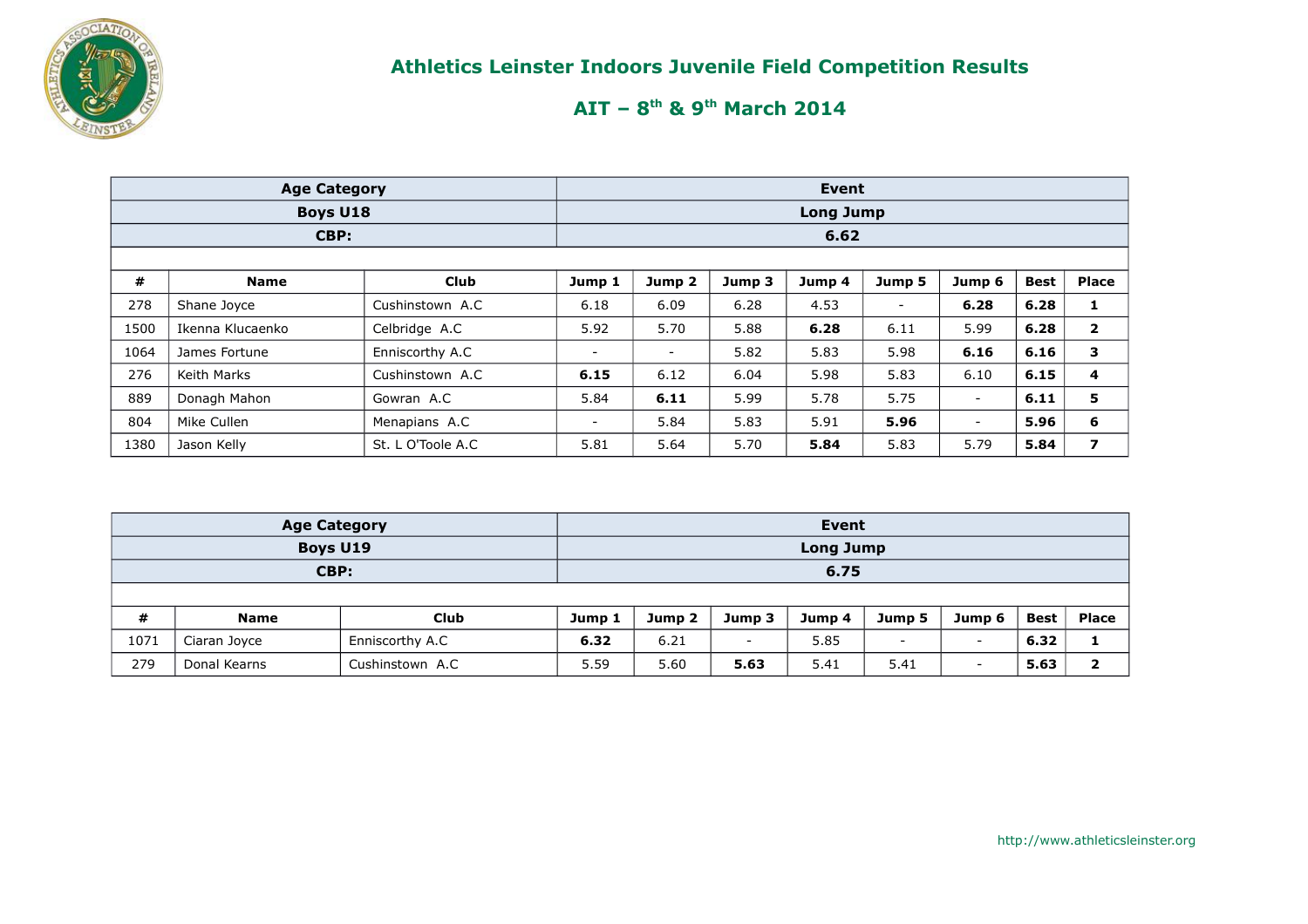

|      | <b>Age Category</b>    |                           |          |              |              | <b>Event</b>     |          |          |             |                         |
|------|------------------------|---------------------------|----------|--------------|--------------|------------------|----------|----------|-------------|-------------------------|
|      | Girls U12              |                           |          |              |              | <b>Shot Putt</b> |          |          |             |                         |
|      | CBP:                   |                           |          |              |              | 8.63             |          |          |             |                         |
| #    | <b>Name</b>            | <b>Club</b>               | Throw 1  | Throw 2      | Throw 3      | Throw 4          | Throw 5  | Throw 6  | <b>Best</b> | <b>Place</b>            |
| 1202 | Aoibhinn McMahon       | Blackrock A.C. Louth      | 8.86     | 8.63         | 8.66         | 8.71             | 8.29     | 8.15     | 8.86        | $\mathbf{1}$            |
| 258  | Katie Lenehan          | Cushinstown A.C           | 6.67     | 6.78         | 7.14         | 6.98             | 7.07     | 7.10     | 7.14        | $\overline{2}$          |
| 428  | Kate Kelly             | Boyne A.C                 | $\times$ | 6.47         | $\times$     | 6.07             | 6.93     | 7.12     | 7.12        | 3                       |
| 1353 | Jane Perry             | St. L. O'Toole A.C        | X        | X            | 6.62         | X                | 5.76     | $\times$ | 6.62        | 4                       |
| 831  | Ellen Murphy           | St. Gerard's A.C          | 5.52     | 5.65         | 5.42         | 5.25             | 6.13     | 6.35     | 6.35        | 5                       |
| 945  | Kelsea Kehoe           | St. Joseph's A.C          | 5.34     | 5.52         | $\times$     | 5.29             | 5.45     | 5.86     | 5.86        | 6                       |
| 229  | Doireann Ní Fhlatharta | Dunboyne A.C              | $\times$ | 5.83         | 5.64         |                  |          |          | 5.83        | $\overline{\mathbf{z}}$ |
| 923  | Marie Claire O'Dwyre   | St. Joseph's A.C          | 5.59     | $\mathsf{X}$ | $\mathsf{X}$ | 4.98             | 5.46     | $\times$ | 5.59        | 8                       |
| 181  | Eadaoin Coady          | Brow Rangers A.C          | 5.42     | 5.06         | 4.77         | 5.24             | $\times$ | 5.27     | 5.42        | 9                       |
| 257  | Katelyn McMahon        | Cushinstown A.C           | 4.74     | 4.85         | 5.09         |                  |          |          | 5.09        | 10                      |
| 605  | Kaci Blanch            | Taghmon A.C               | 5.03     | $\mathsf{X}$ | $\times$     |                  |          |          | 5.03        | 11                      |
| 467  | Caitroin Doyle         | <b>Craanford Harriers</b> | 4.28     | 4.22         | 4.92         |                  |          |          | 4.92        | 12                      |
| 295  | Orla Murray            | Na Fianna A.C             | 4.81     | 4.76         | 4.39         |                  |          |          | 4.81        | 13                      |
| 944  | Niamh O'Connor         | St. Joseph's A.C          | 4.81     | 4.64         | $\times$     |                  |          |          | 4.81        | 14                      |
| 1398 | Aishling Matthews      | Dunleer A.C               | $\times$ | $\mathsf{X}$ | 4.72         |                  |          |          | 4.72        | 15                      |
| 105  | Ella Moylan            | Suncroft A.C              | 4.71     | 4.03         | $\times$     |                  |          |          | 4.71        | 16                      |
| 714  | Aoibheann Healy        | Clane A.C                 | 4.62     | $\mathsf{X}$ | 4.17         |                  |          |          | 4.62        | 17                      |
| 1399 | Saoirse Holmes         | Dunleer A.C               | 3.78     | 4.26         | 4.14         |                  |          |          | 4.26        | 18                      |
| 841  | Zoe Herman             | Roundwood & D.            | 4.24     | $\mathsf{X}$ | 3.62         |                  |          |          | 4.24        | 19                      |
| 720  | Emma Brown             | Clane A.C                 | $\times$ | $\mathsf{X}$ | 4.04         |                  |          |          | 4.04        | 20                      |
| 920  | Jessica Sutton         | St. Joseph's A.C          | 4.03     | $\mathsf{X}$ | $\times$     |                  |          |          | 4.03        | 21                      |
| 719  | Amy O' Sullivan        | Clane A.C                 | 3.54     | 3.78         | 3.49         |                  |          |          | 3.78        | 22                      |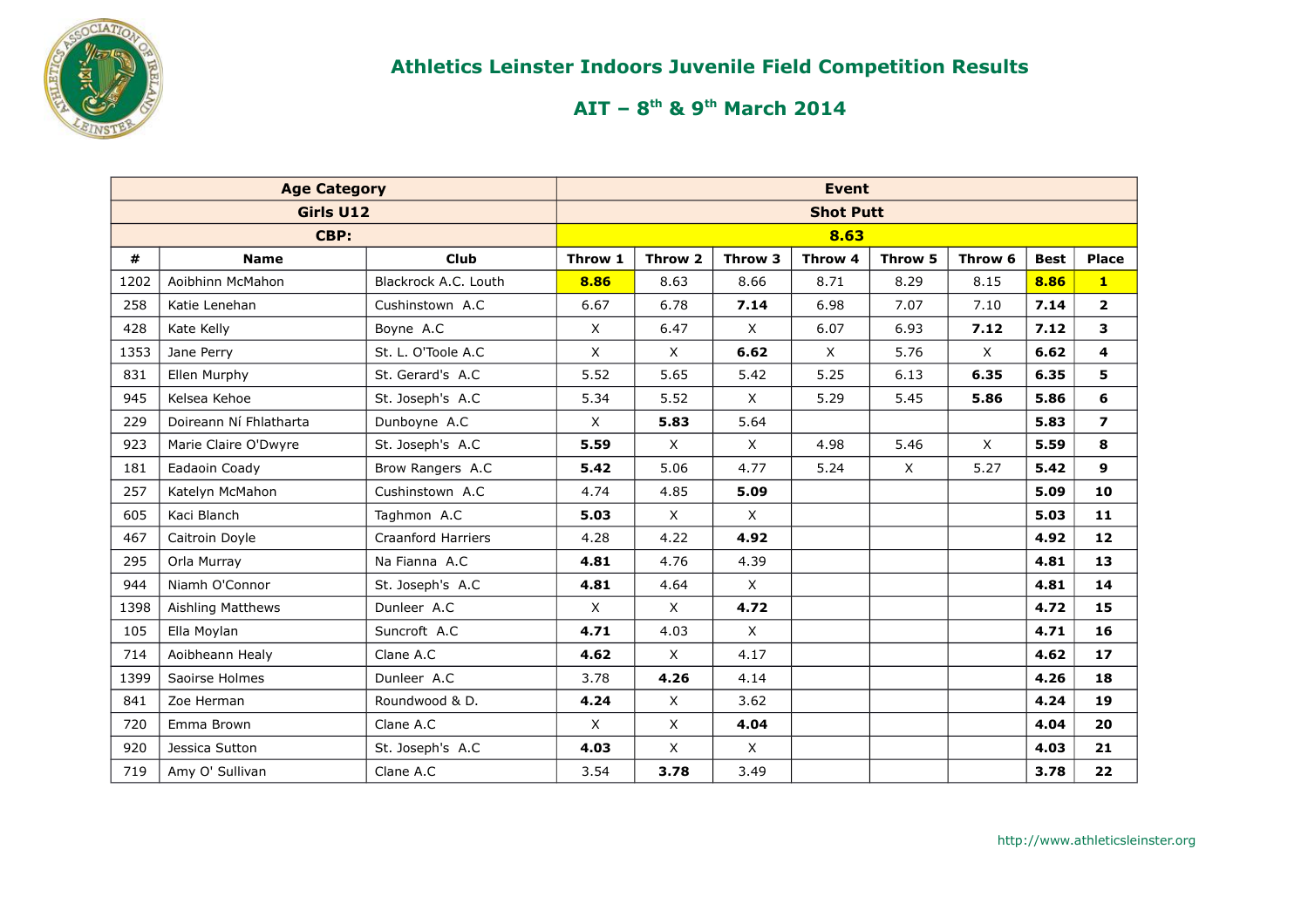

|      |                        | <b>Age Category</b>       |                |                          |         | <b>Event</b>     |         |         |             |                   |
|------|------------------------|---------------------------|----------------|--------------------------|---------|------------------|---------|---------|-------------|-------------------|
|      |                        | Girls U13                 |                |                          |         | <b>Shot Putt</b> |         |         |             |                   |
|      |                        | CBP:                      |                |                          |         | 10.92            |         |         |             |                   |
|      |                        |                           |                |                          |         |                  |         |         |             |                   |
| #    | <b>Name</b>            | <b>Club</b>               | Throw 1        | Throw 2                  | Throw 3 | Throw 4          | Throw 5 | Throw 6 | <b>Best</b> | <b>Place</b>      |
| 1340 | Shauna Leydon          | <b>Mullingar Harriers</b> | 9.61           | 9.76                     | 9.47    | 10.06            | 9.91    | 9.96    | 10.0<br>6   | $\mathbf{1}$      |
| 430  | Liene Kaugare          | Boyne A.C                 | $\sim$         | 9.03                     | 9.00    | 9.03             | 8.76    | 8.54    | 9.03        | $\overline{2}$    |
| 1467 | Hannah Kearns          | Celbridge A.C             | 7.37           | 7.38                     | $\sim$  | 6.53             | 6.63    | 7.95    | 7.95        | 3                 |
| 1394 | Robyn Purser           | St. L. O'Toole A.C        | 7.35           | 7.49                     | 7.59    | $\blacksquare$   | 6.95    | 7.68    | 7.68        | 4                 |
| 432  | <b>Odette Flannery</b> | Boyne A.C                 | 5.54           | 6.28                     | 7.06    | 6.75             | 6.57    | 6.77    | 7.06        | 5                 |
| 148  | Rachel Power           | Adamstown A.C             | 6.59           | 6.87                     | 6.60    | 5.88             | 6.81    | 6.43    | 6.87        | 6                 |
| 1446 | Charlotte Healy        | Ferbane A.C               | $\sim$         | $\sim$                   | 6.60    | 6.56             | 6.30    | 5.90    | 6.60        | $\overline{ }$    |
| 399  | Jennifer Leahy         | Kilkenny City Harriers    | $\blacksquare$ | 6.23                     | 6.07    | 5.87             | 6.27    | 6.20    | 6.27        | 8                 |
| 173  | Shauna Coady           | Brow Rangers A.C          | 6.19           | 6.15                     | 6.23    | 5.99             | 5.83    | 6.01    | 6.23        | 9                 |
| 433  | Moya McCabe            | Boyne A.C                 | 5.36           | 6.17                     | 5.96    |                  |         |         | 6.17        | 10                |
| 281  | Ailbhe Doyle           | Cushinstown A.C           | 5.69           | 5.55                     | 6.09    |                  |         |         | 6.09        | 11                |
| 172  | Kate Cullen            | Brow Rangers A.C          | 5.80           | $\blacksquare$           | 5.24    |                  |         |         | 5.80        | $12 \overline{ }$ |
| 1226 | Sarah O Donoghue       | St. Paul's A.C            | 5.55           | 5.11                     | 5.08    |                  |         |         | 5.55        | 13                |
| 879  | Roisin Moran           | Gowran A.C                | $\blacksquare$ | $\overline{\phantom{a}}$ | 5.29    |                  |         |         | 5.29        | 14                |
| 1101 | Lizzie McGee           | Kilkenny City Harriers    | 4.63           | 4.23                     | 4.51    |                  |         |         | 4.63        | 15                |
| 1466 | Eimear Howard          | Celbridge A.C             | 3.72           | 4.46                     | 4.35    |                  |         |         | 4.46        | 16                |
| 843  | Isabelle Ryle          | Roundwood & District A.C  | 4.39           | $\blacksquare$           | 3.42    |                  |         |         | 4.39        | 17 <sub>2</sub>   |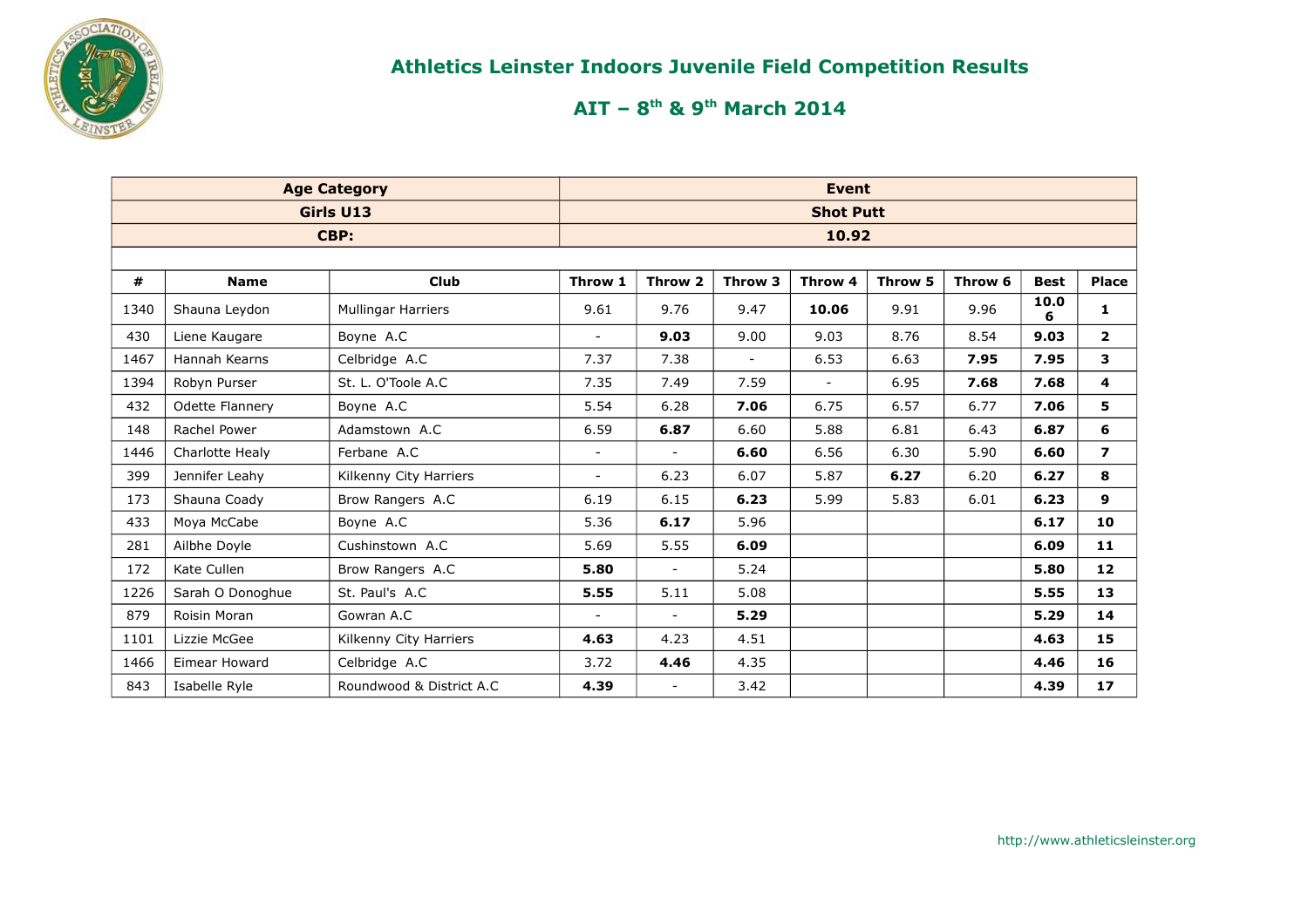

|      | <b>Age Category</b> |                        |         |         |         | <b>Event</b>     |         |         |             |                |
|------|---------------------|------------------------|---------|---------|---------|------------------|---------|---------|-------------|----------------|
|      | Girls U14           |                        |         |         |         | <b>Shot Putt</b> |         |         |             |                |
|      | CBP:                |                        |         |         |         | <b>12.15</b>     |         |         |             |                |
|      |                     |                        |         |         |         |                  |         |         |             |                |
| #    | <b>Name</b>         | <b>Club</b>            | Throw 1 | Throw 2 | Throw 3 | Throw 4          | Throw 5 | Throw 6 | <b>Best</b> | Place          |
| 190  | Katie Murphy        | St. Peter's A.C        | 13.17   | 12.89   | 13.08   | 11.99            | 11.73   | 12.08   | 13.17       | $\mathbf{1}$   |
| 1059 | Lystus Ebolsele     | Enniscorthy A.C        | 10.01   | 11.14   | 11.63   | 9.90             | 11.26   | 11.07   | 11.63       | $\overline{2}$ |
| 337  | Nikki O'Neill       | Newbridge A.C          | 10.60   | 10.32   | 10.82   | 11.46            | 11.49   | 10.77   | 11.49       | 3              |
| 182  | Threse Kelly        | Brow Rangers A.C       | 10.68   | 10.87   | 10.44   | 9.55             | 10.11   | 10.06   | 10.87       | 4              |
| 602  | Brónagh O'Hanlon    | Taghmon A.C            | 10.05   | 9.25    | 9.01    | 9.84             | 10.42   | 10.08   | 10.42       | 5              |
| 267  | Aoife Lenehan       | Cushinstown A.C        | 10.25   | 9.69    | 8.75    | 9.57             | 9.33    | 8.52    | 10.25       | 6              |
| 1114 | Rachel Kelly        | Kilkenny City Harriers | 9.99    | 9.48    | 9.50    | 8.79             | 8.80    | 9.72    | 9.99        | $\overline{ }$ |
| 159  | Eaddoin Stafford    | Adamstown A.C          | 8.76    | 8.44    | 8.94    | 8.62             | 8.80    | 8.70    | 8.94        | 8              |
| 122  | Megan Troy          | Suncroft A.C           | 6.35    | 6.99    | X       |                  |         |         | 6.99        | 9              |
| 123  | Eve Kehoe           | Suncroft A.C           | 6.16    | 6.41    | 6.93    |                  |         |         | 6.93        | 10             |
| 403  | Aoife Holmes        | Dunleer A.C            | 6.90    | 6.89    | 6.35    |                  |         |         | 6.90        | 11             |
| 406  | Ruth Flanagan       | Dunleer A.C            | 5.47    | 6.02    | 5.61    |                  |         |         | 6.02        | 12             |
| 335  | Leah O'Shea         | Newbridge A.C          | 5.95    | 5.94    | 5.98    |                  |         |         | 5.98        | 13             |
| 1112 | Kate Dempsey        | Kilkenny City Harriers | 5.72    | 5.88    | 5.18    |                  |         |         | 5.88        | 14             |
| 798  | Niamh Griffin       | Na Fianna A.C          | 5.08    | 5.24    | X       |                  |         |         | 5.24        | 15             |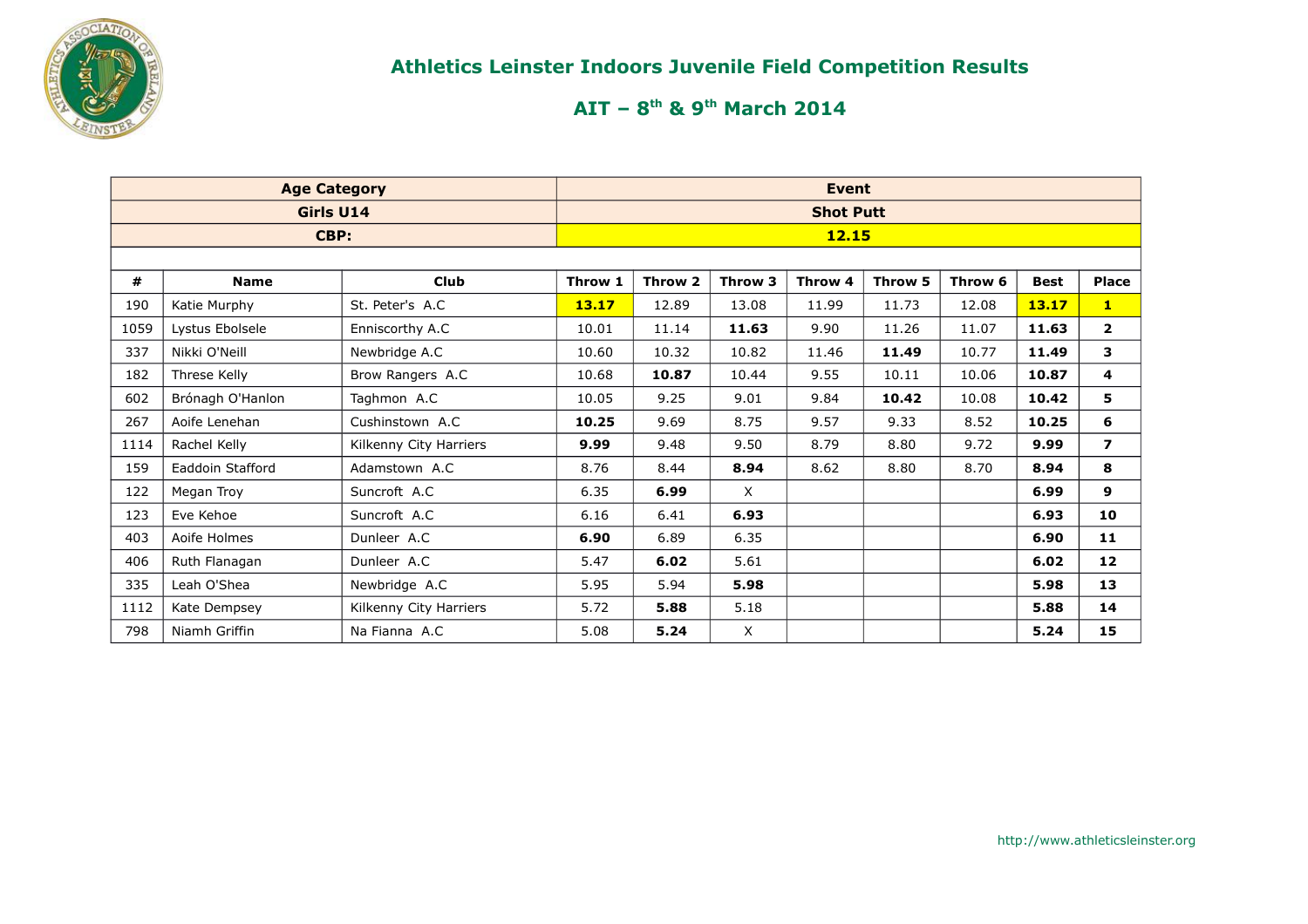

|      |                    | <b>Age Category</b>       |         |         |         | <b>Event</b>     |         |         |             |                 |
|------|--------------------|---------------------------|---------|---------|---------|------------------|---------|---------|-------------|-----------------|
|      |                    | Girls U15                 |         |         |         | <b>Shot Putt</b> |         |         |             |                 |
|      |                    | CBP:                      |         |         |         | <b>11.34</b>     |         |         |             |                 |
|      |                    |                           |         |         |         |                  |         |         |             |                 |
| #    | <b>Name</b>        | <b>Club</b>               | Throw 1 | Throw 2 | Throw 3 | Throw 4          | Throw 5 | Throw 6 | <b>Best</b> | <b>Place</b>    |
| 147  | Margurrite Furlong | Adamstown A.C             | 7.29    | 11.33   | 11.02   | 11.44            | 11.74   | 11.39   | 11.7<br>4   | $\mathbf{1}$    |
| 268  | Zoe Mohan          | Cushinstown A.C.          | 9.68    | 9.13    | 9.35    | 9.79             | 9.63    | 9.69    | 9.79        | $\mathbf{2}$    |
| 967  | Emer Healy         | Portlaoise A.C            | 7.83    | 8.70    | 7.98    | $\sim$           | 8.53    | 8.32    | 8.70        | 3               |
| 1151 | Rachel Purcell     | Greystones & District A.C | 8.06    | 7.76    | 8.24    | 8.52             | 7.99    | 8.08    | 8.52        | 4               |
| 981  | Gillian Keenan     | Emo/Rath A.C              | 7.75    | 6.82    | 8.39    | 6.97             | 7.95    | 7.30    | 8.39        | 5               |
| 630  | Amelia Lown        | Ballyskenach A.C          | 7.92    | 7.68    | 6.91    | 7.07             | 7.30    | 7.25    | 7.92        | 6               |
| 269  | Shauna White       | Cushinstown A.C           | 7.29    | 7.28    | 7.20    | 6.60             | 7.24    | 7.82    | 7.82        | $\overline{ }$  |
| 175  | Grainne Kelly      | Brow Rangers A.C          | $\sim$  | 7.53    | 7.47    | 7.35             | 7.21    | 7.21    | 7.53        | 8               |
| 978  | Amy Forde          | St. Killian's A.C         | 6.26    | 6.97    | 6.41    |                  |         |         | 6.97        | 9               |
| 174  | Emma Kelly         | Brow Rangers A.C          | 6.94    | 6.78    | 6.42    |                  |         |         | 6.94        | 10              |
| 807  | Aisling Byrne      | Na Fianna A.C             | 6.67    | 6.10    | 6.10    |                  |         |         | 6.67        | 11              |
| 1153 | Aoife McTague      | Greystones & District A.C | 5.72    | 5.99    | 5.64    |                  |         |         | 5.99        | 12 <sub>2</sub> |
| 1150 | Rachel Casey       | Greystones & District A.C | 5.63    | 5.77    | 5.65    |                  |         |         | 5.77        | 13              |
| 805  | Sarah Ennis        | Na Fianna A.C             | 5.75    | 5.70    | 5.65    |                  |         |         | 5.75        | 14              |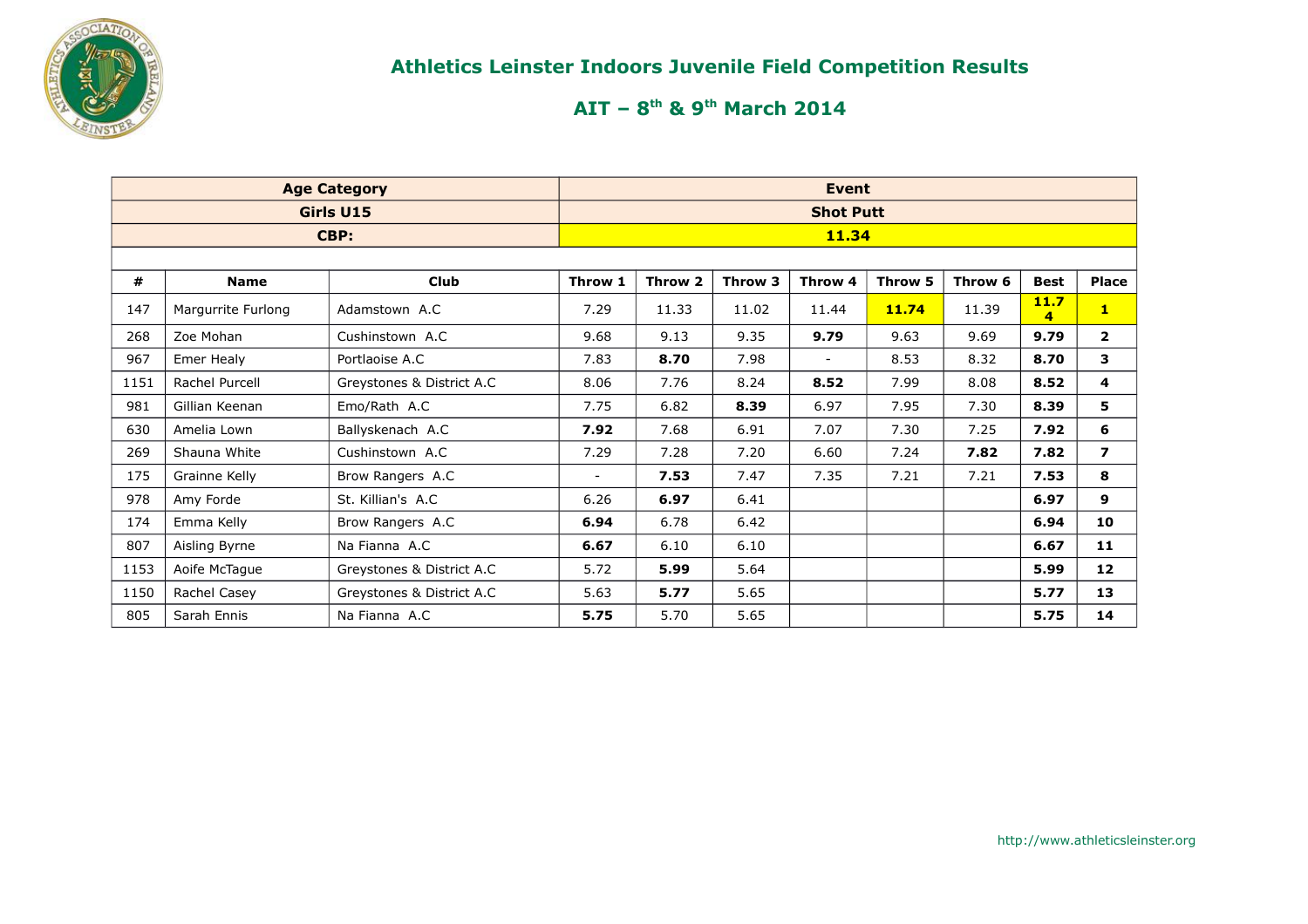

|      | <b>Age Category</b>  |                           |         |         |         | <b>Event</b>     |         |         |             |                |
|------|----------------------|---------------------------|---------|---------|---------|------------------|---------|---------|-------------|----------------|
|      | Girls U16            |                           |         |         |         | <b>Shot Putt</b> |         |         |             |                |
|      | CBP:                 |                           |         |         |         | 11.88            |         |         |             |                |
|      |                      |                           |         |         |         |                  |         |         |             |                |
| #    | <b>Name</b>          | <b>Club</b>               | Throw 1 | Throw 2 | Throw 3 | Throw 4          | Throw 5 | Throw 6 | <b>Best</b> | <b>Place</b>   |
| 875  | Nicole Kehoe Dowling | St. Abban's A.C           | 10.92   | 11.21   | 11.11   | 11.50            | 11.48   | 11.30   | 11.50       | 1              |
| 1327 | Niamh Fogarty        | <b>Mullingar Harriers</b> | 10.86   | 10.57   | 10.62   | 11.09            | 11.36   | 11.32   | 11.36       | $\overline{2}$ |
| 624  | Kathlyn Furlong      | D.M.P. A.C                | 9.75    | 8.62    | 10.22   | 9.89             | 10.26   | 10.84   | 10.84       | з              |
| 1058 | Tara Farrell         | Enniscorthy A.C           | 9.63    | 9.77    | 9.83    | 8.80             | 9.33    | 9.53    | 9.83        | 4              |
| 800  | Caoimhe Doyle        | Cushinstown A.C           | 8.73    | 8.68    | 8.35    | 8.70             | 8.73    | 8.32    | 8.73        | 5              |
| 480  | Ava Mangan           | Dunshaughlin A.C          | 7.54    | 7.37    | 6.86    | 6.78             | 7.51    | 7.16    | 7.54        | 6              |
| 498  | Rebecca Kelly        | Ballon Rathoe A.C         | 6.17    | 6.71    | 6.94    | 6.80             | 7.09    | 7.05    | 7.09        | 7              |

|      | <b>Age Category</b> |                 |         |         |         | Event            |         |         |             |                |
|------|---------------------|-----------------|---------|---------|---------|------------------|---------|---------|-------------|----------------|
|      | Girls U17           |                 |         |         |         | <b>Shot Putt</b> |         |         |             |                |
|      | CBP:                |                 |         |         |         | 12.21            |         |         |             |                |
|      |                     |                 |         |         |         |                  |         |         |             |                |
| #    | <b>Name</b>         | <b>Club</b>     | Throw 1 | Throw 2 | Throw 3 | Throw 4          | Throw 5 | Throw 6 | <b>Best</b> | <b>Place</b>   |
| 973  | Seodhna Hoey        | Portlaoise A.C  | 11.79   | 11.50   | 11.31   | 11.29            | 11.34   | 11.26   | 11.79       |                |
| 1474 | Laura Quigley       | Celbridge A.C   | 9.70    | 9.89    | 9.41    | 10.29            | 9.09    | 9.68    | 10.29       | $\overline{2}$ |
| 191  | Chloe Finley        | St. Peter's A.C | 8.87    | 9.58    | 9.85    | ۰.               | 8.79    | 9.88    | 9.88        | 3              |
| 860  | Elizabeth Brophy    | St. Abban's A.C | 7.75    | 7.46    | 8.12    | 7.95             | 7.01    | 8.10    | 8.12        | 4              |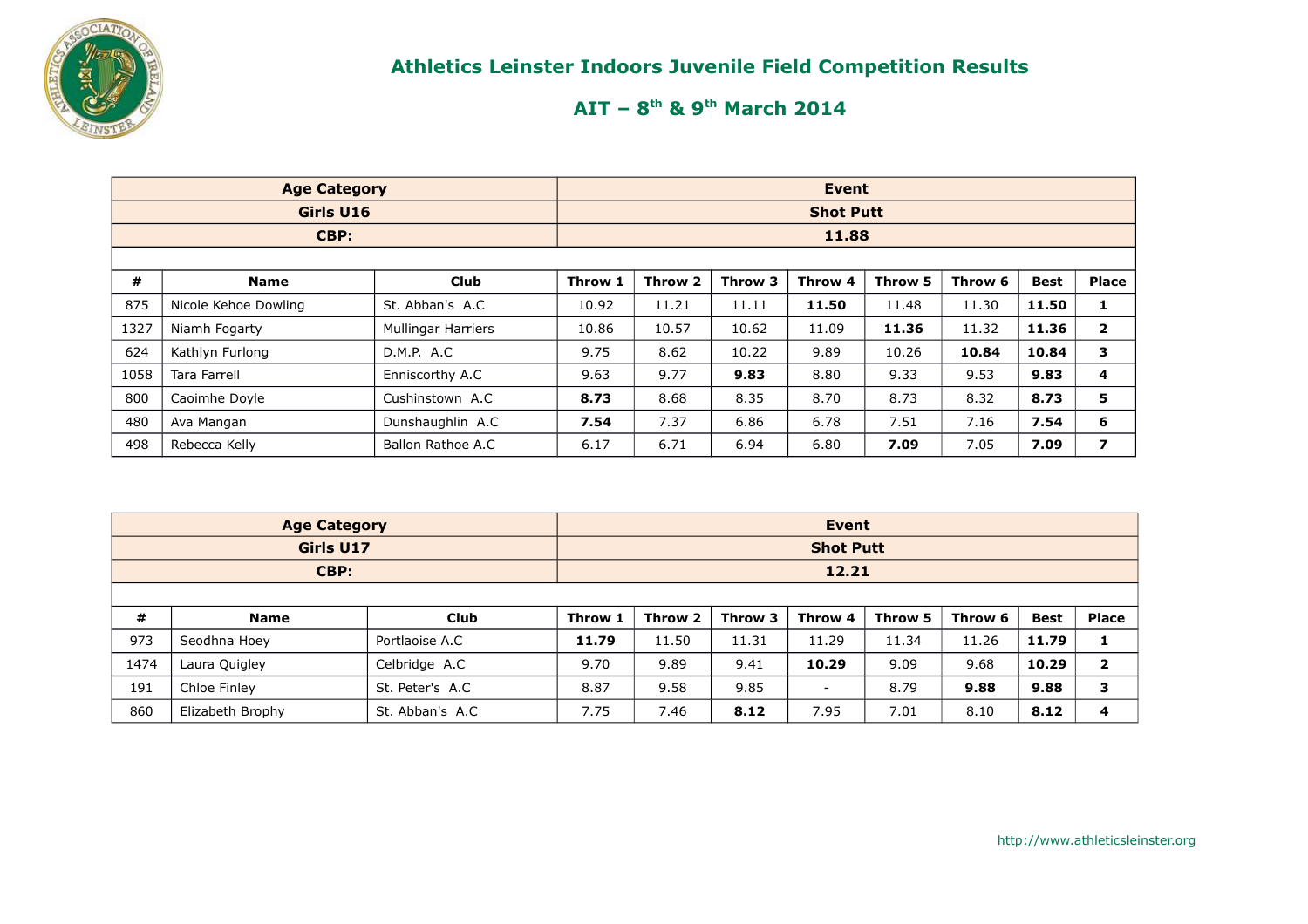

|           | <b>Age Category</b>          | Event           |         |                  |         |         |         |         |       |       |  |  |
|-----------|------------------------------|-----------------|---------|------------------|---------|---------|---------|---------|-------|-------|--|--|
| Girls U18 |                              |                 |         | <b>Shot Putt</b> |         |         |         |         |       |       |  |  |
|           | CBP:                         |                 | 13.12   |                  |         |         |         |         |       |       |  |  |
|           |                              |                 |         |                  |         |         |         |         |       |       |  |  |
| #         | <b>Name</b>                  | Club            | Throw 1 | Throw 2          | Throw 3 | Throw 4 | Throw 5 | Throw 6 | Best  | Place |  |  |
| 321       | Anne-Marie Torsney           | Fingallians A.C | 11.67   | 11.89            | X       | 12.64   | 12.91   | 11.78   | 12.91 |       |  |  |
| 910       | Kelly Brady<br>Bohermeen A.C |                 |         | 10.44            | 10.95   | 10.72   | 11.01   | 10.46   | 11.01 | ּ     |  |  |

|      | <b>Age Category</b> |                  |                          | Event   |         |                          |         |         |             |                |  |  |  |  |
|------|---------------------|------------------|--------------------------|---------|---------|--------------------------|---------|---------|-------------|----------------|--|--|--|--|
|      | Girls U19           | <b>Shot Putt</b> |                          |         |         |                          |         |         |             |                |  |  |  |  |
|      | CBP:                |                  |                          |         | 13.09   |                          |         |         |             |                |  |  |  |  |
|      |                     |                  |                          |         |         |                          |         |         |             |                |  |  |  |  |
| #    | <b>Name</b>         | <b>Club</b>      | Throw 1                  | Throw 2 | Throw 3 | Throw 4                  | Throw 5 | Throw 6 | <b>Best</b> | <b>Place</b>   |  |  |  |  |
| 437  | Amy McTeggart       | Boyne A.C        | 9.24                     | 8.76    | 8.64    | $\overline{\phantom{a}}$ | 8.91    | 9.19    | 9.24        |                |  |  |  |  |
| 177  | Grainne Kenny       | Brow Rangers A.C | 7.50                     | 7.16    | 7.21    | 7.79                     | 7.66    | 7.51    | 7.79        | $\overline{2}$ |  |  |  |  |
| 1057 | Hannah Mahon        | Enniscorthy A.C  | 7.38                     | 7.47    | 7.14    | 7.64                     | 7.68    | 7.70    | 7.70        | 3              |  |  |  |  |
| 176  | Aoife Coady         | 5.69             | $\overline{\phantom{0}}$ | 4.94    | 5.98    | 6.14                     | 6.43    | 6.43    | 4           |                |  |  |  |  |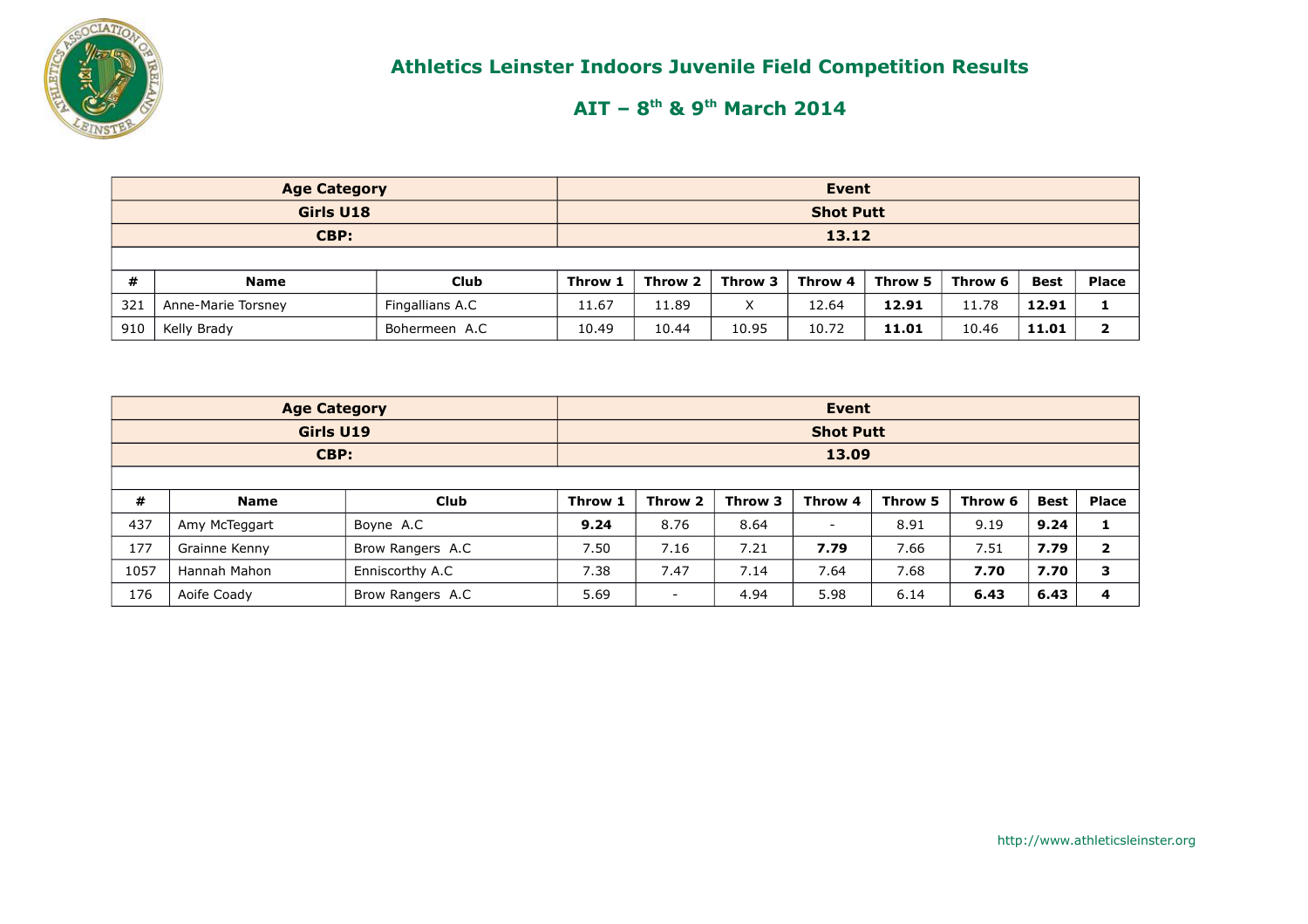

|      | <b>Age Category</b>    |                  |          |         | Event   |                  |         |          |             |                |  |  |
|------|------------------------|------------------|----------|---------|---------|------------------|---------|----------|-------------|----------------|--|--|
|      | <b>Boys U12</b>        |                  |          |         |         | <b>Shot Putt</b> |         |          |             |                |  |  |
|      | CBP:                   |                  |          | 9.42    |         |                  |         |          |             |                |  |  |
|      |                        |                  |          |         |         |                  |         |          |             |                |  |  |
| #    | <b>Name</b>            | <b>Club</b>      | Throw 1  | Throw 2 | Throw 3 | Throw 4          | Throw 5 | Throw 6  | <b>Best</b> | Place          |  |  |
| 120  | Conn Kehoe             | Suncroft A.C     | $\times$ | 8.35    | 8.77    | $\times$         | 8.85    | 9.24     | 9.24        | 1              |  |  |
| 222  | Tadhg O'Muircheartaigh | Dunboyne A.C     | 8.73     | 9.22    | 8.63    | 8.66             | 8.69    | 9.05     | 9.22        | $\mathbf{2}$   |  |  |
| 183  | Oisin Kelly            | Brow Rangers A.C | 6.99     | 6.87    | 6.76    | 7.61             | 7.81    | 7.29     | 7.81        | 3              |  |  |
| 256  | Killian McGrane        | Cushinstown A.C  | 7.18     | 7.39    | 7.57    | 6.98             | 7.45    | 7.19     | 7.57        | 4              |  |  |
| 613  | Jordan Knight          | Thomastown A.C   | 6.60     | 6.81    | X       | 6.66             | 6.95    | 7.29     | 7.29        | 5              |  |  |
| 1097 | Maxwell Shoyeju        | Enniscorthy A.C  | 6.86     | 6.49    | 6.94    | 7.11             | 7.21    | 7.18     | 7.21        | 6              |  |  |
| 897  | Eoin Murphy            | Gowran A.C       | 6.88     | 6.37    | 5.76    | X                | X       | 5.82     | 6.88        | $\overline{ }$ |  |  |
| 285  | Aiden Gill             | Na Fianna A.C    | 5.65     | 6.12    | 6.64    |                  |         |          | 6.64        | 8              |  |  |
| 118  | Conor Martin           | Suncroft A.C     | 5.32     | 6.60    | X       | 5.73             | 5.16    | $\times$ | 6.60        | 9              |  |  |
| 711  | Harry Young            | Clane A.C.       | 6.35     | 6.14    | X       |                  |         |          | 6.35        | 10             |  |  |
| 255  | Oisin Keogh            | Cushinstown A.C  | 5.38     | 5.69    | 5.90    |                  |         |          | 5.90        | 11             |  |  |
| 896  | David Byrne            | Gowran A.C       | 5.43     | 5.84    | X       |                  |         |          | 5.84        | 12             |  |  |
| 162  | Cormac Byrne           | Adamstown A.C    | X        | 3.82    | 5.45    |                  |         |          | 5.45        | 13             |  |  |
| 754  | Sean Mc Donald         | Oughaval A.C     | 4.03     | 3.95    | 3.67    |                  |         |          | 4.03        | 14             |  |  |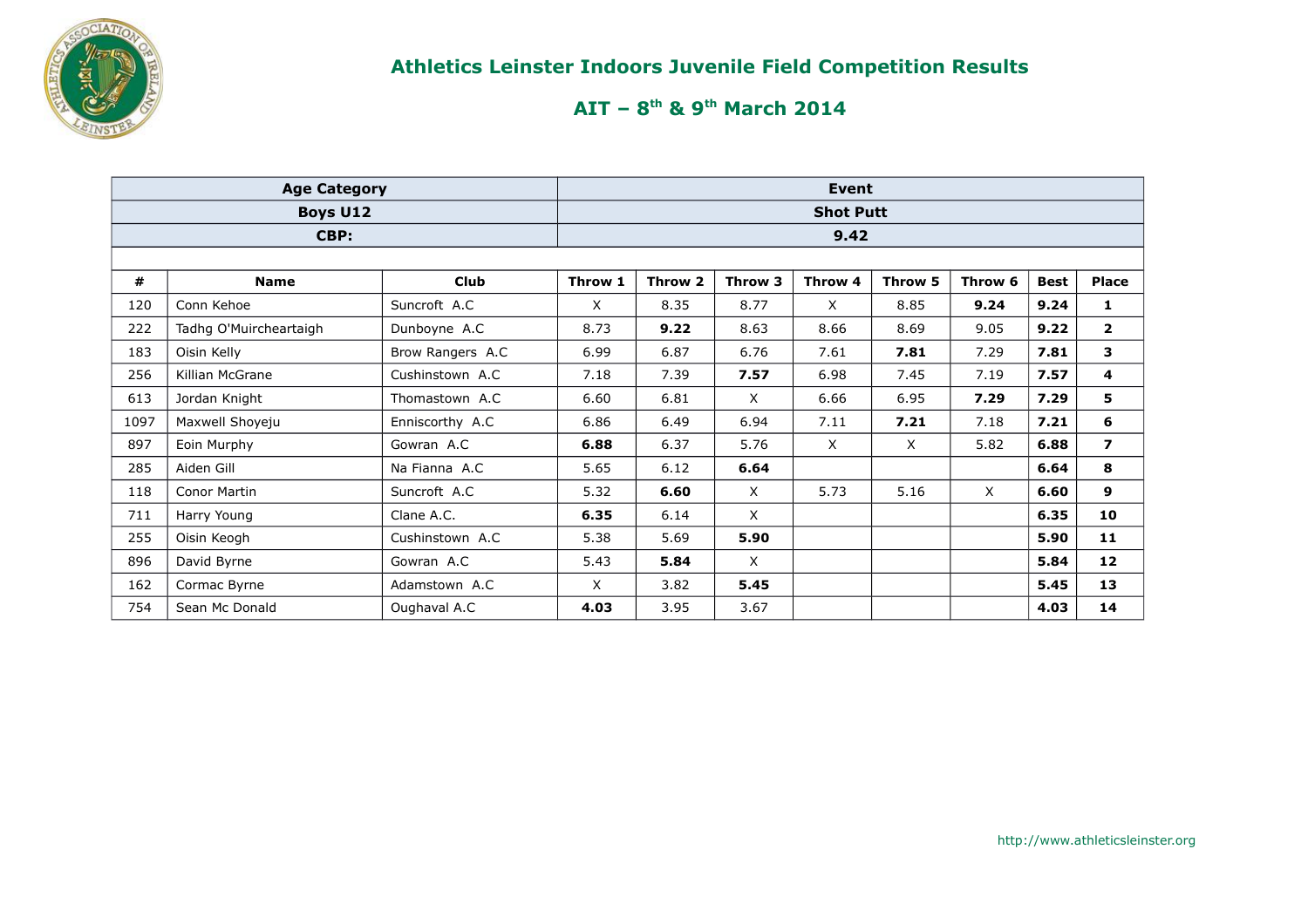

|      | <b>Age Category</b> |                       |                          |         | Event          |                  |         |         |             |                         |
|------|---------------------|-----------------------|--------------------------|---------|----------------|------------------|---------|---------|-------------|-------------------------|
|      | <b>Boys U13</b>     |                       |                          |         |                | <b>Shot Putt</b> |         |         |             |                         |
|      | CBP:                |                       |                          |         |                | 11.39            |         |         |             |                         |
|      |                     |                       |                          |         |                |                  |         |         |             |                         |
| #    | <b>Name</b>         | <b>Club</b>           | Throw 1                  | Throw 2 | Throw 3        | Throw 4          | Throw 5 | Throw 6 | <b>Best</b> | <b>Place</b>            |
| 885  | Kieran O'Neill      | Gowran A.C            | 8.89                     | 10.11   | 10.22          | 10.04            | 10.43   | 10.26   | 10.43       | 1                       |
| 1225 | Gergely Pap         | St. Paul's A.C        | 8.10                     | 9.76    | 8.95           | 7.96             | 9.24    | 7.44    | 9.76        | 2                       |
| 1397 | Coady Doyle         | St. L O'Toole A.C     | 8.61                     | 7.82    | 9.37           | 9.32             | 8.70    | 8.83    | 9.37        | 3                       |
| 169  | John Healy          | Crookstown Millview   | $\overline{\phantom{a}}$ | 6.92    | 8.06           | 8.39             | 8.18    | 8.35    | 8.39        | 4                       |
| 112  | Eoghan McGrath      | Suncroft A.C          | 7.85                     | 7.67    | 7.12           | X                | 7.21    | 7.07    | 7.85        | 5                       |
| 114  | Sam McGuirk         | Suncroft A.C          | 7.58                     | 7.13    | 7.14           | 7.58             | 6.83    | 6.92    | 7.58        | 6                       |
| 847  | Louis Oram          | Roundwood & District  | X                        | 6.23    | 7.42           | 5.88             | 7.31    | 7.02    | 7.42        | $\overline{\mathbf{z}}$ |
| 110  | Tom Martin          | Suncroft A.C          | 6.94                     | 7.40    | 6.86           | 6.70             | 7.13    | 6.90    | 7.40        | 8                       |
| 629  | Michael Lown        | Ballyskenach A.C      | 6.84                     | 7.25    | 5.81           |                  |         |         | 7.25        | 9                       |
| 1452 | Benjamin Watson     | Robertstown & Allen   | X                        | 6.86    | $\blacksquare$ |                  |         |         | 6.86        | 10                      |
| 1158 | Joe Dowd            | Greystones & District | 5.81                     | 6.07    | 5.82           |                  |         |         | 6.07        | 11                      |
| 600  | James Hanlon        | Taghmon A.C           | 5.65                     | 5.83    | 5.53           |                  |         |         | 5.83        | 12                      |
| 178  | Ciaran Kehoe        | Brow Rangers A.C      | 5.14                     |         | 5.74           |                  |         |         | 5.74        | 13                      |
| 1392 | Richard Brennan     | St. L O'Toole A.C     | X                        | 4.86    | 4.74           |                  |         |         | 4.86        | 14                      |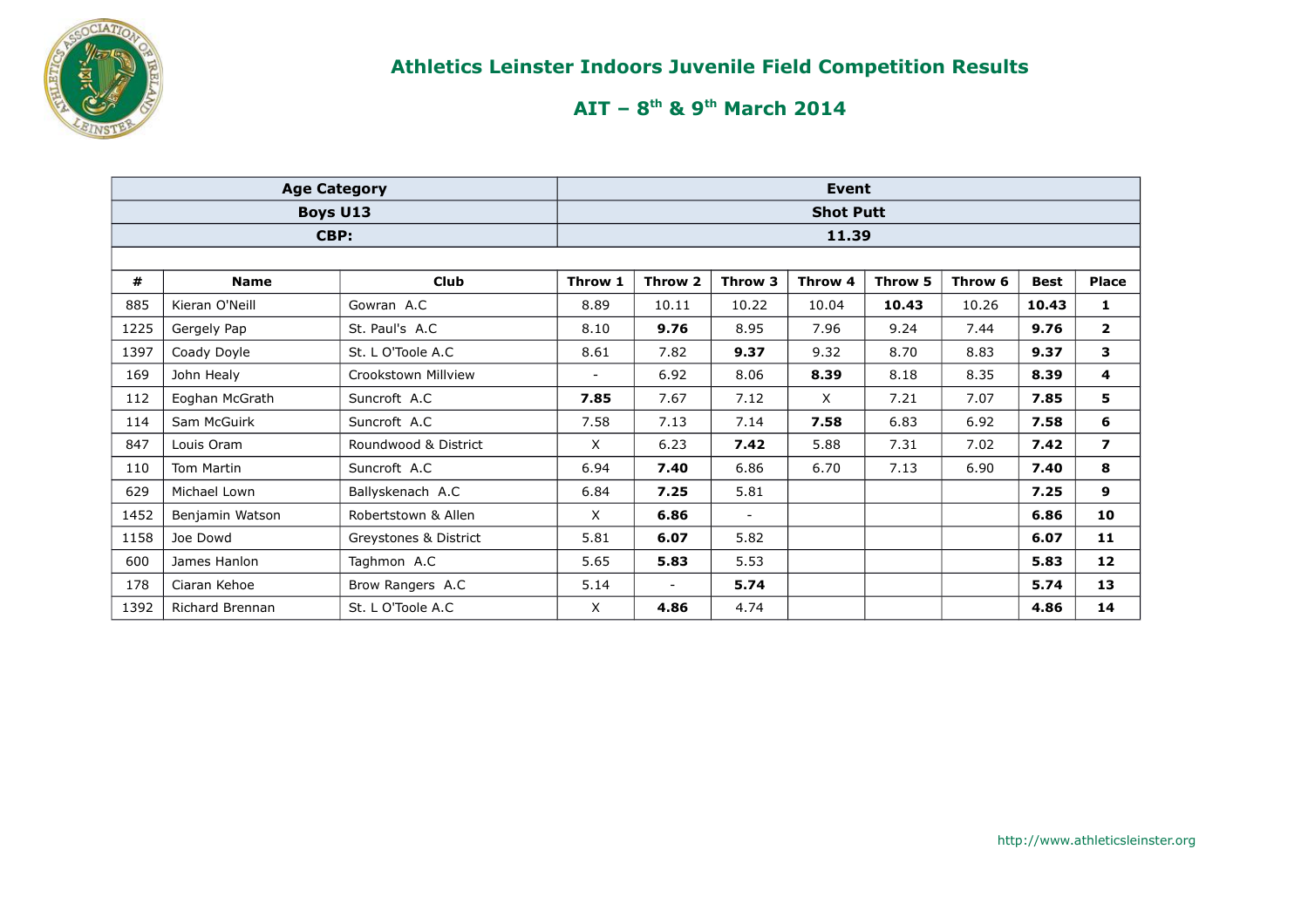

|      | <b>Age Category</b>     |                      |         |         |         | <b>Event</b>     |         |         |             |                |
|------|-------------------------|----------------------|---------|---------|---------|------------------|---------|---------|-------------|----------------|
|      | <b>Boys U14</b>         |                      |         |         |         | <b>Shot Putt</b> |         |         |             |                |
|      | CBP:                    |                      |         |         |         | 13.20            |         |         |             |                |
|      |                         |                      |         |         |         |                  |         |         |             |                |
| #    | <b>Name</b>             | <b>Club</b>          | Throw 1 | Throw 2 | Throw 3 | Throw 4          | Throw 5 | Throw 6 | <b>Best</b> | <b>Place</b>   |
| 221  | <b>Connor Mc Carron</b> | Dundealgan A.C       | 11.23   | 10.62   | 10.55   | 11.62            | 11.41   | 5.29    | 11.62       | $\mathbf{1}$   |
| 867  | Tom Buggy               | St. Abban's A.C      | 10.27   | 10.44   | 10.54   | 10.11            | 10.58   | 9.88    | 10.58       | $\overline{2}$ |
| 1321 | Conor Fogarty           | Mullingar Harriers   | 9.15    | 9.31    | 8.93    | 9.44             | 9.98    | 10.35   | 10.35       | 3              |
| 751  | Artur Duprowski         | Gowran A.C           | 8.28    | 9.37    | 9.41    | 10.02            | 9.68    | 9.59    | 10.02       | 4              |
| 1215 | Paul O'Grady            | Blackrock A.C Louth  | 9.22    | 9.31    | 9.69    | 9.59             | 9.95    | 9.94    | 9.95        | 5              |
| 705  | Jonathan Cummins        | Ardee & District     | 9.79    | 9.28    | 9.75    | 9.56             | 9.82    | 9.76    | 9.82        | 6              |
| 265  | Mark Joyce              | Cushinstown A.C      | 8.20    | 8.12    | 9.46    | 9.27             | 9.23    | 9.37    | 9.46        | $\overline{ }$ |
| 266  | Dominic Mc Cabe         | Cushinstown A.C      | 9.30    | 8.89    | 8.84    | 8.31             | 8.97    | 8.67    | 9.30        | 8              |
| 1221 | Michael Olejnik         | Edenderry A.C        | X       | 9.27    | 8.27    |                  |         |         | 9.27        | $\mathbf{9}$   |
| 1077 | Dylan O'Sullivan        | Enniscorthy A.C      | 8.27    | 9.21    | 8.40    |                  |         |         | 9.21        | 10             |
| 121  | Dylan King              | Suncroft A.C         | 7.99    | 7.88    | 8.37    |                  |         |         | 8.37        | 11             |
| 868  | Matt Kelly              | St. Abban's A.C      | X       | 7.91    | 8.32    |                  |         |         | 8.32        | 12             |
| 853  | Ciaran Byrne            | Roundwood & District | X       | 7.59    | 7.96    |                  |         |         | 7.96        | 13             |
| 898  | Luke O'Dwyer            | Gowran A.C           | 6.11    | 6.48    | 7.05    |                  |         |         | 7.05        | 14             |
| 852  | Oisin Cullen            | Roundwood & District | X       | 5.57    | 6.09    |                  |         |         | 6.09        | 15             |
| 1076 | Craig Turner            | Enniscorthy A.C      | 5.53    | 5.18    | 5.28    |                  |         |         | 5.53        | 16             |
| 1485 | Nathan Parameswaran     | Celbridge A.C        | 5.40    | X       | 5.33    |                  |         |         | 5.40        | 17             |
| 141  | Jack Roche Doyle        | Kilmore A.C          | X       | X       | X       |                  |         |         | <b>NT</b>   | 18             |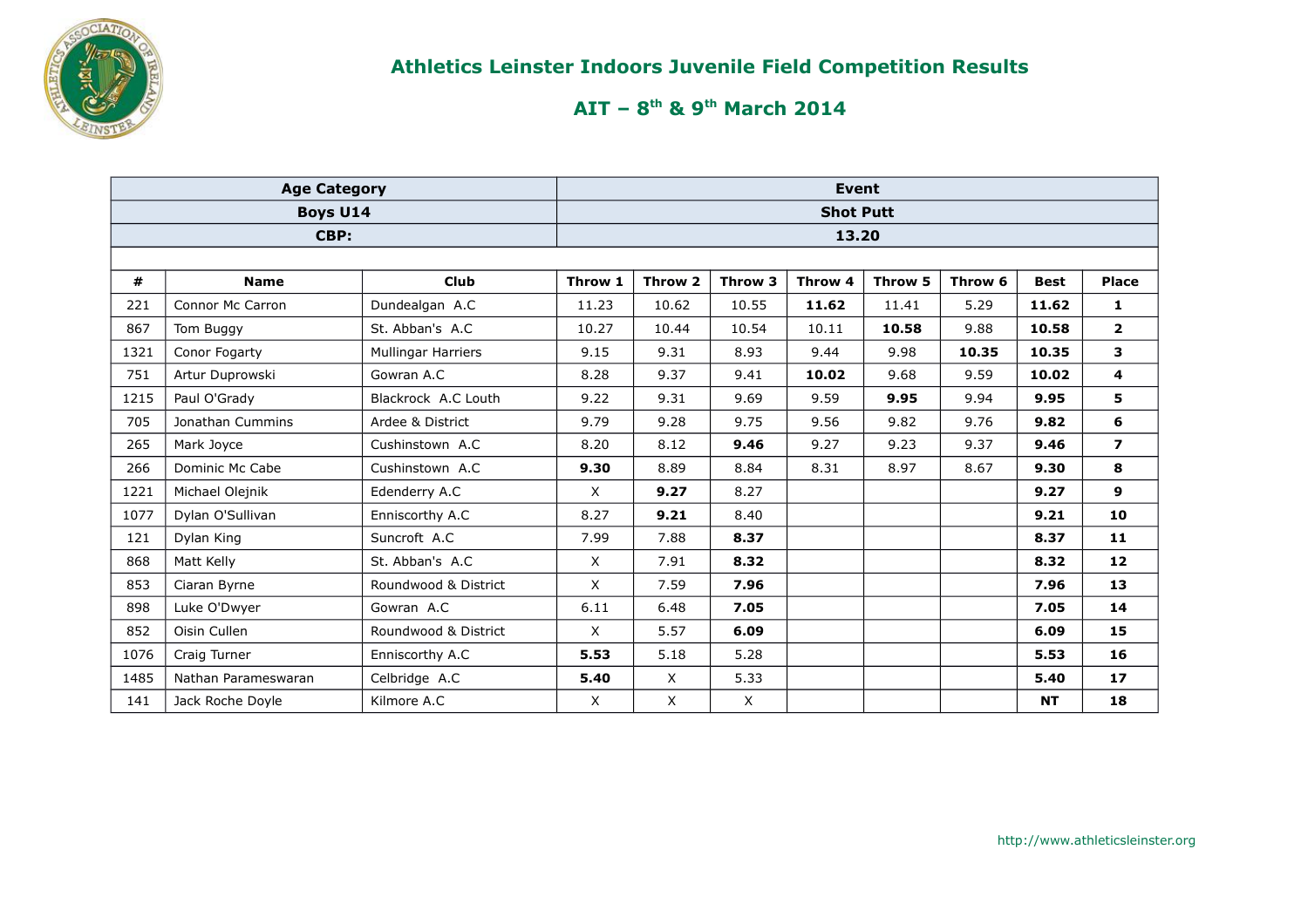

|      | <b>Age Category</b> |                    |                  |                          | Event   |         |                |         |             |                |  |  |  |  |  |
|------|---------------------|--------------------|------------------|--------------------------|---------|---------|----------------|---------|-------------|----------------|--|--|--|--|--|
|      | <b>Boys U15</b>     |                    | <b>Shot Putt</b> |                          |         |         |                |         |             |                |  |  |  |  |  |
|      | CBP:                |                    |                  | 13.20                    |         |         |                |         |             |                |  |  |  |  |  |
|      |                     |                    |                  |                          |         |         |                |         |             |                |  |  |  |  |  |
| #    | <b>Name</b>         | <b>Club</b>        | Throw 1          | Throw 2                  | Throw 3 | Throw 4 | Throw 5        | Throw 6 | <b>Best</b> | <b>Place</b>   |  |  |  |  |  |
| 604  | Padraig Hore        | Taghmon A.C        | 12.95            | 13.53                    | 15.10   | 14.46   | 11.92          | 12.71   | 15.50       | $\mathbf{1}$   |  |  |  |  |  |
| 887  | David Murphy        | Gowran A.C         | 13.30            | 12.48                    | 13.49   | 12.69   | 12.80          | 13.26   | 13.49       | $\mathbf{2}$   |  |  |  |  |  |
| 1090 | Conor O'Meara       | St. Brendan's A.C. | 9.99             | 10.61                    | 10.63   | 10.02   | 10.33          | 10.92   | 10.92       | 3              |  |  |  |  |  |
| 1391 | Ayomide Oke         | St. L O'Toole A.C  | 9.65             | $\overline{\phantom{a}}$ | $\sim$  | 9.21    | 10.08          | 10.17   | 10.17       | 4              |  |  |  |  |  |
| 635  | Eoin O'Connor       | Kildare A.C        | 10.08            | 9.60                     | 9.14    | 9.11    | 9.82           | 7.39    | 10.08       | 5              |  |  |  |  |  |
| 979  | Eoin Keenan         | Emo/Rath A.C       | 9.21             | 9.75                     | 9.39    | 9.38    | 9.69           | 9.98    | 9.98        | 6              |  |  |  |  |  |
| 108  | Cian Prendergast    | Suncroft A.C       | -                | 9.47                     | 9.58    | 9.10    | $\blacksquare$ | 7.47    | 9.58        | $\overline{ }$ |  |  |  |  |  |
| 369  | Denis Shoveju       | Enniscorthy A.C.   | 7.95             | 8.05                     | 8.44    | 8.59    | 7.61           | 8.11    | 8.59        | 8              |  |  |  |  |  |
| 369  | Thomas Davis        | Le Cheile A.C      | -                | 6.50                     | 5.89    |         |                |         | 6.50        | 9              |  |  |  |  |  |

|                                                                             | <b>Age Category</b> |                     |                  |       | Event |       |         |         |             |                |  |  |  |  |
|-----------------------------------------------------------------------------|---------------------|---------------------|------------------|-------|-------|-------|---------|---------|-------------|----------------|--|--|--|--|
|                                                                             | <b>Boys U16</b>     |                     | <b>Shot Putt</b> |       |       |       |         |         |             |                |  |  |  |  |
|                                                                             | CBP:                |                     | 14.96            |       |       |       |         |         |             |                |  |  |  |  |
|                                                                             |                     |                     |                  |       |       |       |         |         |             |                |  |  |  |  |
| #<br>Throw 2<br><b>Club</b><br>Throw 1<br>Throw 3<br>Throw 4<br><b>Name</b> |                     |                     |                  |       |       |       | Throw 5 | Throw 6 | <b>Best</b> | <b>Place</b>   |  |  |  |  |
| 903                                                                         | Darragh Gaffney     | North Westmeath A.C | 11.82            | 11.89 | 12.68 | 12.20 | 12.50   | 12.88   | 12.88       |                |  |  |  |  |
| 185                                                                         | Patrick Darcy       | Brow Rangers A.C    | 11.08            | 11.40 | 11.11 | 11.75 | 11.62   | 11.56   | 11.75       | $\overline{2}$ |  |  |  |  |
| 184                                                                         | Matthew Cullen      | Brow Rangers A.C    | 9.61             | 9.74  | 9.79  | 9.09  | 9.98    | 9.98    | 9.98        | 3              |  |  |  |  |
| 272                                                                         | Sean Hogan          | X                   | X                | 8.60  | 8.61  | 8.43  | 8.46    | 8.61    | 4           |                |  |  |  |  |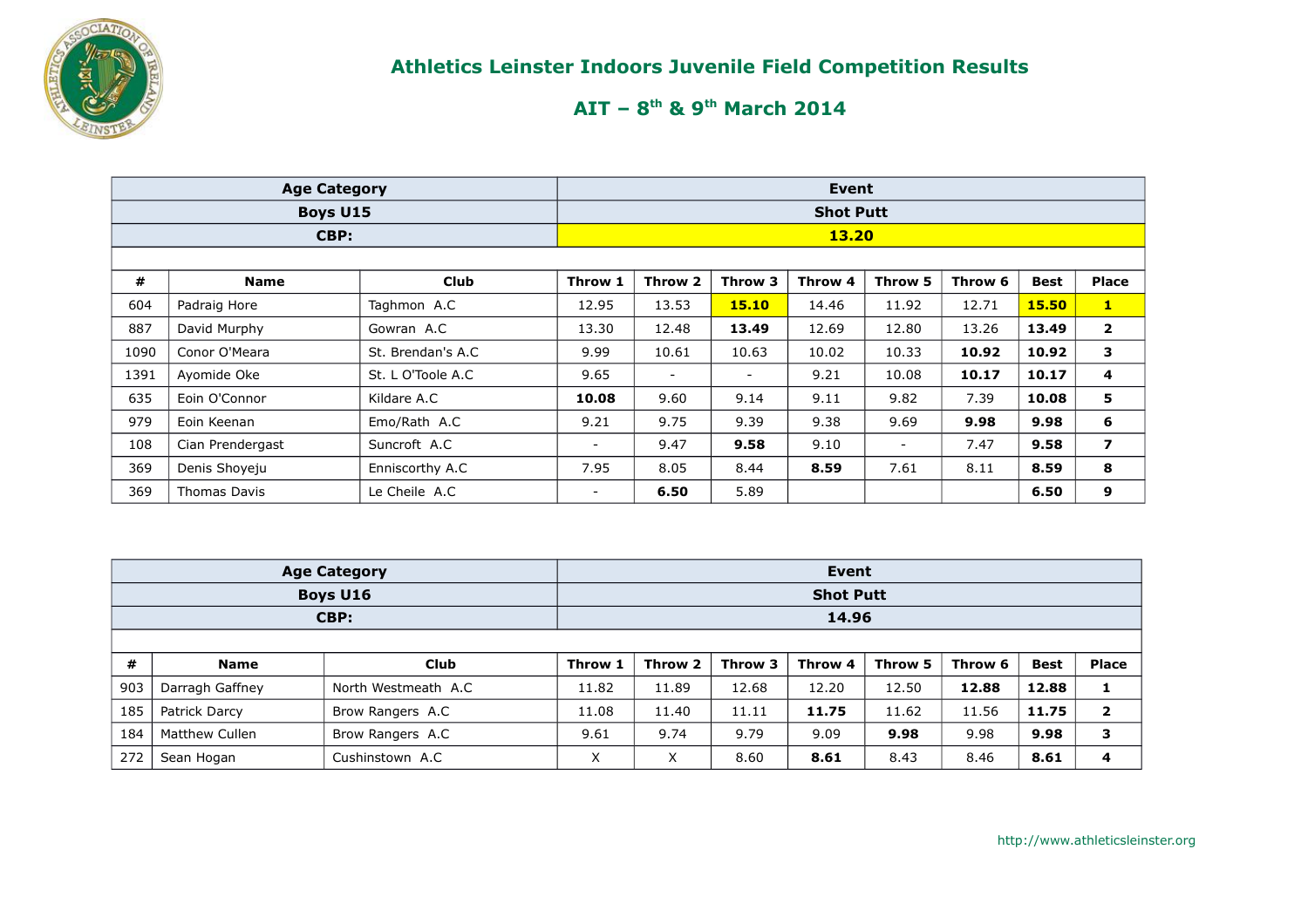

|      | <b>Age Category</b>   |                        |         |                          | Event   |         |         |         |             |                |  |
|------|-----------------------|------------------------|---------|--------------------------|---------|---------|---------|---------|-------------|----------------|--|
|      | Boys U17              | <b>Shot Putt</b>       |         |                          |         |         |         |         |             |                |  |
| CBP: |                       |                        |         |                          |         | 14.80   |         |         |             |                |  |
|      |                       |                        |         |                          |         |         |         |         |             |                |  |
| #    | <b>Name</b>           | <b>Club</b>            | Throw 1 | Throw 2                  | Throw 3 | Throw 4 | Throw 5 | Throw 6 | <b>Best</b> | <b>Place</b>   |  |
| 1133 | Jack Manning          | Kilkenny City Harriers | 10.80   | $\overline{\phantom{a}}$ | 10.99   | 10.77   | 10.33   | 10.86   | 10.99       | 1              |  |
| 284  | Michael O'Sullivan    | Cushinstown A.C        | 9.26    | 9.24                     | 9.46    | 10.05   | 10.41   | 10.24   | 10.41       | $\overline{2}$ |  |
| 166  | Brendan Aspell        | Crookstown Millview    | 9.23    | 9.03                     | 9.20    | 9.23    | 8.29    | 8.55    | 9.23        | 3              |  |
| 194  | <b>Martin McGrane</b> | St. Peter's A.C        | 8.20    | 7.57                     | 8.88    | 8.58    | 7.49    | 8.81    | 8.88        | 4              |  |
| 179  | Ciaran Coady          | Brow Rangers A.C       | 8.41    | 8.76                     | 8.43    | 8.60    | 8.31    | 8.42    | 8.76        | 5              |  |
| 180  | Adam Kelly            | Brow Rangers A.C       | 8.10    | 7.63                     | 7.88    | 8.06    | 7.53    | 7.08    | 8.10        | 6              |  |

|      | <b>Age Category</b>   |                   | Event            |         |         |         |         |         |             |                |  |  |
|------|-----------------------|-------------------|------------------|---------|---------|---------|---------|---------|-------------|----------------|--|--|
|      | <b>Boys U18</b>       |                   | <b>Shot Putt</b> |         |         |         |         |         |             |                |  |  |
|      | CBP:                  |                   | 15.56            |         |         |         |         |         |             |                |  |  |
|      |                       |                   |                  |         |         |         |         |         |             |                |  |  |
| #    | <b>Name</b>           | <b>Club</b>       | Throw 1          | Throw 2 | Throw 3 | Throw 4 | Throw 5 | Throw 6 | <b>Best</b> | <b>Place</b>   |  |  |
| 1362 | Anu Awonusi           | St. L O'Toole A.C | 15.43            | 15.10   | 15.37   | 14.10   | 15.50   | 15.60   | 15.60       | $\mathbf{I}$ . |  |  |
| 186  | John Joe Kelly        | Brow Rangers A.C  | 13.20            | 13.10   | 13.29   | 13.54   | 13.79   | 13.05   | 13.79       | $\overline{2}$ |  |  |
| 219  | Tumininu Olaitan      | Dundealgan A.C    | 11.29            | 12.95   | 12.48   | 13.22   | X       | 12.01   | 13.22       | 3              |  |  |
| 278  | Shane Joyce           | Cushinstown A.C   | 12.19            | 12.04   | 12.15   | 12.83   | 12.32   | 12.57   | 12.83       | 4              |  |  |
| 489  | <b>Thomas Burnell</b> | St. Andrew's A.C  | 7.54             | 7.92    | 6.80    | 7.14    | 7.87    | X       | 7.92        | 5              |  |  |